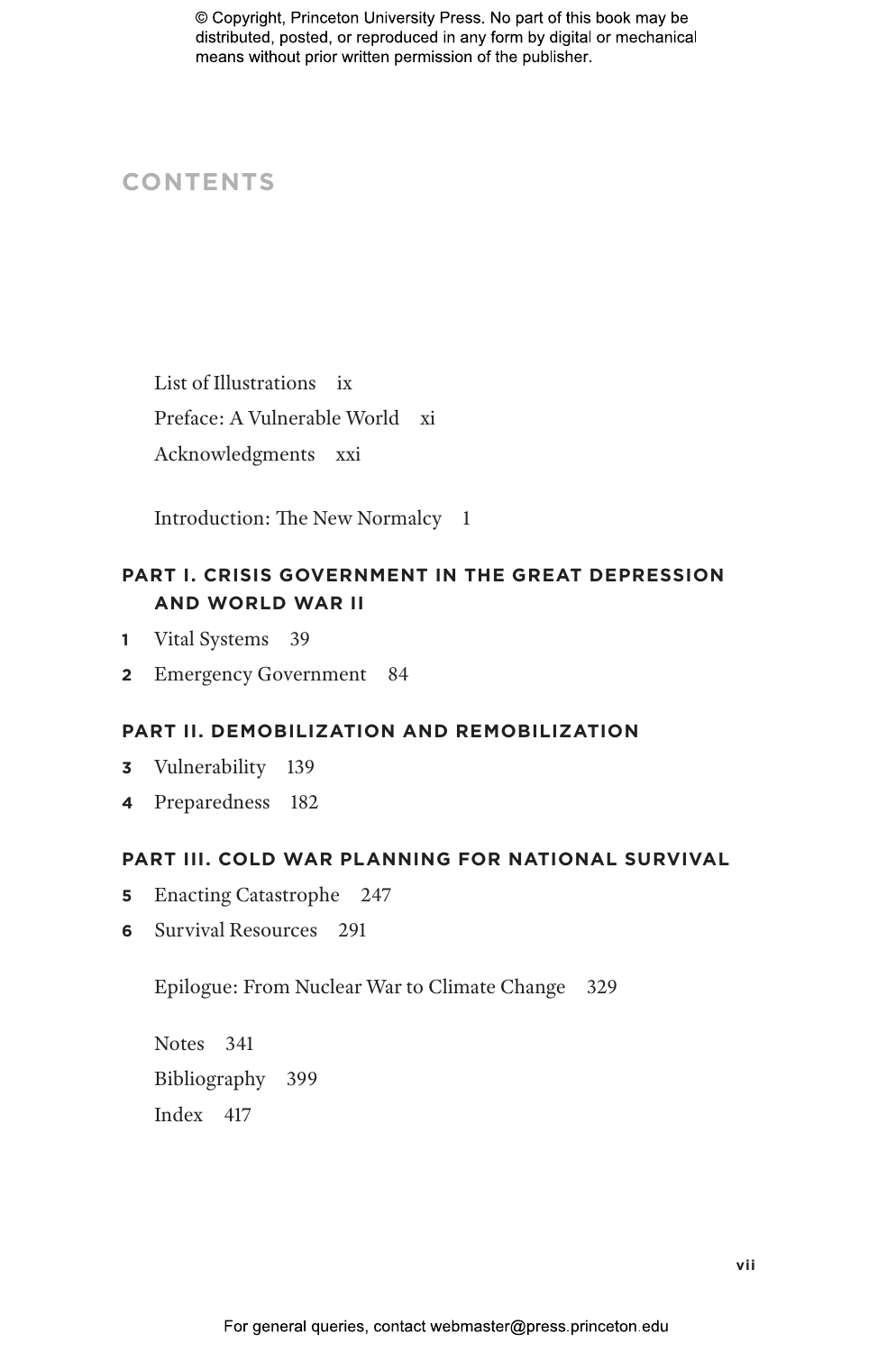# **INTRODUCTION**

# **The New Normalcy**

During the past twenty years we have substituted for the normalcy of the halcyon 1920s an almost unbroken series of emergencies: depression, defense, war, inflation, cold war. Indeed, emergency appears to have become the new kind of normalcy. National emergencies tend to favor improvisation by government. Yet with all our improvising, our "putting out of fires," our apparent activation *by* events instead of deliberate activation *of* events, we have emerged with a discernible pattern of domestic and foreign policy and, most important, with an acceptance of the idea that government should consciously plan a strategy for anticipating and meeting domestic and foreign emergencies at the operational level.

—JAMES FESLER, SPEECH TO THE INDUSTR IAL COLL EGE OF THE ARMED FORCES, SEPTEMBER 4, 1952

In 1954, the United States' Industrial College of the Armed Forces (ICAF) published a massive multivolume tome, *Emergency Management of the National Economy*.1 The ICAF volumes collected a series of lectures that had been delivered to military officers at the college, as well as a range of government documents that addressed ICAF's main concern: managing industrial mobilization for war. The fourth volume, dedicated to *Principles of Administration*, reproduced a lecture by political scientist James Fesler, a veteran of government reform during the New Deal and of mobilization planning during World War II.2 Looking back on the previous two tumultuous decades, Fesler observed that the United States had emerged from an "unbroken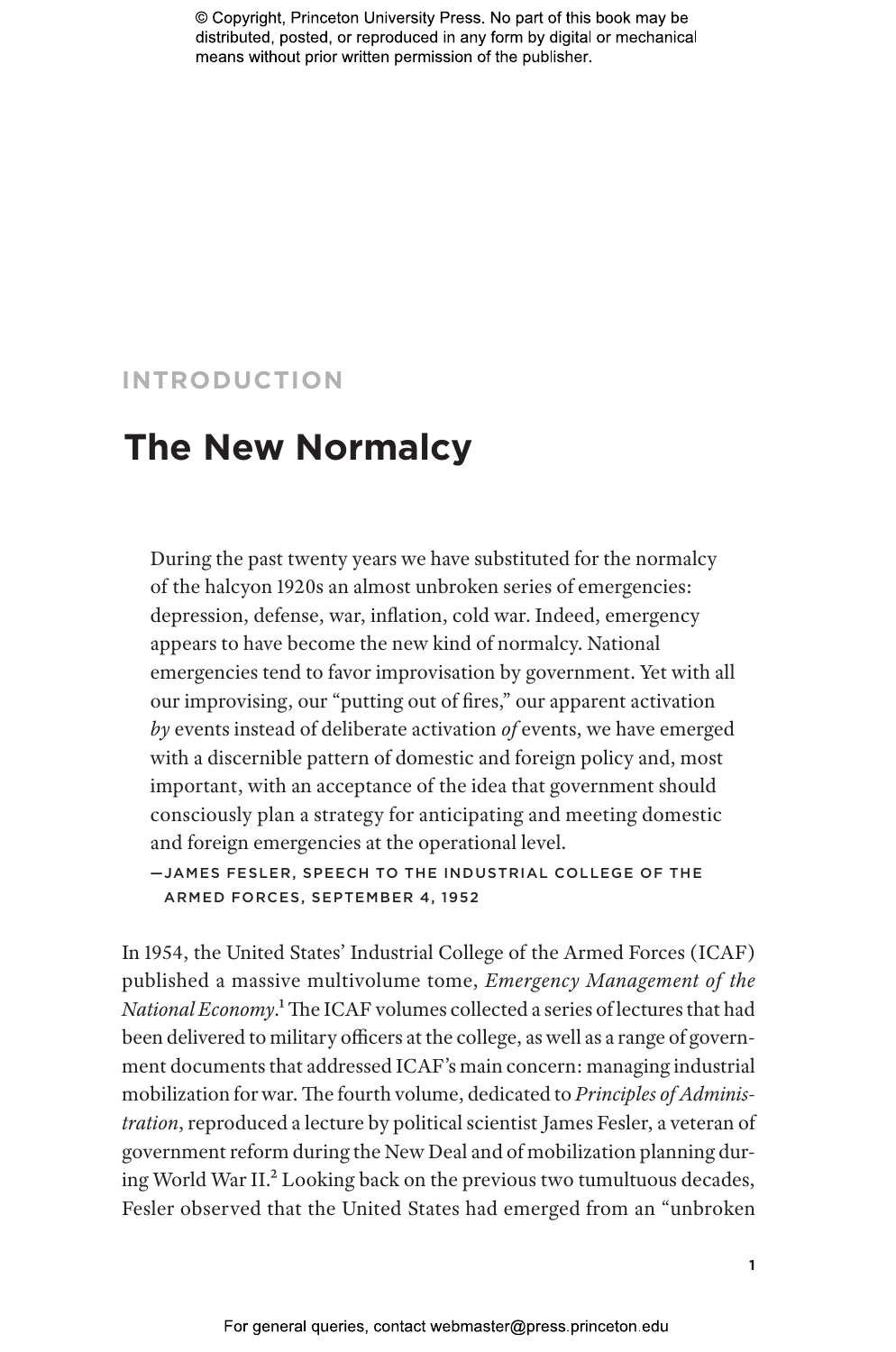## **2** INTRODUCTION

series of emergencies"—"depression, defense, war, inflation, cold war" with a "discernible pattern" of emergency government. Its hallmark was a new norm: "government should consciously plan a strategy for anticipating and meeting domestic and foreign emergencies at the operational level." In the "new kind of normalcy" Fesler described, emergency government was no longer confined to exceptional situations. Rather, ongoing emergency preparedness had become a part of governmental routine.

More than six decades later, it is taken for granted that government bears responsibility for continuously anticipating and preparing for emergencies. This assumption has been evident in efforts to assign blame and bolster readiness following disasters such as the terrorist attacks of September 11, 2001, Hurricanes Katrina and Sandy, and, most recently, the Covid-19 pandemic. It is noteworthy, then, that in 1952, when Fesler gave his lecture, this governmental norm was neither established nor taken for granted. Rather, it was new and required explicit statement and elaboration.

It is also noteworthy that Fesler's discussion addressed a set of problems and institutional contexts that seem distant from our contemporary understandings of emergency management. Today, government offices tasked with managing emergencies are concerned with preparedness for events such as natural disasters, disease outbreaks, and terrorist attacks, as well as with response and recovery in the aftermath of such events. But in 1952, the object of emergency management was the national economy, and its central aim was military-industrial mobilization—marshaling raw materials, industrial facilities, and manpower to build the tanks, planes, munitions, and other supplies necessary for total war. In this sense, Fesler's speech points us to the specificity of the historical conjuncture during which new norms for managing emergencies were first articulated in the United States and were connected to forms of expert knowledge, administrative practices, and legal mechanisms. The topics addressed in *Emergency Management of the National Economy* suggest some of the issues that, in this now unfamiliar landscape, were initially clustered around emergency government: resource planning, economic controls, internal security, economic intelligence, air targeting, government reorganization, domestic vulnerability, and nonmilitary defense. And the government offices, commissions, and agencies whose work was either collected or discussed in the ICAF volumes—most long-since dissolved, and many virtually forgotten—provide a map of the institutional settings in which emergency government was addressed at this time. Among these were committees working on government reform and resource management during the New Deal; wartime and postwar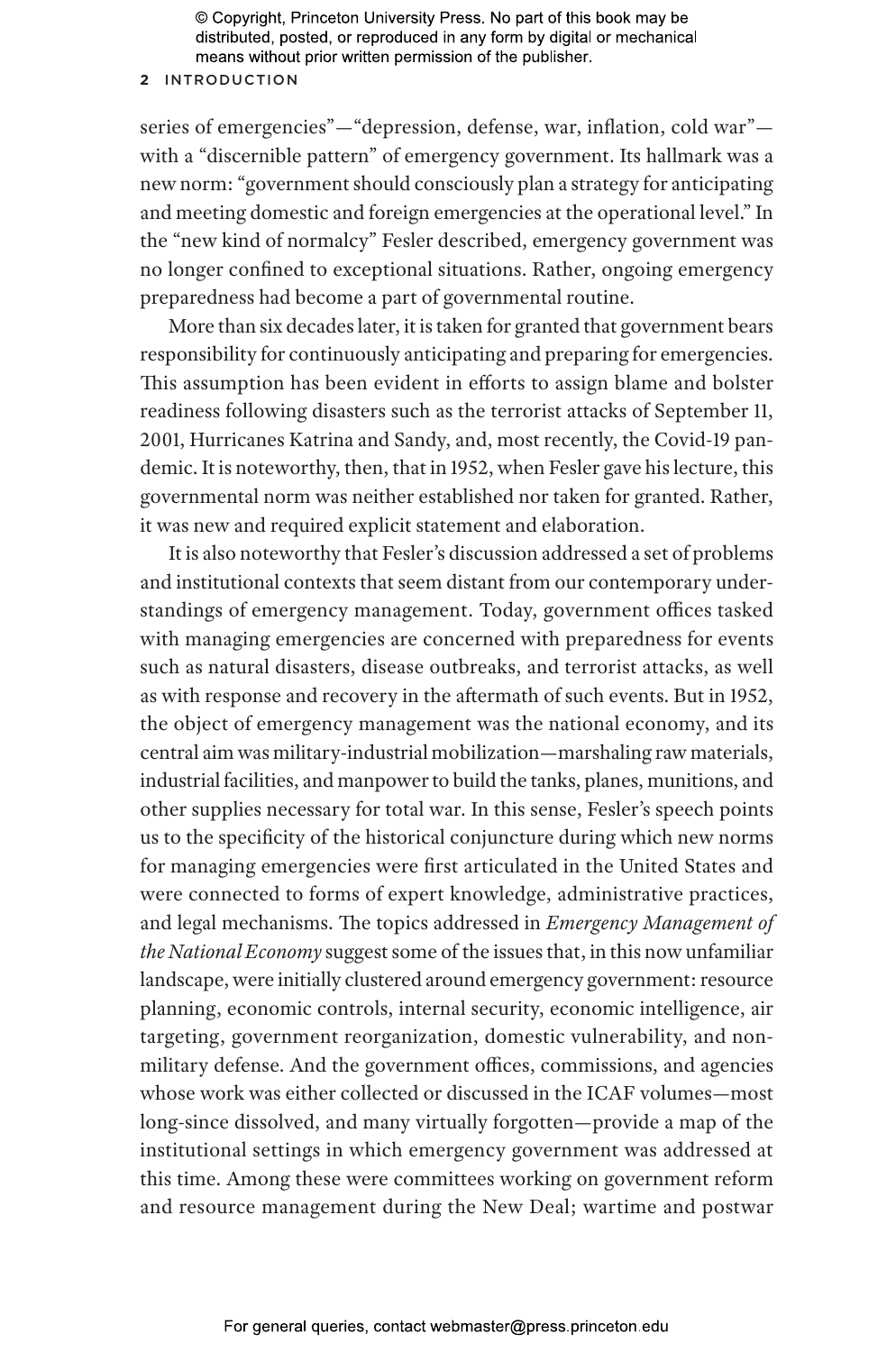## THE NEW NORMALCY 3

mobilization planning offices; air-targeting and strategic intelligence units in the military; and offices of civil defense and domestic preparedness of the early Cold War.<sup>3</sup>

If *Emergency Management of the National Economy* situates the history of American emergency government in relation to economic management and military-industrial mobilization during the Great Depression and World War II, it also marks a point of inflection. In the early 1950s, emergency government was already in the process of becoming something different and, from our contemporary perspective, more familiar. In the foreword to the ICAF tome, another veteran of wartime mobilization planning, Arthur Flemming, described this new horizon of emergency government. At the time, Flemming was serving as director of the Office of Defense Mobilization (ODM). Created in 1950 to lead civilian mobilization planning for the Korean War, ODM had by 1953 become the most important domestic preparedness agency in the federal government. Surveying the landscape of the early Cold War, Flemming offered a grim assessment of the current world situation. The United States, he wrote, was in an "age of peril." The advent of long-range bombers and atomic weapons confronted national security strategists with the specter of a sudden "devastating attack on the continental United States." In the event of such a sudden attack, the United States would not have time to mobilize its "material and human resources" over the course of months or years, as it had in the prior two world wars. Rather, Flemming argued, the country would have to shift immediately to war footing and would be faced with managing the consequences of a crippling initial blow. Adequately preparing the nation for this eventuality could "save an untold number of human lives" and ensure that the United States could "continue a substantial portion of our war production and production essential for the holding together of our civilian economy."4

In light of these concerns about a devastating enemy attack, during the 1950s the civilian mobilization planning agencies turned their attention to a novel task. If earlier these agencies were concerned primarily with militaryindustrial production during a long war fought overseas, then increasingly their focus shifted to preparedness planning to ensure the survival of the national population and recovery of the economy in the aftermath of a domestic catastrophe. It is indicative of this shift that, by the early 1960s, the Office of Defense Mobilization had evolved into the Office of Emergency Planning, which was in turn renamed the Office of Emergency Preparedness. In 1962, the director of this office, Edward McDermott, outlined the aims and means of emergency government as they had come to be understood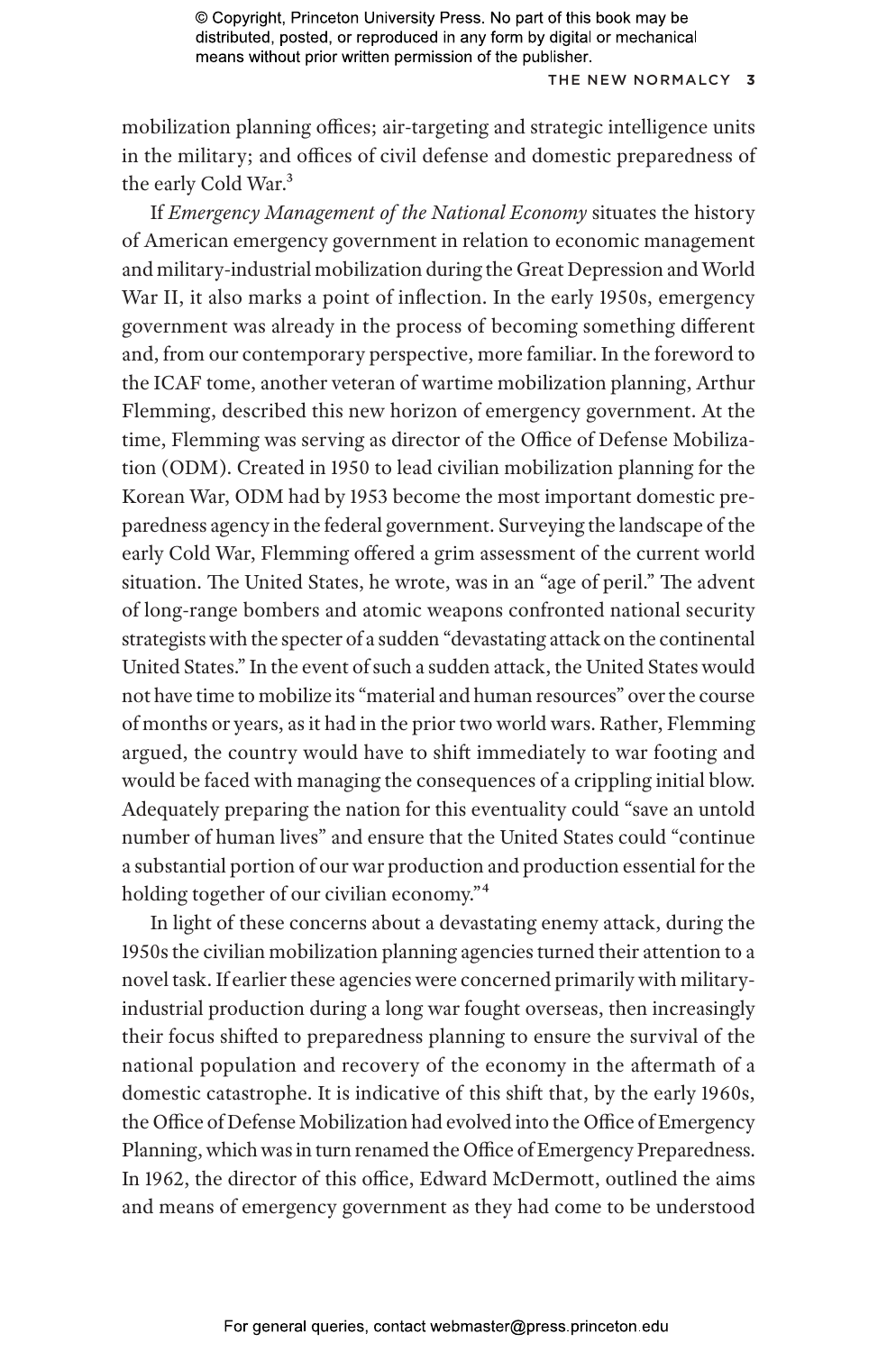## **4** INTRODUCTION

by this time. Citing a draft executive order issued by President John F. Kennedy, McDermott reported that he had been charged with coordinating the "national preparedness program," whose goal was to maintain a "state of readiness with respect to all conditions of national emergency." This meant, first and foremost, maintaining an "emergency management organization" that would be prepared to "handle the myriad of resource and economic problems necessary to save lives and sustain survival and expedite recovery." Reviewing these "resource and economic problems"—related to electric power, transportation, communications, food, and medical care— McDermott pointed to the vast scope of his office's concern. "We are really talking about the fundamentals of life on this earth," he intoned, "the elemental problems of safeguarding the food we eat, the fuel we consume, the transportation to maintain a steady flow of commerce, an intricate telecommunications system which will continue to function under all conditions, and perhaps most important, the foundation of constitutional government which underpins our way of life."<sup>5</sup> In sum, the Office of Emergency Planning was charged with sustaining the very biological and associational life of the American population during a future emergency.

In the decades since McDermott's speech, practices for anticipating and managing emergencies have continued to evolve, and the organization of emergency government has been frequently reshuffled. But McDermott's 1962 description of the task of governmental preparedness for emergency is strikingly similar to contemporary understandings. Emergency preparedness continues to focus on reducing the vulnerability of vital systems in anticipation of a range of potentially catastrophic future events, and on preparing for life-saving response and recovery in their aftermath. Thus, the Federal Emergency Management Agency's 2015 *National Preparedness Goal*—which currently guides governmental preparedness for events ranging from terrorist attacks to hurricanes and pandemics—refers to a "secure and resilient Nation with the capabilities required across the whole community to prevent, protect against, mitigate, respond to, and recover from the threats and hazards that pose the greatest risk."<sup>6</sup> The emphasis now, as in 1962, is on what the Department of Homeland Security's 2017 guidance on critical infrastructure protection refers to as "the essential services that underpin American society and serve as the backbone of our nation's economy, security, and health"; "the power we use in our homes, the water we drink, the transportation that moves us . . . and the communication systems we rely on."7 Today, as in the early 1960s, emergency preparedness aims to ensure governmental functions relating to "health and safety,"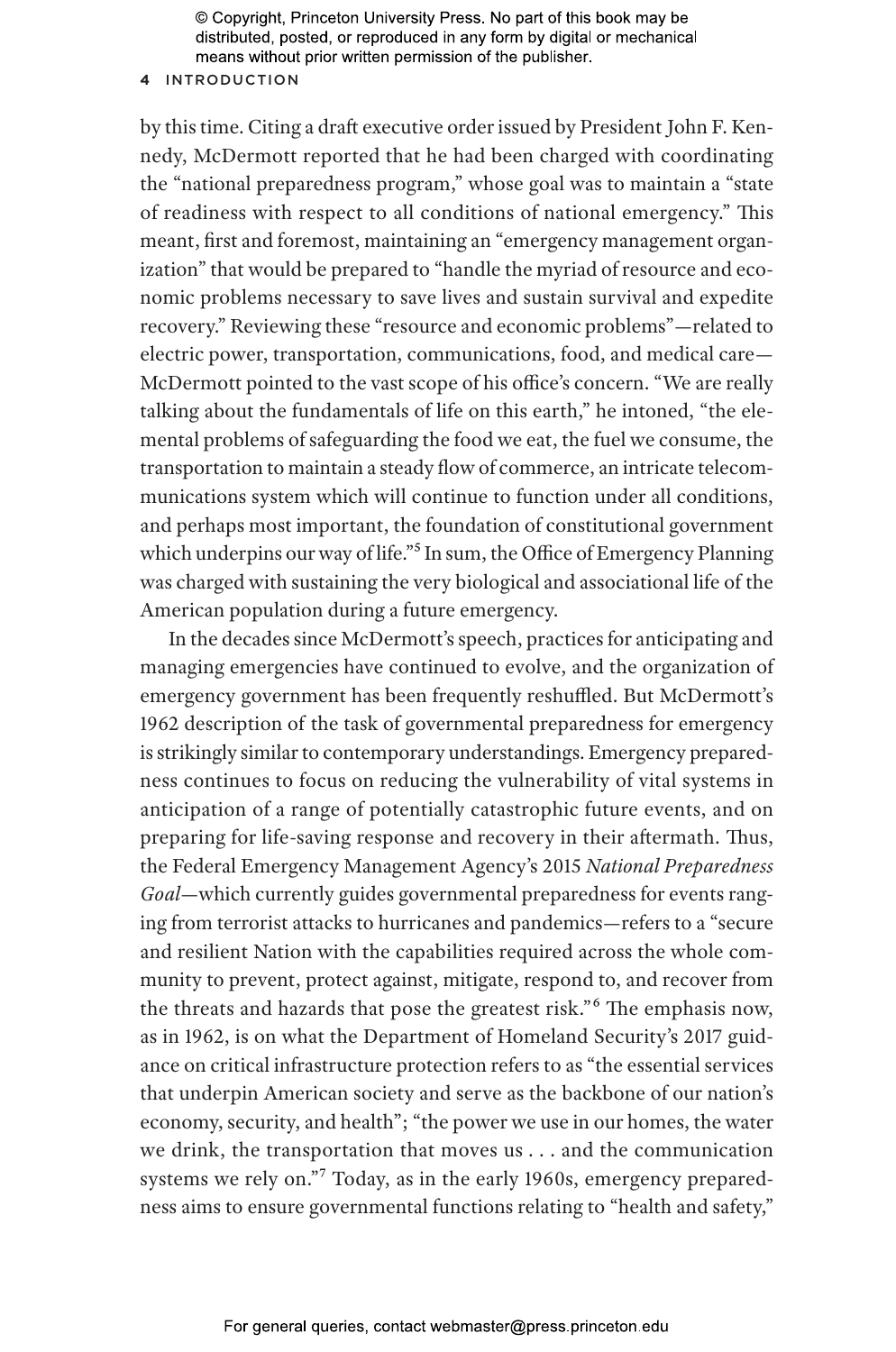### THE NEW NOR MALCY **5**

"infrastructure systems," "hydration, feeding, and sheltering," that, in the wake of a future disaster, will be essential to "rapidly meeting basic human needs," "restoring basic services," "establishing a safe and secure environment," and "supporting the transition to recovery."8 And as has been true since the beginning of the postwar period, emergency government today is not an *exception* to the normal operation of the state. Rather, it encompasses the management of unfolding emergencies and ongoing preparedness for future emergency situations as permanent functions of *normal* government.

# **A Genealogy of Emergency Government**

This book examines the formation of American emergency government in the middle decades of the twentieth century. It follows the process through which a governmental apparatus initially assembled to manage economic depression and industrial mobilization for war mutated into an apparatus of emergency preparedness for domestic catastrophe. The account presented in this book is a genealogy of emergency government that traces how nowfamiliar forms of knowledge, practices, and norms first came into being.<sup>9</sup> It is only relatively recently, we suggest, that we have come to understand and organize emergency government as a matter of reducing the vulnerability of vital systems, and it is only recently that preparedness for events that might disrupt these systems has become a basic obligation of government.

This genealogical approach to the study of emergency government can be usefully distinguished from histories of the field of disaster preparedness and emergency management, which follow the changing forms of knowledge and governance that have been applied to a certain class of phenomena disasters. For example, in *Acts of God*, historian Ted Steinberg traces how the US government has understood and managed (or failed to manage) natural disasters such as floods, earthquakes, and storms, from the early days of the American republic to the present.10 Scott Knowles, in *The Disaster Experts*, constructs what he calls a "disaster chronology" over roughly the same period, tracking how experts have made "the knowledge and control of disasters their special concern."11 In contrast to such historical studies of disaster and disaster management, a genealogical approach asks how a range of seemingly disparate phenomena, from nuclear attacks and economic shocks to hurricanes and disease outbreaks, have been *constituted* as common types of events that present similar kinds of problems. Thus, the title of this book—*The Government of Emergency*—does not refer to the way that a pregiven class of events or situations has been governed. Rather, it refers to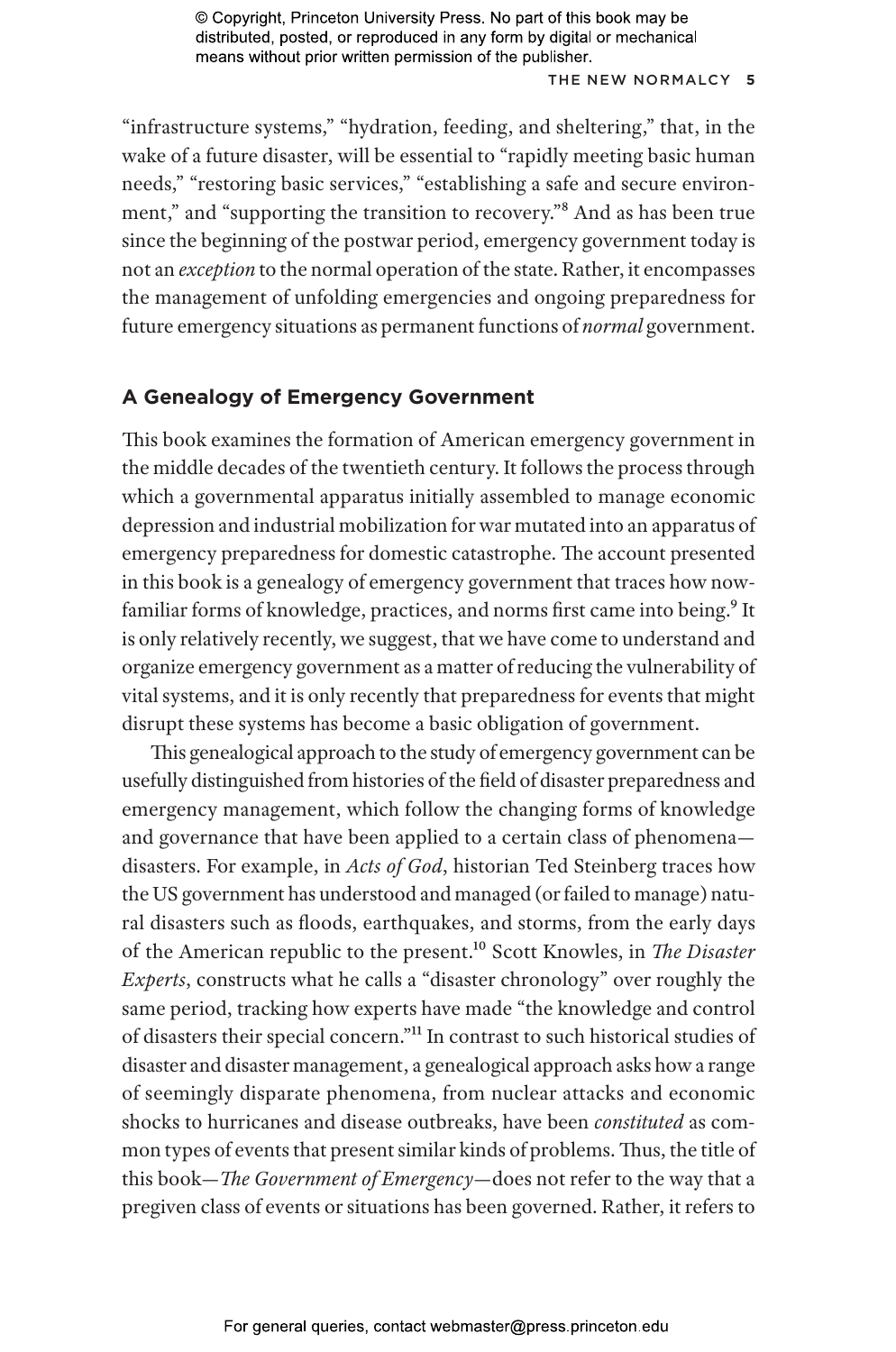## **6** INTRODUCTION

a form of political rationality, which we understand, following sociologist Nikolas Rose, as an "intellectual machinery or apparatus for rendering reality thinkable in such a way that it is amenable to political programming."12

As Rose suggests, political rationalities have both normative and epistemological dimensions. On the one hand, a given political rationality entails specific assumptions about the "proper distribution of tasks between different authorities" and the "ideals or principles to which government should be addressed." Thus, it implies certain presumptions (however contested and unstable) about what government is, what it should do, and what its limits should be. On the other hand, a political rationality involves a distinct "style of reasoning," that is, a body of "intellectual techniques for rendering reality thinkable and practicable, and constituting domains that are amenable—or not amenable—to reformatory intervention." Importantly, a style of reasoning entails specific "conceptions of the objects to be governed," whether the national economy, the population, or the vulnerable, vital systems on which the economy and the population depend.<sup>13</sup>

One strategy of genealogical research is to paint a "before and after" picture that aims, as Ian Hacking has put it, "to permanently fix in the mind of the reader the fact that some upheaval has occurred"—a momentous shift in ways of thinking and governing.14 Our account is framed by such a conceptual and political "upheaval," in which new objects, aims, and practices of government came into being over a relatively brief period. But we also present a detailed account of *how* this momentous shift unfolded. We focus on specific organizations and on historically situated actors as they took up existing ways of knowing and intervening, or invented new ones, to address novel problems.15 Through these often-mundane practices, a new political rationality—and indeed, we suggest, a new dimension of political modernity—took shape over the period spanning roughly from the Great Depression through the early Cold War.

The first part of the book examines the period from the 1930s to the early 1940s, in which the federal government faced two conditions of "national emergency": the Great Depression and World War II. During this period, emergency government largely involved *economic* interventions to ameliorate the Depression and to manage industrial production for total war. Chapter 1 follows the work of experts in a succession of domains—from city and regional planning to economic management, wartime mobilization, and air targeting—as they constituted vital systems as objects of systematic knowledge and as targets of intervention. Chapter 2 describes a parallel process through which government reformers invented administrative devices and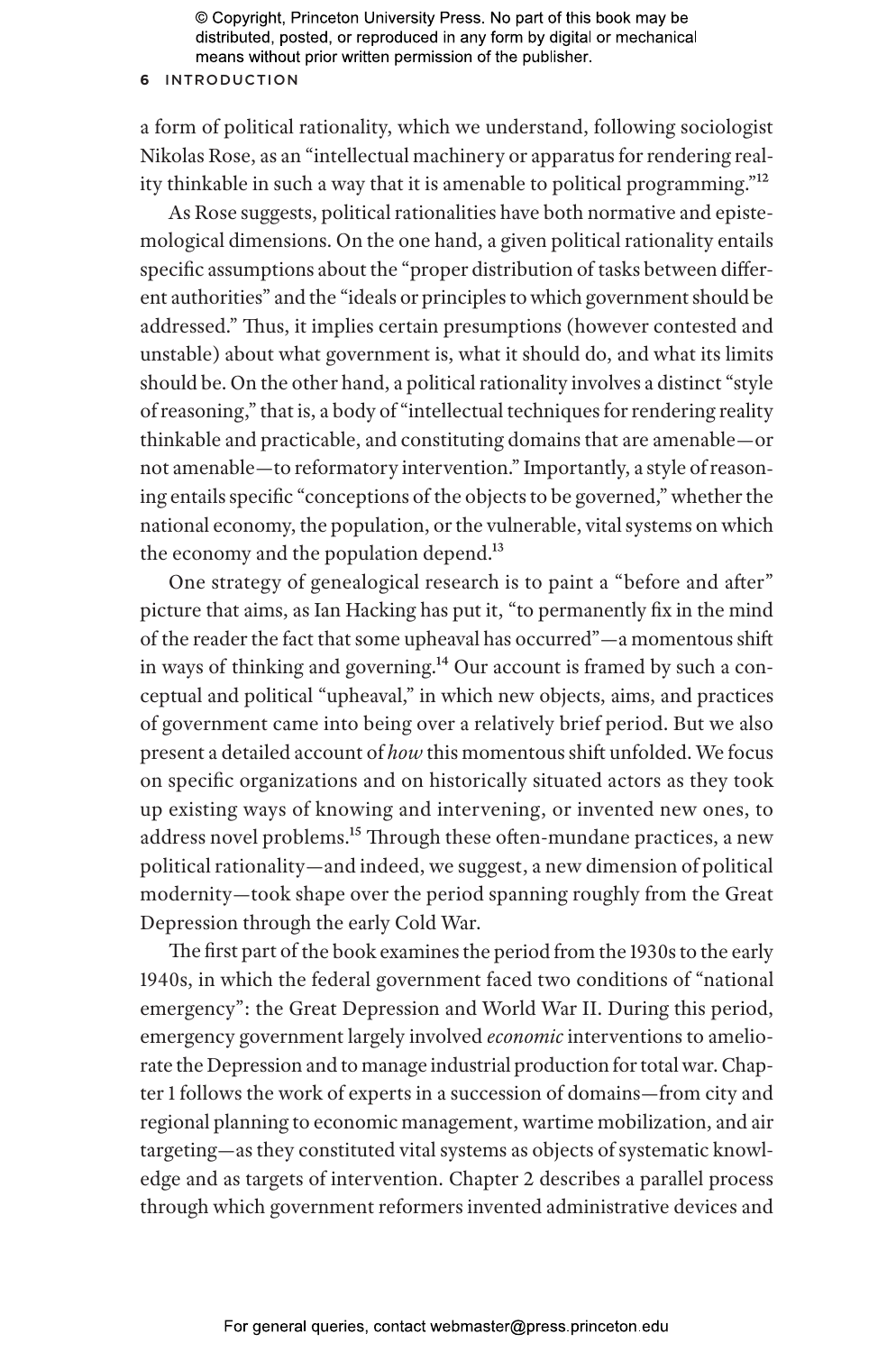## THE NEW NORMALCY 7

organizational forms to address the economic emergencies of depression and war. It focuses in particular on how these reformers addressed the tensions between liberal constitutionalism and crisis government by assembling what they called an "administrative machinery" to organize and prepare for emergency situations.

The book's second part is situated in the years immediately after World War II, a period of heightening concern about the prospect of an enemy attack on the continental United States that would cripple military-industrial production systems. Chapter 3 shows how civilian experts and military officers developed systematic knowledge about American economic and infrastructural vulnerability and devised practices and understandings that would constitute a new kind of expertise—and a new kind of expert, the "vulnerability specialist."16 Chapter 4 turns to the first efforts to develop techniques for reducing this vulnerability and preparing to manage the consequences of a massive attack. It examines postwar mobilization planning agencies, where experts and officials reoriented the existing institutions and practices of emergency government. If previously these institutions had focused on economic management of the unfolding emergencies of depression and war, their objective now shifted to preparing for a future war. Emergency government was thus becoming a matter of ongoing *peacetime* preparedness.

Part III traces a further shift in American emergency government that took place during the 1950s. As nuclear weapons and delivery systems grew increasingly powerful, mobilization planners deemphasized readiness to ramp up industrial production for a long war. Instead, they turned to the task of ensuring the continuous functioning of vital systems that would be required to sustain human life, economic activity, and governmental operations in the unprecedented conditions that would result from a thermonuclear attack. Chapter 5 examines the practices of "administrative readiness" developed by mobilization planners to prepare for government operations in a future emergency, culminating with a description of Mobilization Plan D-Minus (1957)—the first plan for national emergency preparedness in the United States. Chapter 6 focuses on one dimension of such national preparedness planning: the management of resources such as food, medical supplies, and services that would be essential to the population's postattack survival. The chapter traces how mobilization planners used the new tool of computer simulation to envision and prepare for an unprecedented future event—a catastrophic nuclear attack.

 By the late 1950s, emergency government, which had previously focused on alleviating economic depression and mobilizing for war, had mutated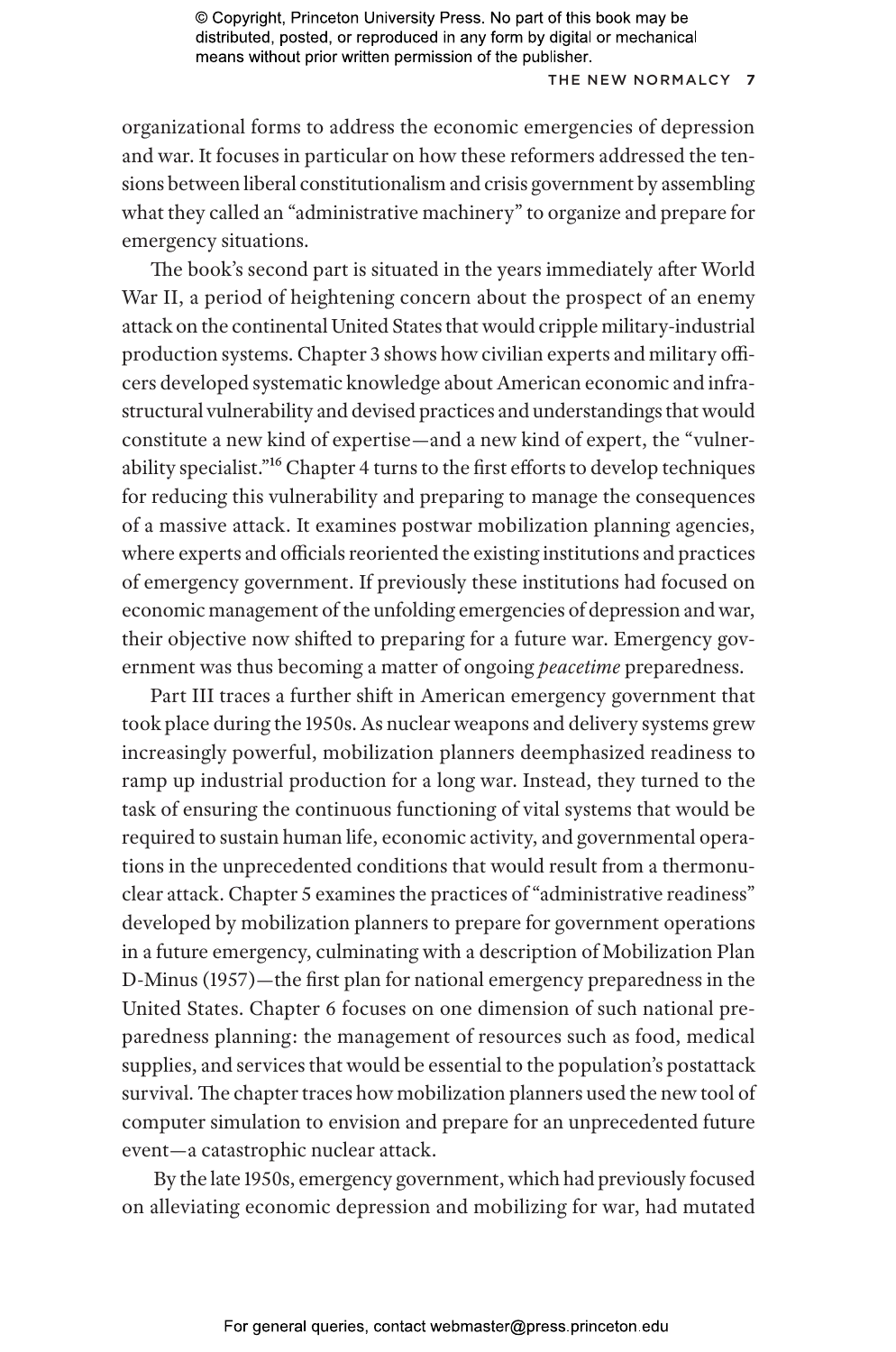#### **8** INTRODUCTION

into emergency preparedness for a future domestic catastrophe. A coherent set of understandings, practices, and organizational forms had consolidated into an apparatus that continues to structure emergency government—in the United States and beyond—to the present day. In the next two sections, we outline the broader conceptual and theoretical significance of this mutation in governmental rationality. First, we introduce the concept of vital systems security as a form of "reflexive biopolitics," oriented to the management of uncertain and potentially catastrophic future events. We argue that, beginning with the midcentury episodes we examine, securing the nation's vital systems has become a central norm of modern government. Second, we describe how American emergency government took shape as a response to the challenge that increasingly common use of emergency powers during war and economic crisis posed to democratic government. In these contexts, reformers assembled a political technology for governing emergencies that, they thought, would make it possible to avoid recourse to exceptional measures that would undermine constitutional democracy.

# **Vital Systems Security**

In 1984, applied mathematician and security expert Robert Kupperman published *Technological Advances and Consequent Dangers*, a working paper for the Center for Strategic and International Studies, a think tank based in Washington, DC.<sup>17</sup> Kupperman's essay was a far-reaching reflection on the vulnerability of vital systems as a central problem of national security. For our purposes, Kupperman's paper indicates how system vulnerability was linked to a broader problematization of risk and security in modern societies.

For millennia, Kupperman argued, human beings had faced relatively localized and "self-extinguishing" threats that were "dissipated by the distribution of cultural assets, by the existence of physical and psychological 'hinterlands,' and by the cushioning function of institutional diversity and independence." Even the cataclysm of World War I was a contained event. "Diversities, distances, and differences, systematic inefficiencies of civilization in themselves," he argued, "provided the recuperative forces necessary to maintain continuity." But in the intervening years, the "extension of technology in the service of civilization" had enabled human beings to move "into every suitable niche, and even into some not so suitable." The increasingly "efficient, economical infrastructure" required to sustain this process carried with it an unacknowledged price. "Modern technological efficiency in the provision of food, water, energy, medicine, transport and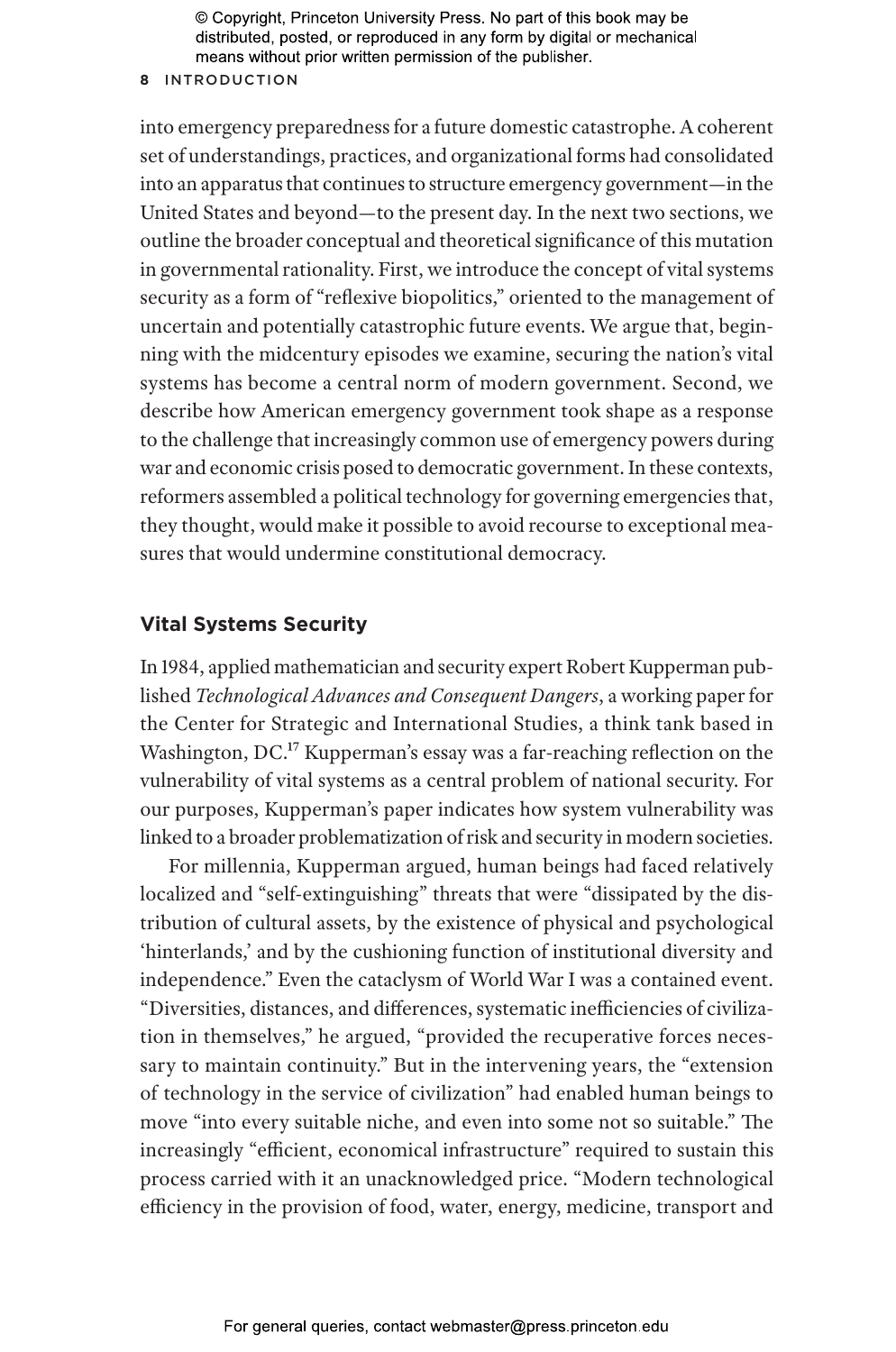### THE NEW NOR MALCY **9**

communication," he wrote, has been "oriented toward economic affordability without much attention to complex network fragility." Pointing to the "interlocking technologies" that underpin the "fragile dynamic cycle of production, transportation, and consumption" in contemporary societies, Kupperman argued that the "greater a society's dependence for survival on its technological infrastructure, the greater its vulnerability to a collapse triggered naturally or artificially at a key point." Like biological organisms, contemporary human societies could not manage "fundamental system failures multiplying at a biological rate." "A critical point is reached," Kupperman warned. "A cascade of organ-system failures ensues, and death comes quickly." Modern civilization, in developing technologies oriented to furthering the "ends of human life," had created a system whose "success and importance to social survival make it, ironically, one of society's greatest weaknesses."18

In the 1970s and 1980s, the kinds of hazards that Kupperman identified what sociologist Ulrich Beck describes as "modernization risks"<sup>19</sup>-were taking on a new kind of public and political life. Economic and energy shocks, environmental crisis, and terrorism garnered increasing attention alongside the paradigmatic specter of catastrophic risk, thermonuclear war, which raised the prospect, for the first time, of self-inflicted human extinction.<sup>20</sup> Kupperman's reflections are especially significant for our story given his career trajectory, which passed through some of the mostly forgotten technical domains in which, we show in this book, the vulnerability of vital systems was identified and addressed as a matter of governmental concern. In 1980, Kupperman served the incoming Ronald Reagan administration as the head of the transition for the Federal Emergency Management Agency (FEMA), which President Jimmy Carter had created by executive order in 1979. Prior to that, during the 1960s and early 1970s, Kupperman had worked in one of FEMA's predecessors, the Office of Emergency Preparedness (OEP). As director of the Systems Evaluation Division within OEP, Kupperman oversaw studies on "the impact on the Nation's security and economy created by emergency contingencies of both military and nonmilitary nature," examining issues such as natural disaster assistance, the continuity of government, damage assessment, resource management, and the "survivability of networks related to national preparedness."21

The arc of Kupperman's career points us to a broader question: How did it become possible to understand collective existence in the United States as dependent on a complex of vital and vulnerable systems, and how did the protection of such systems come to be a taken-for-granted obligation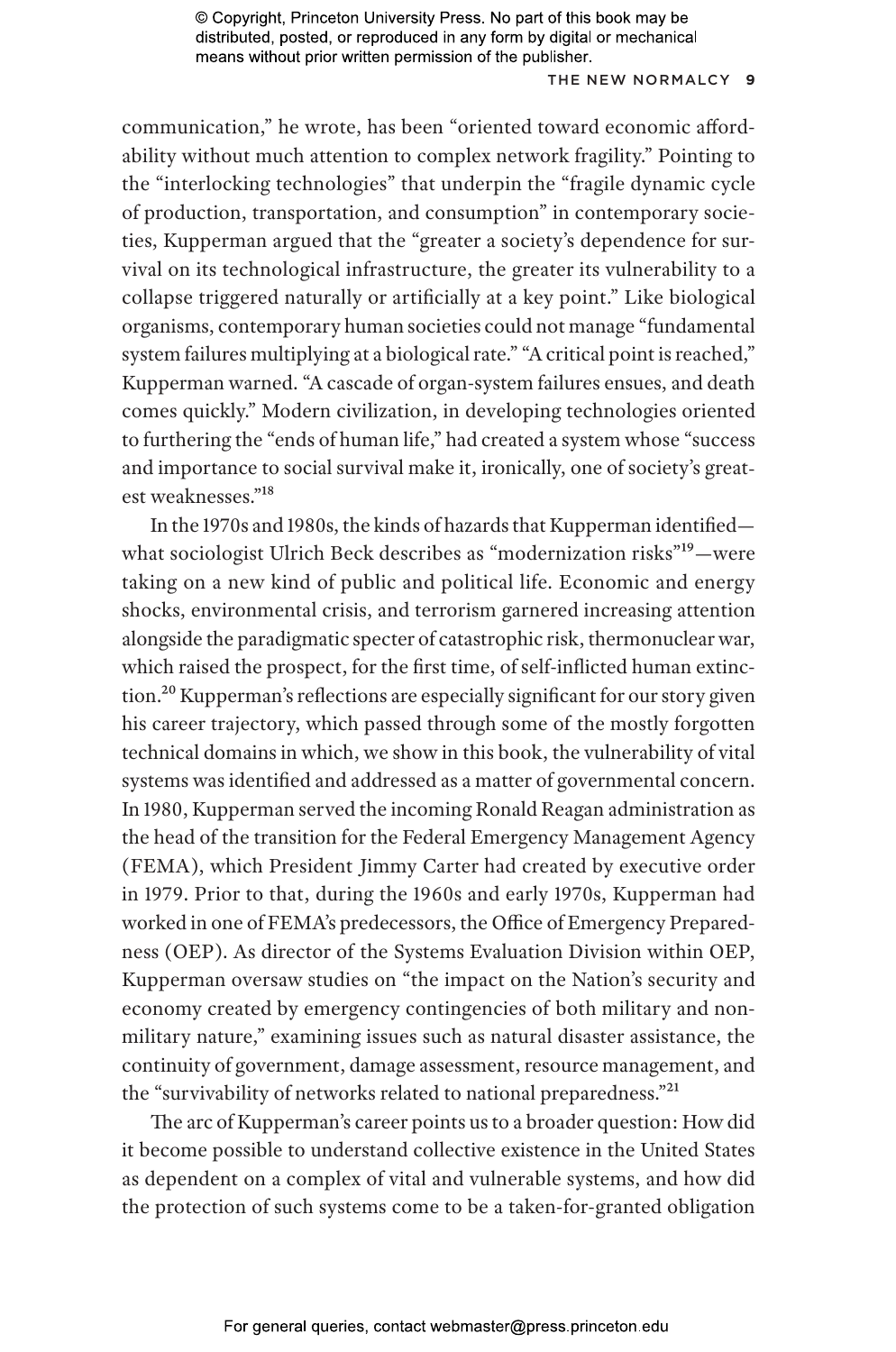#### **10** INTRODUCTION

of contemporary government? In the chapters that follow we show that, for nearly a century, a persistent discourse has examined collective life from a particular point of view: the vulnerability of modern society and economy to disruption of the vital systems on which they depend. And since at least the early Cold War, the federal government has been concerned with ensuring the continuous functioning of such systems in the face of catastrophic threats. Today, this problem of "vital systems security" is a central object and aim of government, defined in legislation, executive orders, and broad statements of security strategy.

# REFLEXIVE BIOPOLITICS

We analyze the emergence of vital systems security as the product of a mutation in the government of modern life. Specifically, it marks a *reflexive* moment in the history of "biopolitics"—that is, the government of human beings in relation to their biological and social existence. Michel Foucault famously coined the term "biopolitics" to mark a shift, dating roughly to the late eighteenth century, in the aims and objects of government in European countries: from the "classical sovereignty" of the European territorial monarchies to a new governmental concern with ensuring the health and well-being of national populations.<sup>22</sup> Classical sovereignty, Foucault argued, ruled "from the standpoint of the juridical-political notion" of the legal subject. Diplomatic, military, and police apparatuses—elements of what might be called "sovereign state security"—aimed to ensure the security of the state itself in the face of foreign and domestic threats. By contrast, biopolitical government is exercised over the population—a collection of living beings understood as a "technical-political object of management." Foucault traced the "birth of biopolitics" to late eighteenth- and early nineteenth-century Europe, when government authorities sought to manage the health and welfare of populations in growing urban centers. The rapid growth of towns, the expansion of industry, the intensification of trade, and increasingly crowded living conditions posed "new and specific economic and political problems of governmental technique." In response, officials, planners, and experts in the nascent human sciences invented new forms of knowledge about and devices for governing—the "fine materiality of human existence and coexistence, of exchange and circulation."23 As Foucault emphasized, the point is not that the birth of biopolitics displaced prior mechanisms of sovereignty; indeed, particularly with the advent of total war, threats to sovereignty were a key catalyst for the development of biopolitics. Rather, the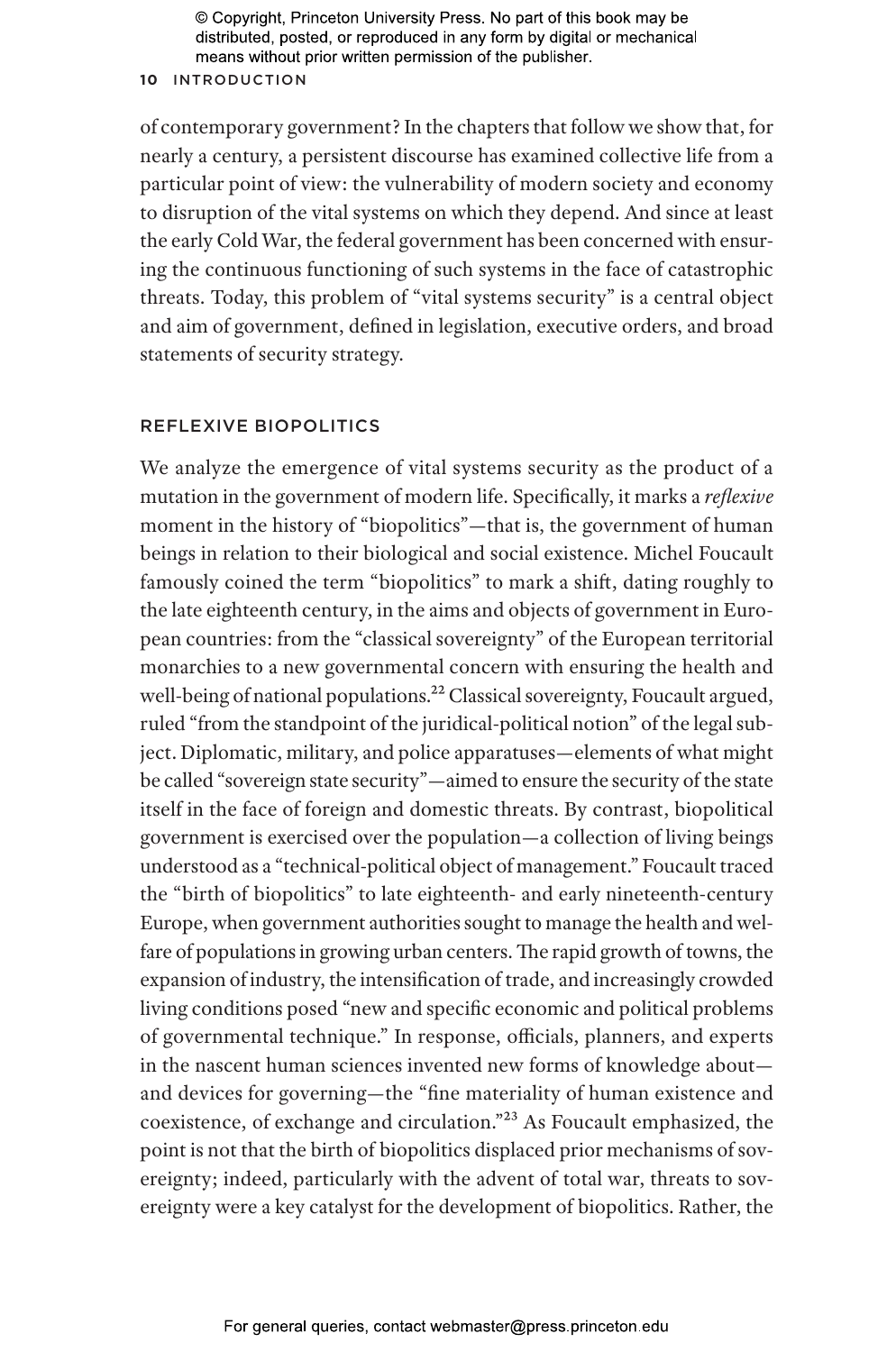#### THE NEW NORMALCY 11

theme of biopolitics designates the interplay between the exercise of juridical power over legal subjects and the technical management of living beings.

Building on Foucault's analysis, scholars have traced the development of biopolitical government in a range of domains from the early nineteenth century. In efforts to reduce the toll of epidemics, organize conscription for war, or manage economic fluctuations, government bureaucracies generated vast amounts of data about phenomena such as birth, illness, and death; suicide and crime; and levels of production and employment.<sup>24</sup> This "avalanche of numbers," as Hacking puts it, made possible a new, statistical understanding of collective life.25 The technical and political category of risk played a central role in this development, enabling experts and government officials to quantitatively analyze how phenomena such as crime, illness, accident, and poverty were distributed over a given population, and to assess the costs and benefits of measures to minimize these risks.<sup>26</sup> New governmental apparatuses in areas such as economic regulation, urban planning, and public health specified and managed these problems. As Foucault describes this complex process, a "constant interplay between techniques of power and their object" served to "carve out" the population and its specific phenomena (birth and death rates, disease processes, etc.) as a "field of reality."27

We take up this story of biopolitical modernity at a later conjuncture and in a different locale. Beginning in the early twentieth century, American planners and policymakers in various domains argued that with the development of mass industrial and metropolitan societies, the interdependencies that made modern collective life possible also rendered it vulnerable to catastrophic disruption from events such as economic shocks, industrial accidents, or wars. Over the following decades, experts and officials addressed this vulnerability by devising new ways to anticipate and mitigate the effects of such events, to reduce the vulnerability of vital systems, and to make society resilient to shocks.<sup>28</sup>

The first governmental apparatus for securing vital systems was assembled in the 1950s. In the early Cold War, planners and officials working on nuclear preparedness brought together a set of elements—knowledge forms, techniques of intervention, and organizational arrangements—that constituted system vulnerability as a target of governmental intervention. Like the demographers, public health experts, and urbanists of the nineteenth century, mobilization planners produced an "avalanche of numbers" about collective existence, not through statistical analysis of populations but by using scenarios, catastrophe models, and vulnerability assessments. Through this process, society became vulnerable in a novel way. Like the figure of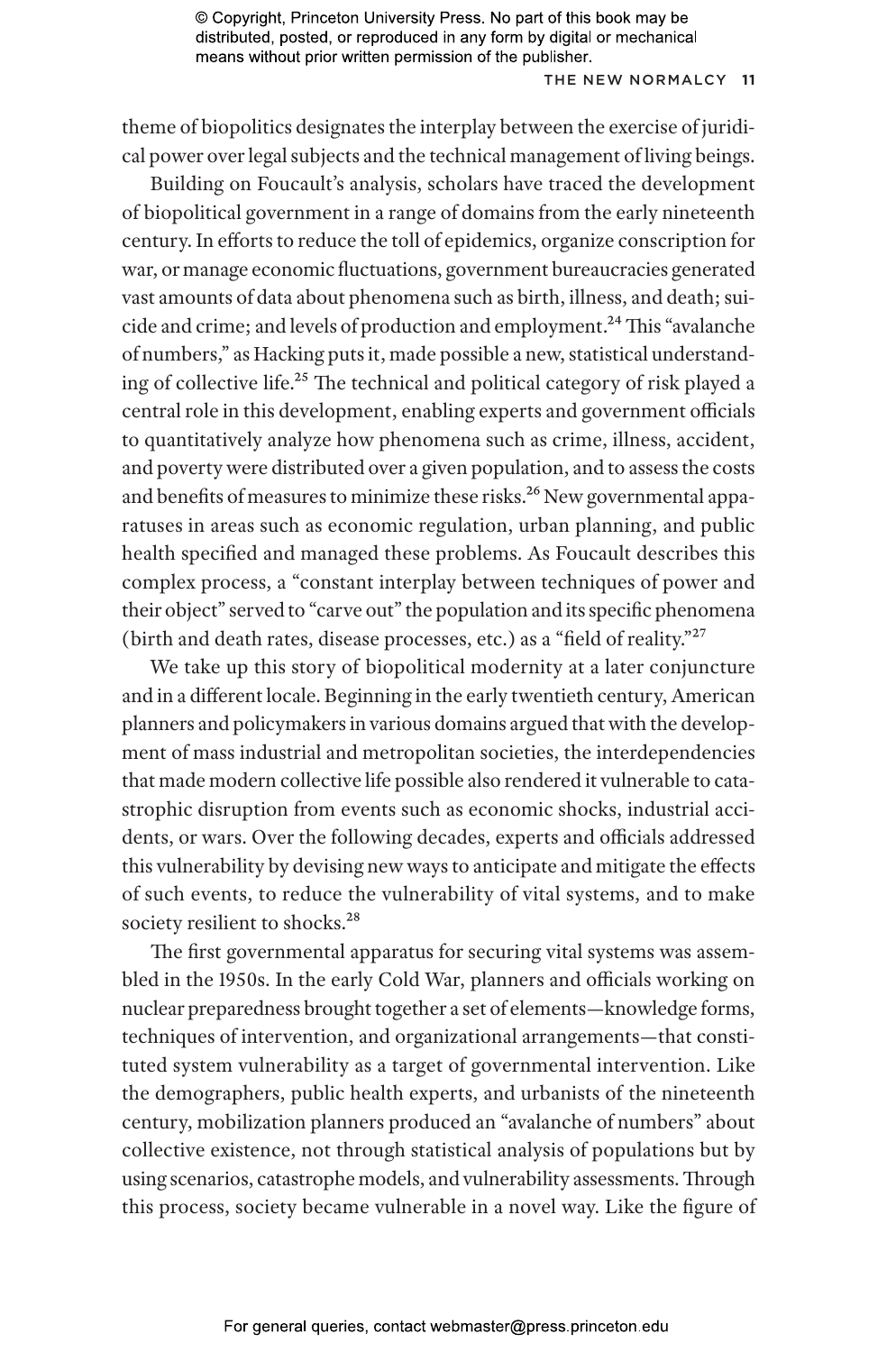#### **12** INTRODUCTION

population a century earlier, a new figure of collective life—the vulnerable, vital system—was "carved out" as an object of expert knowledge, technical intervention, and political concern.

By the late twentieth and early twenty-first centuries, this apparatus of vital systems security had been extended into new domains, including natural disaster response, pandemic preparedness, the management of economic crises, and homeland security.<sup>29</sup> This is not to say that vital systems security displaced prior forms of security or became the dominant form of collective security. As we will show, vital systems security emerged and consolidated in complex relation to sovereign state security and population security. Thus, the officials and planners in the 1950s-era Office of Defense Mobilization viewed the task of ensuring the functioning of vital systems in the wake of a nuclear attack as a matter of sovereign state security—prevailing in a future war.30 Meanwhile, vital systems security has become central to many domains of biopolitical government, including the provision of population security in areas such as public health, urban planning, and economic governance. Indeed, we suggest that vital systems security should be understood as a form of "reflexive biopolitics." It shares the aim of population security: ensuring the health and welfare of populations. But these two forms of biopolitical security differ in their objects of concern, knowledge practices, and norms (see table 1). Whereas population security addresses regularly occurring events that can be managed through the distribution of risk, vital systems security deals with events whose probability cannot be precisely calculated, but whose consequences are potentially catastrophic. Vital systems security does not rely on statistical analysis of past events, but rather employs techniques of enactment such as catastrophe models and scenario-based exercises to simulate potential future events and thereby generate knowledge about present vulnerabilities.<sup>31</sup> Its interventions seek to increase the resilience of critical systems and to bolster preparedness for future emergencies.

## A NEW POLITICAL RATIONALITY

Our claim is not that governmental concern with vital systems is itself novel. Governments have long been concerned with vital systems like roads, communication networks, and large systems of water management. The construction and control of transportation, energy, and communication systems—what has only recently come to be called "infrastructure"—is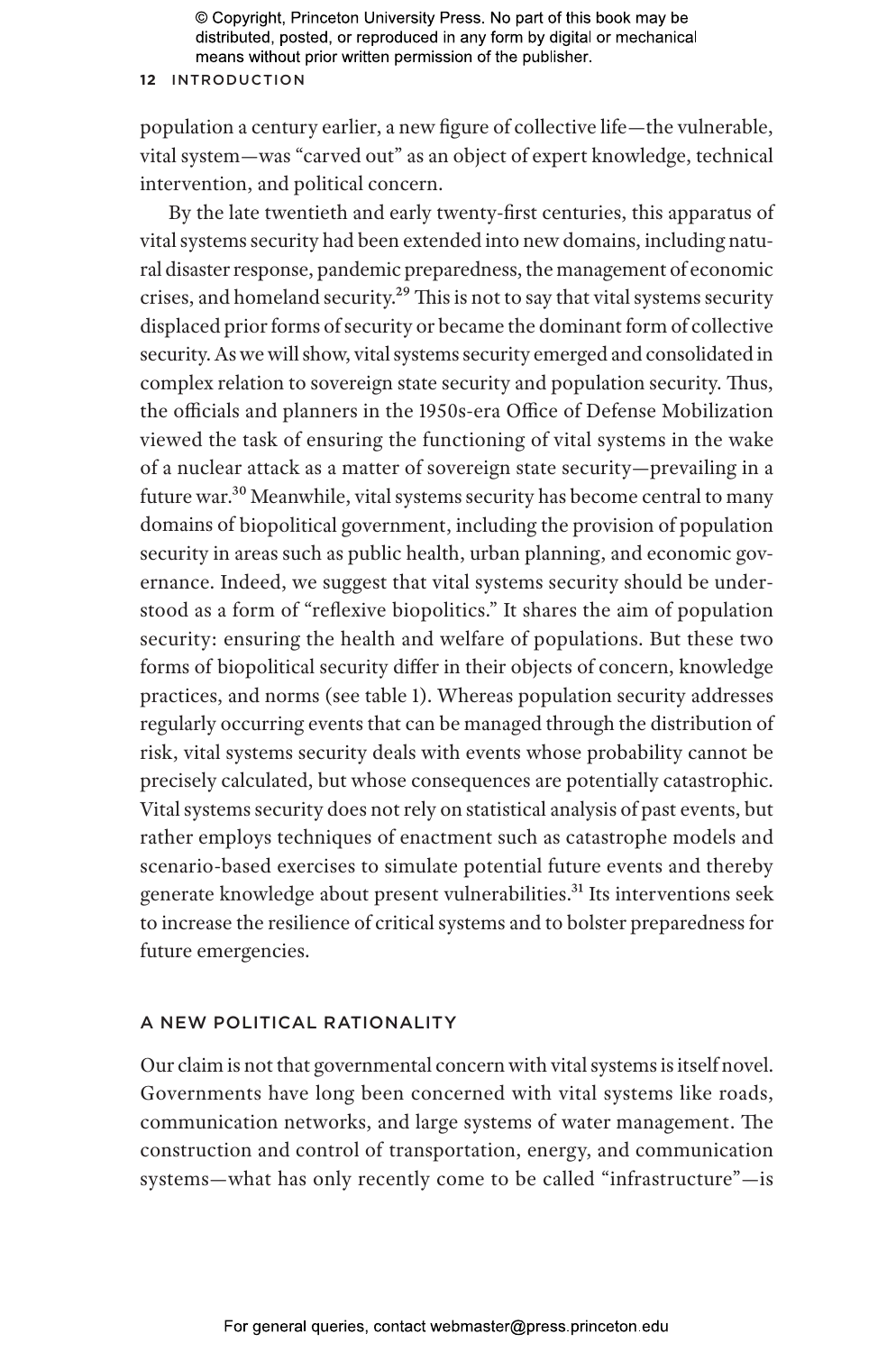#### THE NEW NOR MALCY **13**

| TABLE 1. Three forms of security |                                                                                      |                                                                                             |                                                                                                     |
|----------------------------------|--------------------------------------------------------------------------------------|---------------------------------------------------------------------------------------------|-----------------------------------------------------------------------------------------------------|
|                                  | Sovereign state<br>security                                                          | Biopolitical security                                                                       |                                                                                                     |
|                                  |                                                                                      | Population security                                                                         | Vital systems security                                                                              |
| Moment of<br>emergence           | Seventeenth<br>century-absolutist<br>states                                          | Nineteenth century-<br>social insurance, public<br>health                                   | Mid-twentieth<br>century-nuclear<br>preparedness                                                    |
| Aim                              | Secure sovereign<br>power against internal<br>and external threats                   | Manage regularly<br>occurring threats such<br>as endemic disease.<br>poverty, and infirmity | Reduce vulnerability,<br>prepare for future<br>emergencies                                          |
| Object of<br>concern             | Sovereign power:<br>military strength,<br>internal order, wealth                     | Social processes:<br>economic production,<br>circulation of goods and<br>people             | Vital systems: webs of<br>industrial production,<br>critical infrastructures,<br>essential services |
| Forms of<br>knowledge            | Raison d'état: external<br>balance of power,<br>internal bases of<br>sovereign power | Statistics, demography,<br>epidemiology, social<br>sciences                                 | System-vulnerability<br>thinking, catastrophe<br>models, scenario-based<br>exercises                |
| Characteristic<br>apparatuses    | Diplomatic<br>corps, militaries,<br>mercantilism                                     | Social insurance, infra-<br>structure development                                           | Governmental pre-<br>paredness, emergency<br>management                                             |

found in all large-scale complex societies.<sup>32</sup> Territorial empires have for centuries recognized what were referred to as "communications" as essential to prosperity and security. And military strategists have long been concerned with the importance of transportation and communication for military lines of supply; the military tactic of blockade goes back millennia.33 But from the late nineteenth century to the mid-twentieth century, we observe a significant intensification and modulation of these concerns. In particular, three features distinguish vital systems security as a political rationality and delimit the conceptual and empirical scope of this book: first, its relationship to biopolitics; second, the emergence of specialized expertise about vital systems; and third, the consolidation of a new political norm—that governments must ensure the ongoing functioning of vital systems in the face of catastrophic threats.

Vital systems and modern biopolitics. First, we can refer to vital systems security in the sense we use the term here only with the emergence of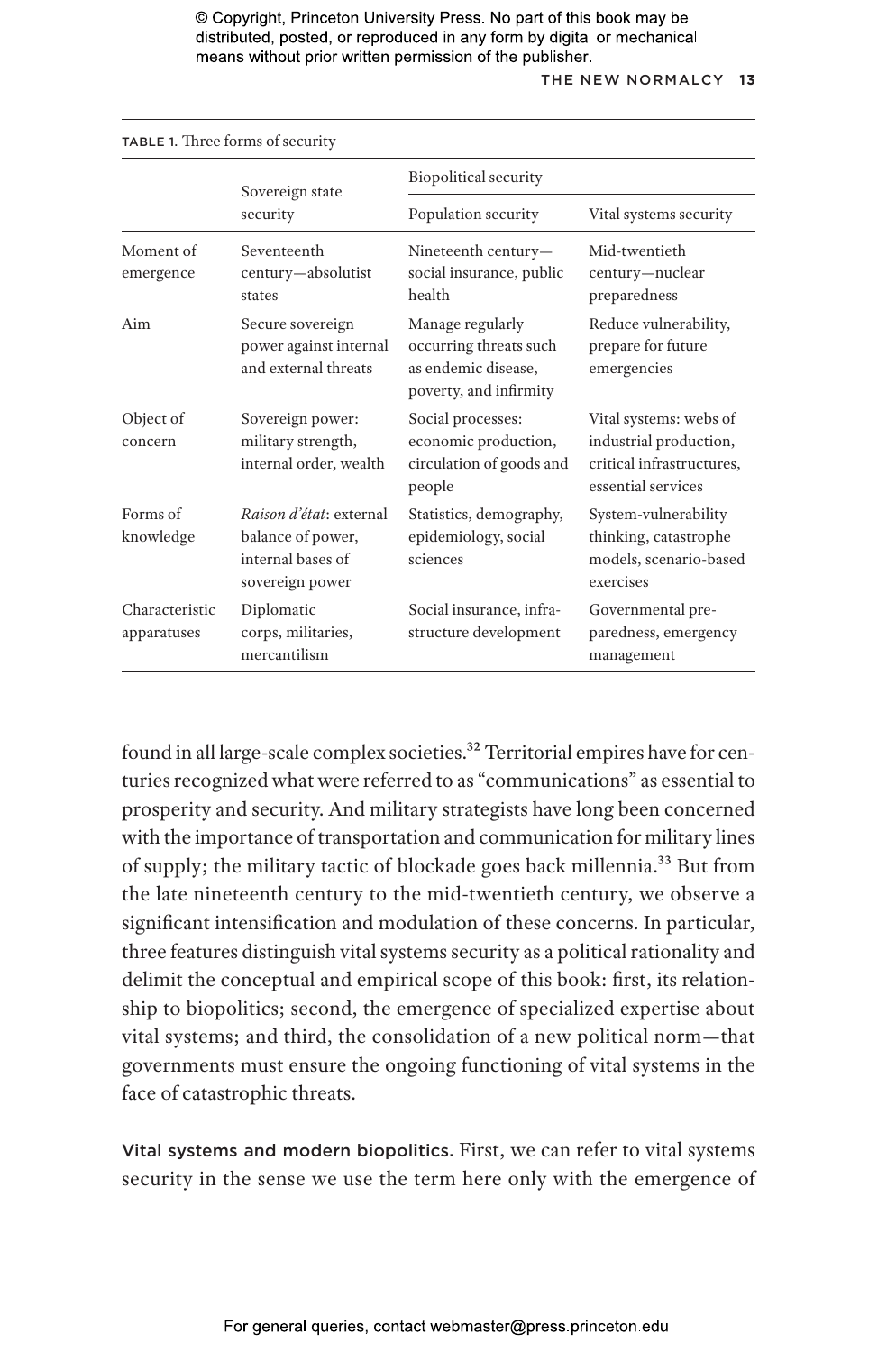## **14** INTRODUCTION

modern biopolitics. Electricity networks, railroads, and complex chains of production became "vital systems" when they were linked to newly constituted problem domains such as the national economy or social welfare.<sup>34</sup> Although this development can be traced to the late nineteenth century, particularly in European contexts,<sup>35</sup> our narrative begins in the United States in the first decades of the twentieth century. We focus on two apparently disparate fields: regional planning and strategic bombing theory.<sup>36</sup> Experts in these fields initially used biological metaphors to illustrate the dependence of collective existence on what Muir Fairchild, an instructor at the US Army's Air Corps Tactical School in the 1930s, called "life-sustaining vital systems."37 Fairchild's term suggested that, like the failure of vital organs or the breakdown of circulatory systems in a biological organism, the disruption of such systems would be catastrophic to the social body. As another Air Corps instructor put it in 1938, as the United States had "grown and prospered in proportion to the excellence of its industrial system," it had become "more vulnerable . . . to wartime collapse caused by the cutting of one or more of its essential arteries."38 The use of such biological metaphors would fade over time (though never disappear, as Kupperman's 1984 report demonstrates). But from the case studies of the Air Corps Tactical School and the quantitative analyses of "criticality" and "essentiality" in wartime and postwar facilities ratings to contemporary assessments of critical infrastructure vulnerability or resilience, experts have defined the "vitality" of vital systems, and the threat posed by their disruption, in terms of these systems' role in the health and well-being of populations—the central concerns of biopolitical government.

System vulnerability expertise. Second, vital systems security is distinguished by the development of specialized knowledge that constitutes vital systems and their vulnerability as objects of expert analysis and rationaltechnical intervention. By the mid-twentieth century, technical specialists and officials working in mobilization and air-targeting agencies had devised new practices for assessing vulnerability and preparing for future events that might disrupt the nation's vital systems. This new form of expertise rested on the accumulation of a vast amount of information about American natural resources, productive facilities, and public works—what President Franklin Delano Roosevelt referred to in 1935 as an "inventory of our national assets."<sup>39</sup> Such expertise also drew on techniques for analyzing the interrelationships among the elements that this "inventory" comprised. Although specialists from many fields were involved in constituting vital systems—and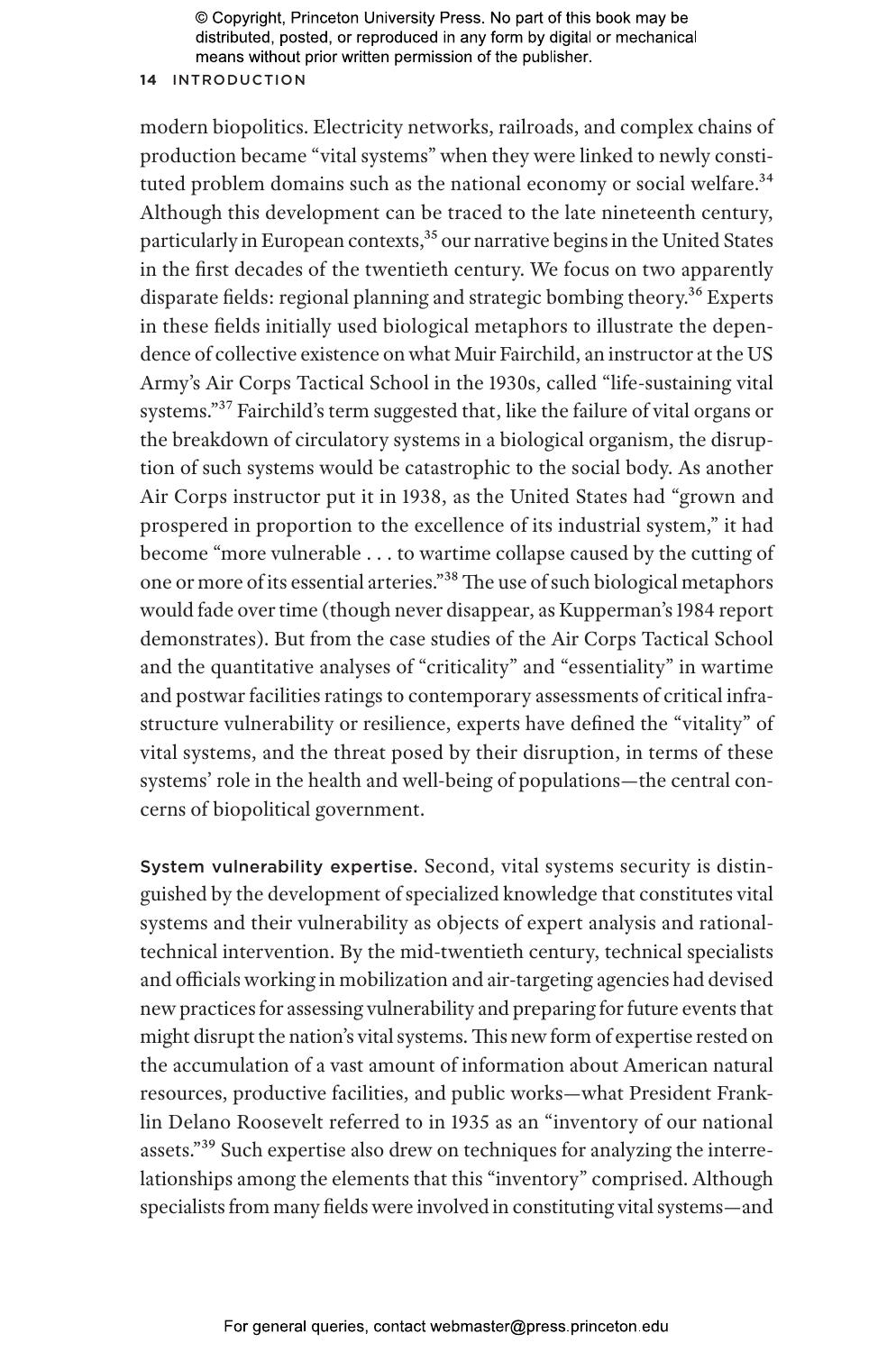## THE NEW NORMALCY 15

the vulnerability of these systems—as objects of systematic knowledge, economists played a particularly prominent role. Economists first appear in our account during the New Deal, inventing a "science of flows" to analyze how shocks would propagate through the economic system, whether these shocks resulted from a plunge in demand during economic downturns or from a surge in demand caused by government stimulus policies or wartime mobilization. A number of these New Deal economists then migrated to air intelligence offices during World War II, where they developed an "economics of strategic target selection" to assess the vulnerability of enemy production systems and to recommend bombing targets.40 A decade prior to the development of "systems analysis" at the RAND Corporation in the 1950s, these mobilization planners and air intelligence specialists established methods for the quantitative analysis of military-industrial complexes as ensembles of interlocking vital systems.<sup>41</sup>

In the closing years of World War II and the early Cold War, technical experts coupled the analysis of vital systems with new methods for modeling how a catastrophic event—such as an incendiary bombing attack on a city (during World War II) or an atomic detonation (after the war)—would unfold in space. As we show in chapter 3, these experts produced a new kind of knowledge about vital and vulnerable systems. Initially, military analysts in air intelligence units used graphical techniques such as maps and transparent overlays to generate assessments of urban and industrial vulnerability. By the mid-1950s, vulnerability experts had replaced maps and physical overlays with digital computers and geographically tagged data sets—a precursor of geographic information systems (GIS). The advent of computer simulation added another dimension to vulnerability analysis. By incorporating randomization procedures and multiple simulated runs in their models, vulnerability specialists could account for uncertainties about how a future attack would unfold. These simulation techniques—initially used as speculative "experiments" or "war games"<sup>42</sup> as part of nuclear preparedness planning (see chapter 6)—have come to be accepted in various domains as authoritative tools for generating knowledge about uncertain future events.<sup>43</sup>

Vital systems security as political obligation and norm. Third, and finally, vital systems security refers to an increasingly taken-for-granted norm of politics. After World War II, the task of ensuring the continuous operation of vital systems and managing the risk of catastrophic disruption came to be accepted as a basic obligation of sovereign government. This was not the first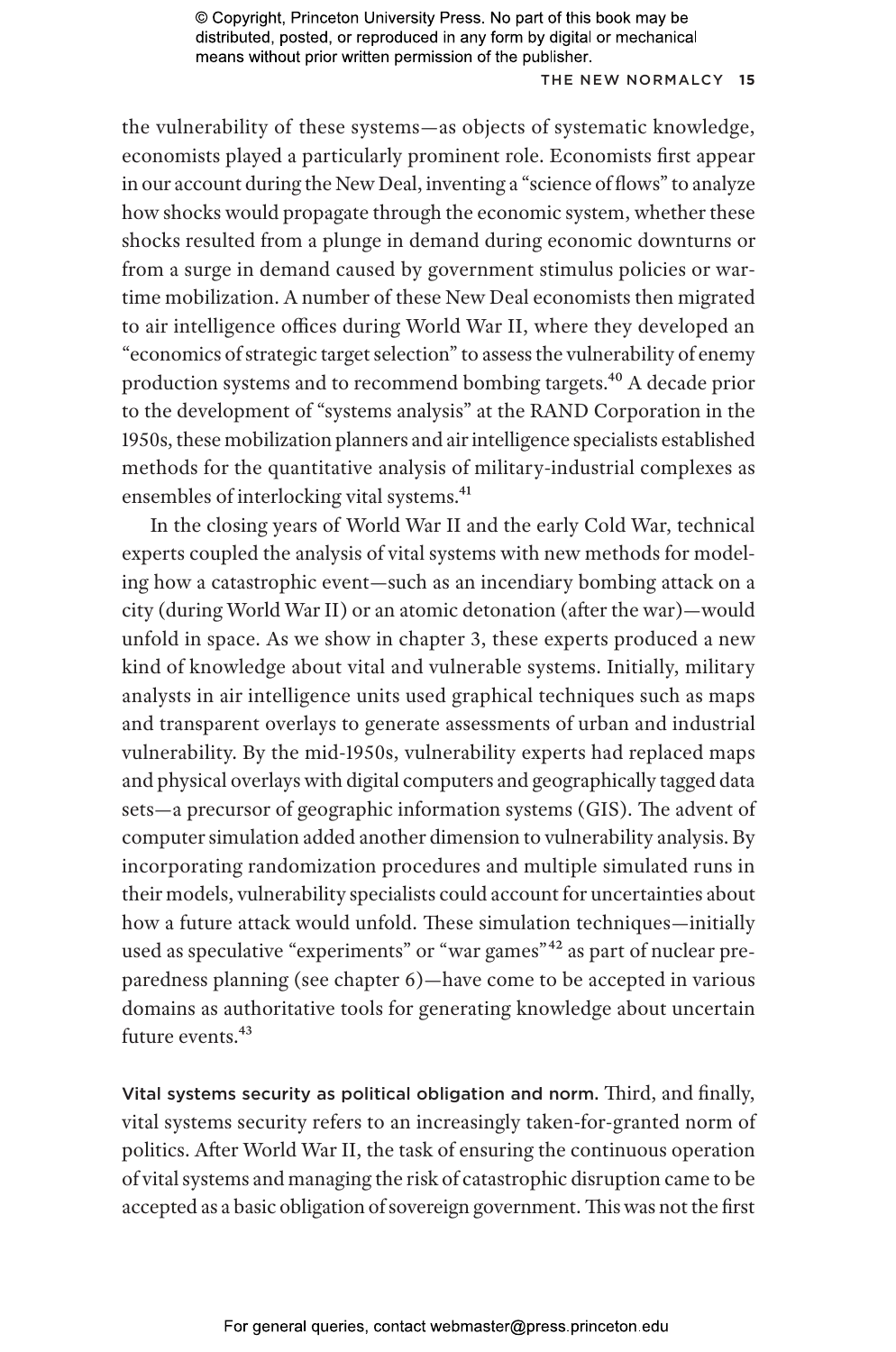#### **16** INTRODUCTION

time that the US government was expected to deal with the consequences of domestic catastrophes. As Michele Landis Dauber has documented, there is a long American tradition of federal relief following disasters.<sup>44</sup> But prior to the middle of the twentieth century, these governmental responses were ad hoc, organized in the wake of what were understood to be unforeseeable "acts of god."45 Only in the last several decades has government been held responsible for preparing *in advance* of future catastrophes that can be anticipated if not precisely predicted. And only in the last several decades has this obligation been addressed, at least in part, by technical measures that aim to ensure the functioning of vital systems.

The first statutory mention of this new governmental obligation (discussed in chapter 4) was in the 1947 National Security Act. The Act created a new peacetime mobilization agency—the National Security Resources Board (NSRB)—and charged it with undertaking measures to protect "industries, services, Government and economic activities" whose "continuous operation" Congress deemed "essential to the Nation's security."46 The NSRB was a defense mobilization agency, in which the norm of "preparedness" still referred to military-industrial readiness for war. But planners working in government agencies charged with preparedness gradually adapted these techniques to address other kinds of potentially catastrophic events, such as hurricanes, floods, and infectious disease outbreaks. By the 1960s, the norm of preparedness could refer to any event that might catastrophically disrupt the nation's vital systems. The organization of responsibility for emergency preparedness has shifted almost constantly over the subsequent decades, and attention to this problem has ebbed and flowed. But the task of ensuring the continuous operation of vital systems is now a virtually unquestioned—if not always successfully met—obligation of contemporary government.

# **An "Administrative Machinery" for Governing Emergencies**

The prior section described how experts and officials constituted system vulnerability as an object of specialized knowledge and a target of governmental intervention during the Depression, World War II, and the early Cold War. But on its own, this description of expert knowledge and technical interventions is too serene. It is too serene, in part, because these "interventions" into vital systems were closely linked to projects—whether war mobilization, strategic air targeting, or nuclear preparedness—that involved the mass slaughter of civilians, the annihilation of cities, and,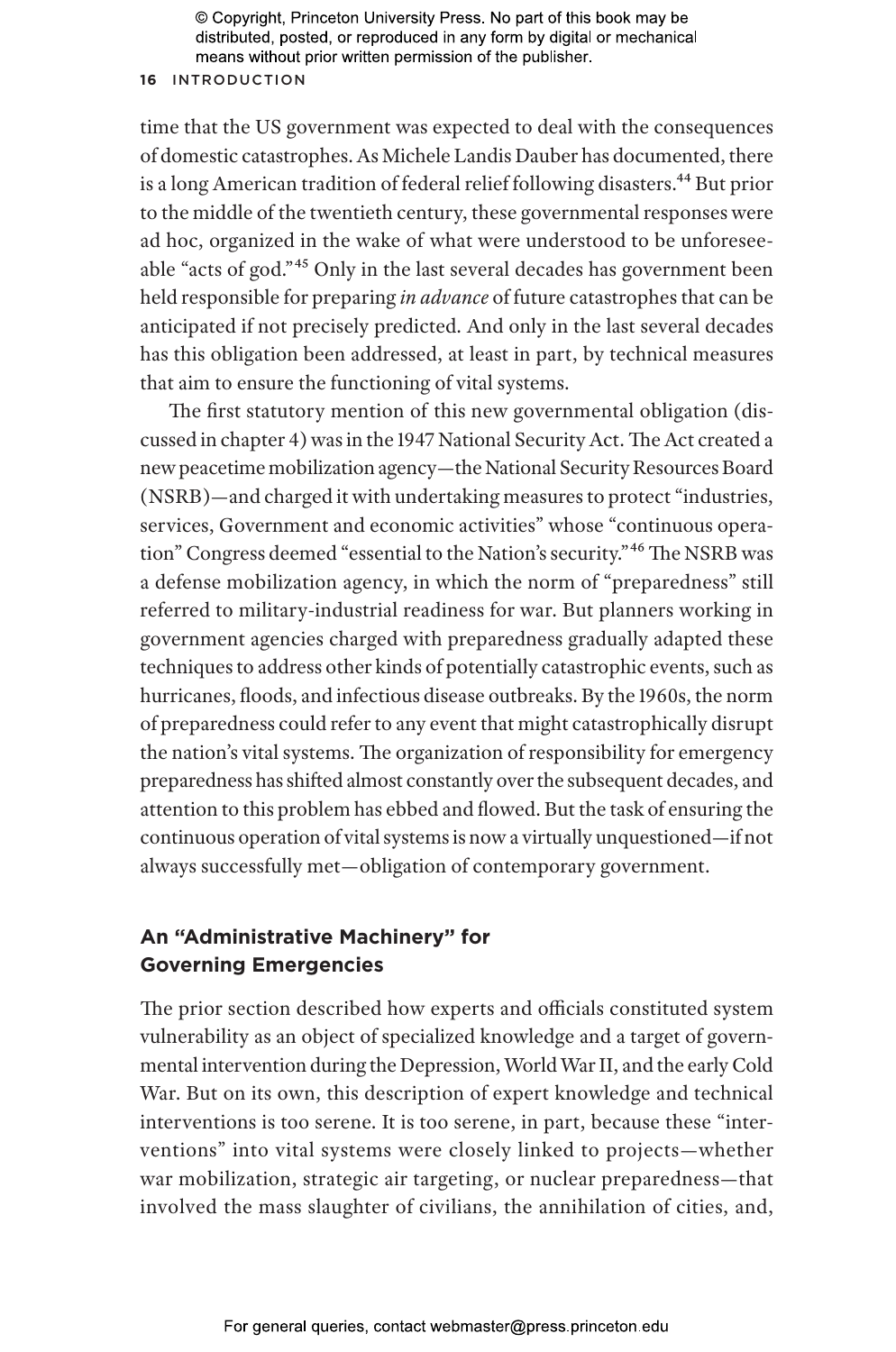### THE NEW NORMALCY 17

after World War II, the prospect of nuclear holocaust.<sup>47</sup> It is also too serene because the developments we have described corresponded to an upheaval in American government. Technical experts and government officials often instituted the mechanisms of vital systems security through "emergency" measures that challenged American political traditions, such as deference to legislative prerogative and judicial precedent, as well as a diffuse and decentralized pattern of sovereignty. An account of the emergence and consolidation of vital systems security must, therefore, address the fraught relationship between emergency powers and constitutional democracy.

As a point of entry into these questions, we turn to the writings of a prominent midcentury American commentator on crisis government, political scientist Clinton Rossiter. Rossiter began his seminal study *Constitutional Dictatorship*, published in 1948, with a question that President Abraham Lincoln had posed at the outset of the American Civil War. "Is there in all republics," Lincoln asked, "this inherent and fatal weakness? Must a government be too *strong* for the liberties of its people, or too *weak* to maintain its own existence?" Had Lincoln been alive on the eve of World War II, Rossiter observed, he could have "framed his question in more modern terms." Was it possible for a democracy to "fight a successful total war and still be a democracy when the war is over?" For Rossiter, writing just after the end of World War II, the "incontestable facts of history" had provided an answer. "We have fought a successful total war," Rossiter declared, "and we are still a democracy." In this "severe national emergency," the US government had employed "devices and techniques" that made it "strong enough to maintain its own existence without at the same time being so strong as to subvert the liberties of the people it has been instituted to defend."48

In what follows, we show that the "devices and techniques" Rossiter referred to were the product of efforts by governmental reformers who, during the New Deal and World War II, sought to meet the challenge that, they thought, emergency situations posed to constitutional democracy. These reformers assembled what Rossiter called an "administrative machinery" that would enable the US federal government, especially its executive branch, to manage emergency situations through expert rule without recourse to an extra-constitutional state of exception. They believed, like Rossiter, that in an era of pervasive doubt about the prospects for democracy, they had successfully responded to the "taunt of the dictators" that "democracies cannot meet the demands of the modern world and still remain democratic," as the reformer Luther Gulick put it in 1941.<sup>49</sup> Our aim in describing these reformers' efforts is not to assess the validity of such claims. Rather, it is to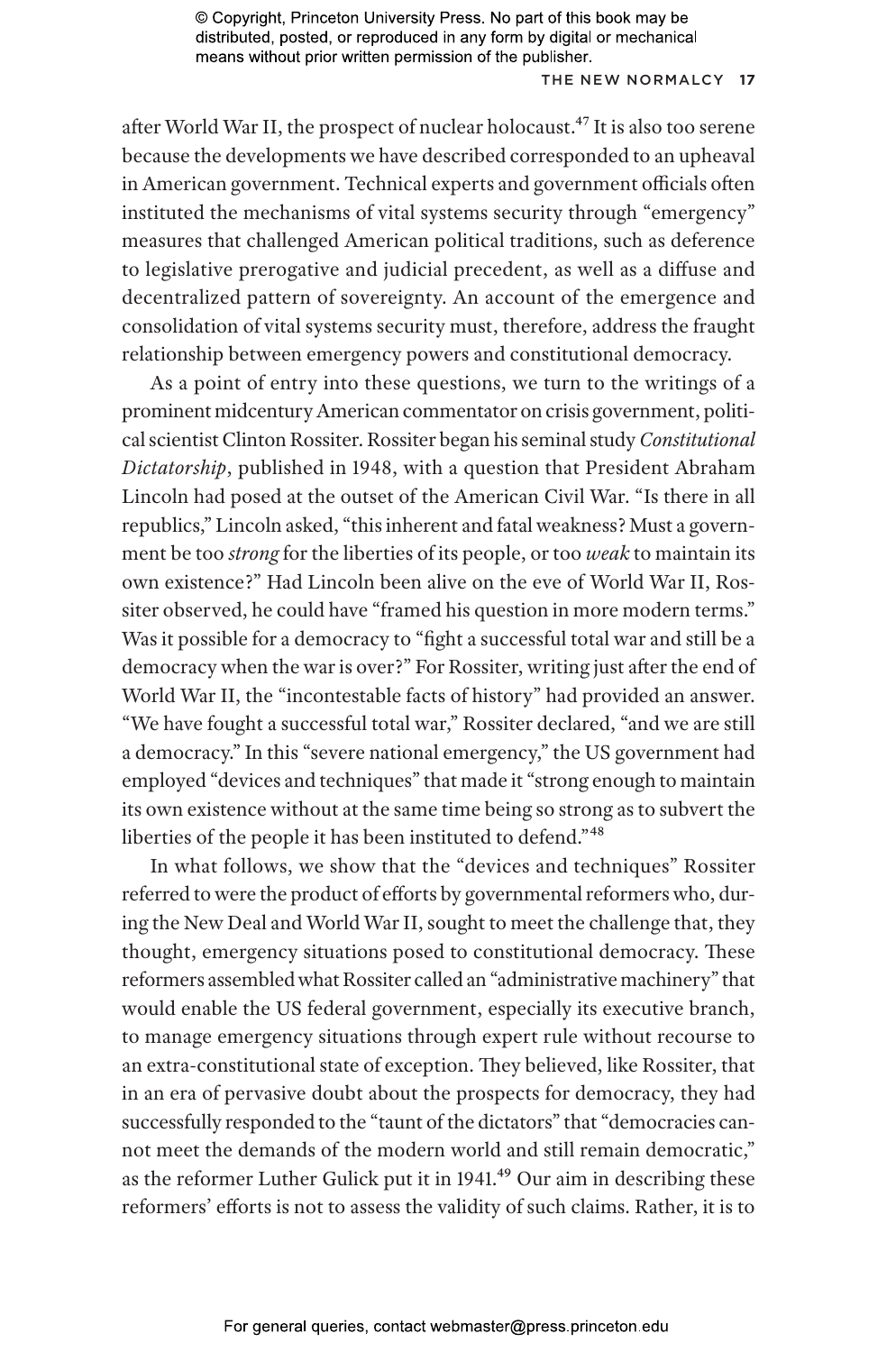## **18** INTRODUCTION

reconstruct how they formulated and sought to address the problem that emergencies posed to democratic constitutionalism. Their responses shaped a distinctive political technology for governing emergency situations.

# DEMOCRACY, EMERGENCY, AND THE MODERN **AMERICAN STATE**

Our account begins in the early twentieth century. At this time, Progressive reformers argued that, as Charles Merriam put it in 1933, governments had "to undertake new activities" to address intensifying processes of urbanization and industrialization. Among these new activities were the management of "public welfare, including education, recreation, health, social relief, and welfare planning"; the construction of public works, such as "highways and aid to communications"; and the "central control over social and economic forces."50 The challenge, Merriam and other reformers held, was that American governmental institutions, which were set up when the United States was a largely rural and sparsely populated country, were ill suited to the functions required of what they referred to as a "positive state" that was involved in managing the health, well-being, and conditions of existence of a rapidly growing and an increasingly urban population. Merriam described this mismatch as "social lag" and argued for governmental "adjustment."51 On the one hand, technical experts would have to play an expanded role in political administration. On the other hand, such an "adjustment" would require a significant shift in the locus of political authority: centralization to address issues that crossed local jurisdictional boundaries and decisive executive leadership to manage urgent social and economic problems.

In the early decades of the twentieth century, administrative reformers succeeded in instituting significant changes along the lines Merriam and other Progressives prescribed. Initially, their efforts focused on state and local governments, as they sought to deal with the growing pressures of urban growth and industrial expansion. By the 1930s, in the context of the New Deal, these reformers turned their attention to the national level and the federal government, where they confronted the "emergency" situations of the Great Depression and World War II. Between 1933 and 1945, federal agencies took on a vast range of new functions relating to the provision of social welfare, economic management, and industrial mobilization.<sup>52</sup> To better equip the federal government—particularly the executive branch—to meet these new demands, Progressive reformers working in and around the Roosevelt administration pushed through a series of laws and administrative changes. Partly as a result of their efforts, the American presidency, which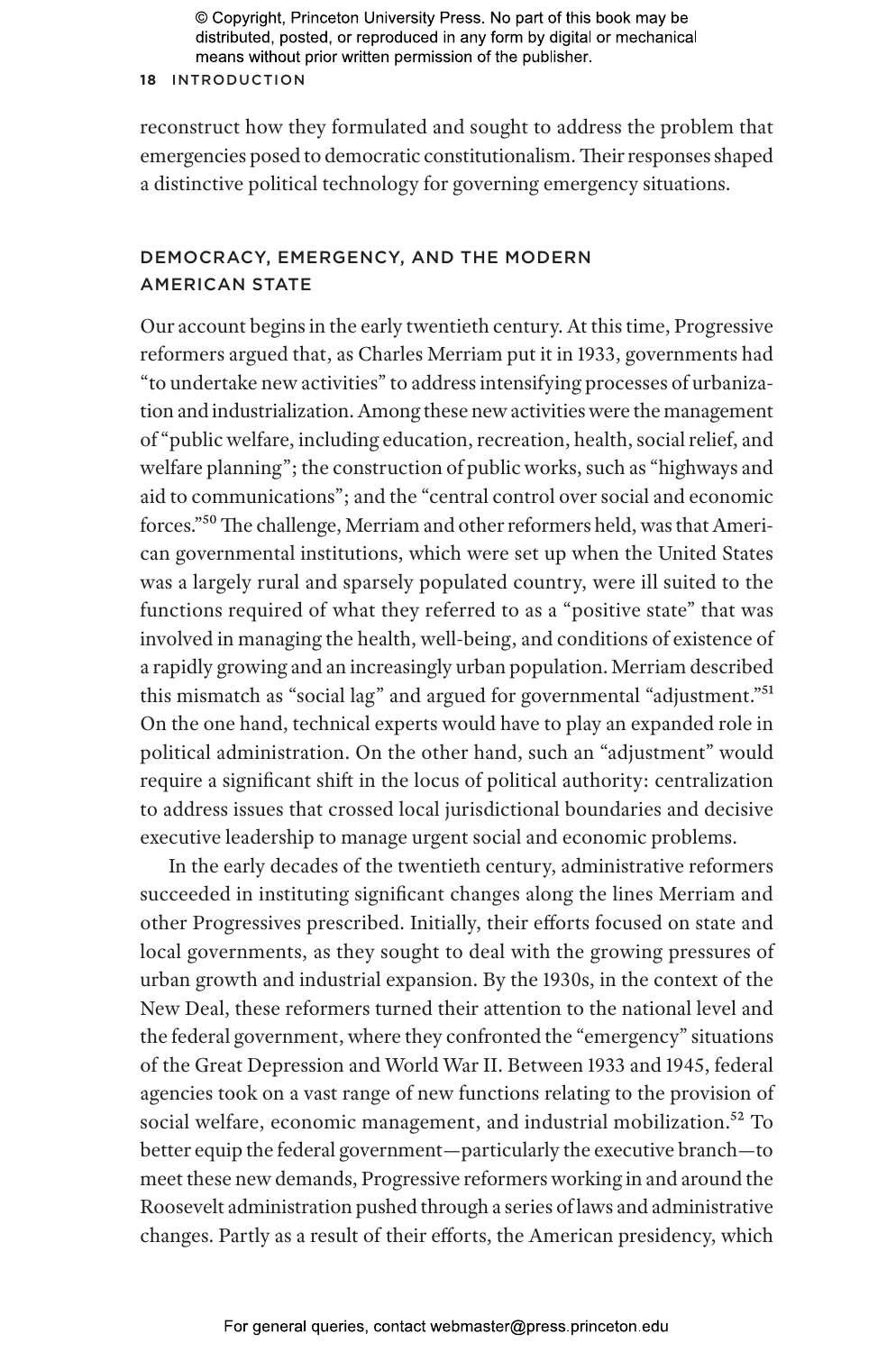## THE NEW NORMALCY 19

began the 1930s as a solitary office with a small staff, emerged from the war as a powerful office that oversaw an array of agencies, wielding formidable discretionary powers.<sup>53</sup> New expert bodies were scattered throughout the executive branch, and new mechanisms of rational-technical administration were woven into laws and regulations.

Political commentators of the 1940s and 1950s were acutely aware that the economic and military emergencies of the period had wrought dramatic changes in the structure of US government. In 1950, Rossiter wrote that the "startling succession of major emergencies" had produced an "extraordinary expansion in the authority of the national executive, in both relative and absolute terms." The presidencies of 1933 and of 1945, he observed, were two "perceptibly different offices, in fact as well as constitutional theory."54 In 1952, James Fesler also linked the "unbroken series of emergencies" of this period to a dramatic transformation of the American state.<sup>55</sup> "One of the most striking changes occurring in the form and functions of the American Government in the present century," Fesler argued, "has been the rapid growth . . . of governmental administrative activities." The federal government had "entered into a new world of administrative empires, alphabetic agencies, organizational charts, high and low levels or echelons, coordinators and expediters—all explained in strange terms of technical official rhetoric."56

In the last seventy years, scholars have continually returned to these episodes in which, to modify Charles Tilly's phrase, the emergencies of economic depression and total war (and later, Cold War) made the modern American state.57 Our book addresses a more specific question that has received less attention: How did these events shape the American *emergency* state with which we are familiar today, whose major concern is reducing the vulnerability of vital systems and preparing for events that threaten to disrupt the operation of these systems? To answer this question, we turn from the broad problem of governmental "adjustment" to the specific challenge that, reformers thought, emergencies posed in the first half of the twentieth century.

# CRISIS GOVERNMENT: "RATIONALISM, TECHNICALITY, AND THE EXECUTIVE"

Historians have documented a significant shift in the range of situations in which governments invoked emergency powers in the early twentieth century, both in Europe and in the United States. Previously, governments most frequently drew on emergency powers to address wars, rebellions,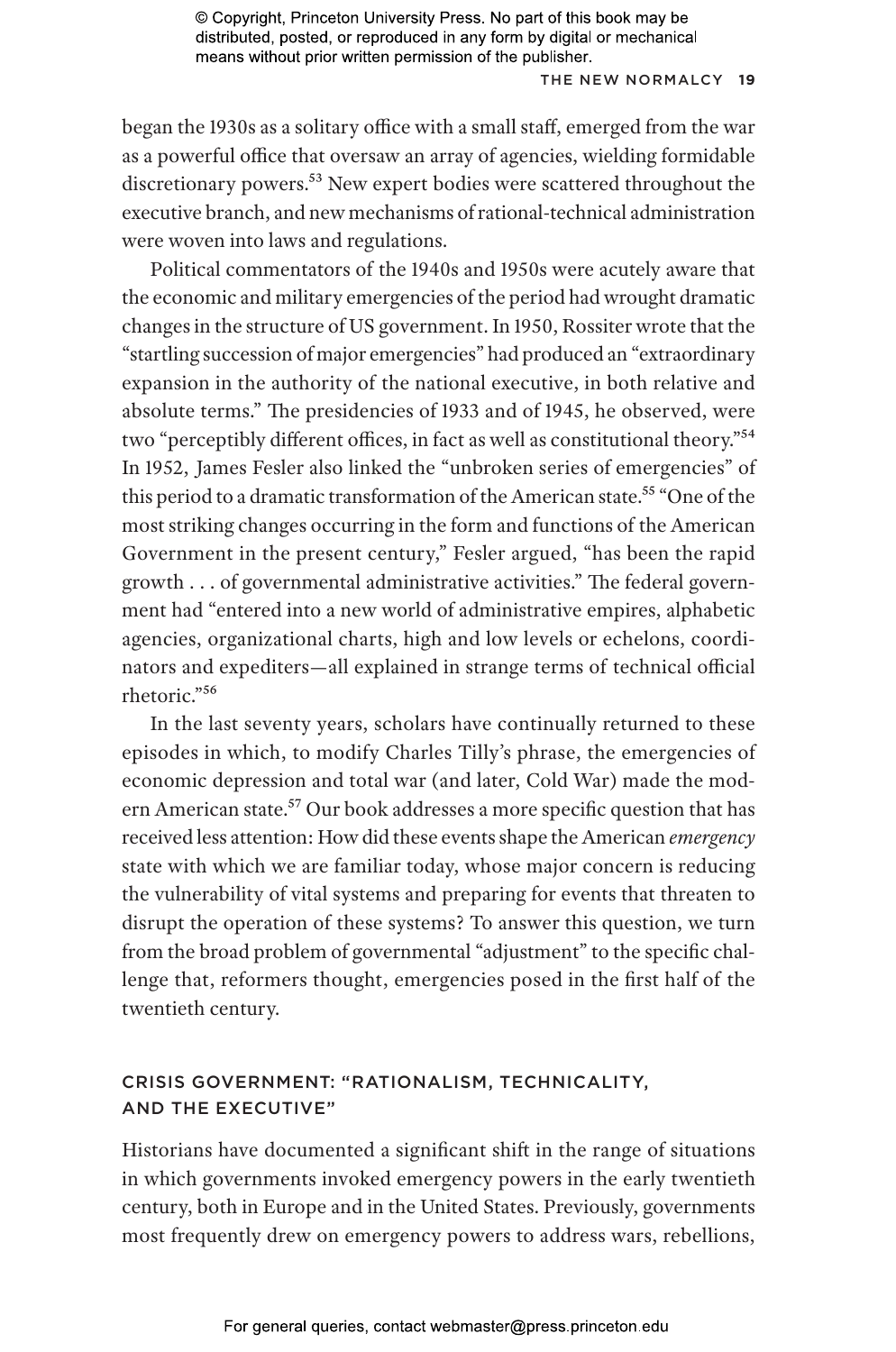## **20** INTRODUCTION

and other threats to state sovereignty. By contrast, in the first decades of the twentieth century, governments increasingly invoked emergency powers in response to events such as labor strikes, financial crises, and economic downturns, in which a direct threat to sovereignty was absent.<sup>58</sup> Notably for our purposes, governments often drew on emergency powers to address threats to the functioning of vital systems in urban and industrial societies. The British Emergency Powers Act of 1920, for example, authorized actions to limit strike activity that interfered "with the supply and distribution of food, water, fuel, or light, or with the means of locomotion."59 Emergency measures in the United States addressed similar problems. As historian Harold L. Platt has documented, the surge in demand produced by industrial mobilization during the World War I resulted in "terrifying famines of food and fuel" in cities, which were "exacerbated by a virtual gridlock of the nation's transportation."60 Wartime emergency measures such as price and production controls addressed such breakdowns in vital systems.

If threats to the functioning of vital systems presented governments with novel technical problems, they also presented a political challenge. Was constitutional liberalism compatible with the decisive executive action and rational-technical administration required to manage crisis situations? This question was most famously posed by German jurist Carl Schmitt in his writings of the 1920s and 1930s. American reformers were aware of and on occasion referred to Schmitt's arguments in their own reflections on emergency powers and democratic government. For our purposes, Schmitt's analysis of political authority in crisis situations allows us to pinpoint the fundamental problem that these reformers identified with the exercise of emergency powers in a democracy.

In his 1921 study *Dictatorship*, Schmitt outlined the challenge that emergency situations posed to liberal constitutional government.<sup>61</sup> With their emphasis on deliberation, legislative prerogative, democratic rule by the governed, and deference to precedent and legal norms, Schmitt argued, liberal constitutional governments were rigidly oriented to the past. This orientation was adequate to normal politics, when governments were dealing with familiar situations whose contours could be anticipated based on prior experience. But it was inadequate when governments faced economic shocks, political insurrections, and wars, which demanded a future-oriented form of executive power that could decisively respond to the ever-changing and unforeseeable demands of an emergency situation.<sup>62</sup> "If the concrete means of achieving a goal can, under normal circumstances, be predicted with regularity," Schmitt wrote, then in "cases of emergency" government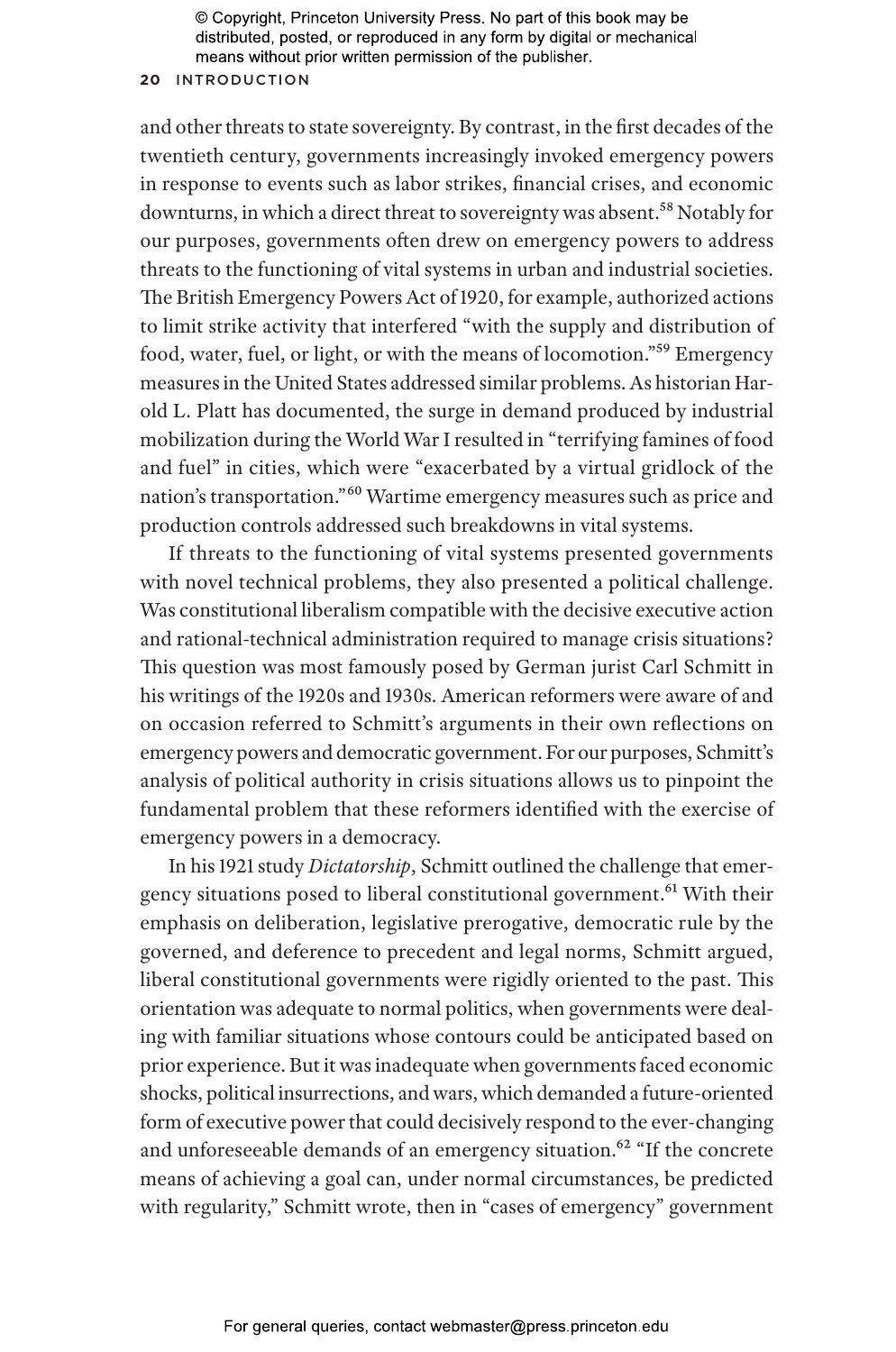### THE NEW NORMALCY 21

had to "do everything that is appropriate in the actual circumstances."<sup>63</sup> Emergency government, for Schmitt, could be conducted only through discretionary executive authority based on the rational-technical—rather than charismatic and political—"needs" of a situation. It required rule by "dictate" and, crucially, *according to* the "dictates" of a given crisis as it unfolded. It is this model of emergency government that Schmitt referred to as "dictatorship," based on the model of the Roman "commissarial" dictatorship, which was appointed for the duration of an emergency. For Schmitt, "dictatorship" did not imply an absence of constitutional or legal constraints. Rather, it referred specifically to the rational-technical character of discretionary executive authority: the actions of a dictator could be judged only by asking "whether the means, in a very technical sense, are appropriate or not—that is, whether they have achieved their goal." In this sense, dictatorship was for Schmitt a "political technology" of crisis government, a particular way of arranging "rationalism, technicality, and the executive."64

The question that American reformers raised about the "adjustment" of governmental institutions to an urban and industrial society resonated deeply with Schmitt's analysis: How, in liberal democracies, could technical rule and executive power be mobilized to address the distinctive challenges that confronted modern states? And some of these reformers, in seeking out models for emergency government under these circumstances, followed Schmitt in looking to the Roman model of the commissarial dictatorship. This was true not only of academic observers like Rossiter—who wrote extensively on the Roman institution in the 1940s—but also of the administrative reformers who were directly involved in assembling the institutions of American emergency government in the 1930s. Thus, Charles Merriam analyzed the Roman conception of dictatorship as early as 1900 in his study *The History of the Theory of Sovereignty Since Rousseau*. He returned to the concept again in *The New Democracy and the New Despotism*, written in 1939, when, significantly, legislation to adjust the American executive to meet the demands of emergency situations was under debate. Defending the concept "in its historic sense" (and citing Schmitt's 1921 study), Merriam wrote that dictatorship was a "temporary device to meet an emergency," one that was fully compatible with democratic government. "Pestilence, war, famine, flood, panic, depression," he explained, "are crisis moments when decisionism is concentrated in the hands of one or a few who may act before it is too late."65

If Schmitt's analysis in *Dictatorship* helps us to pinpoint how American reformers framed the problem of crisis government—as a matter of finding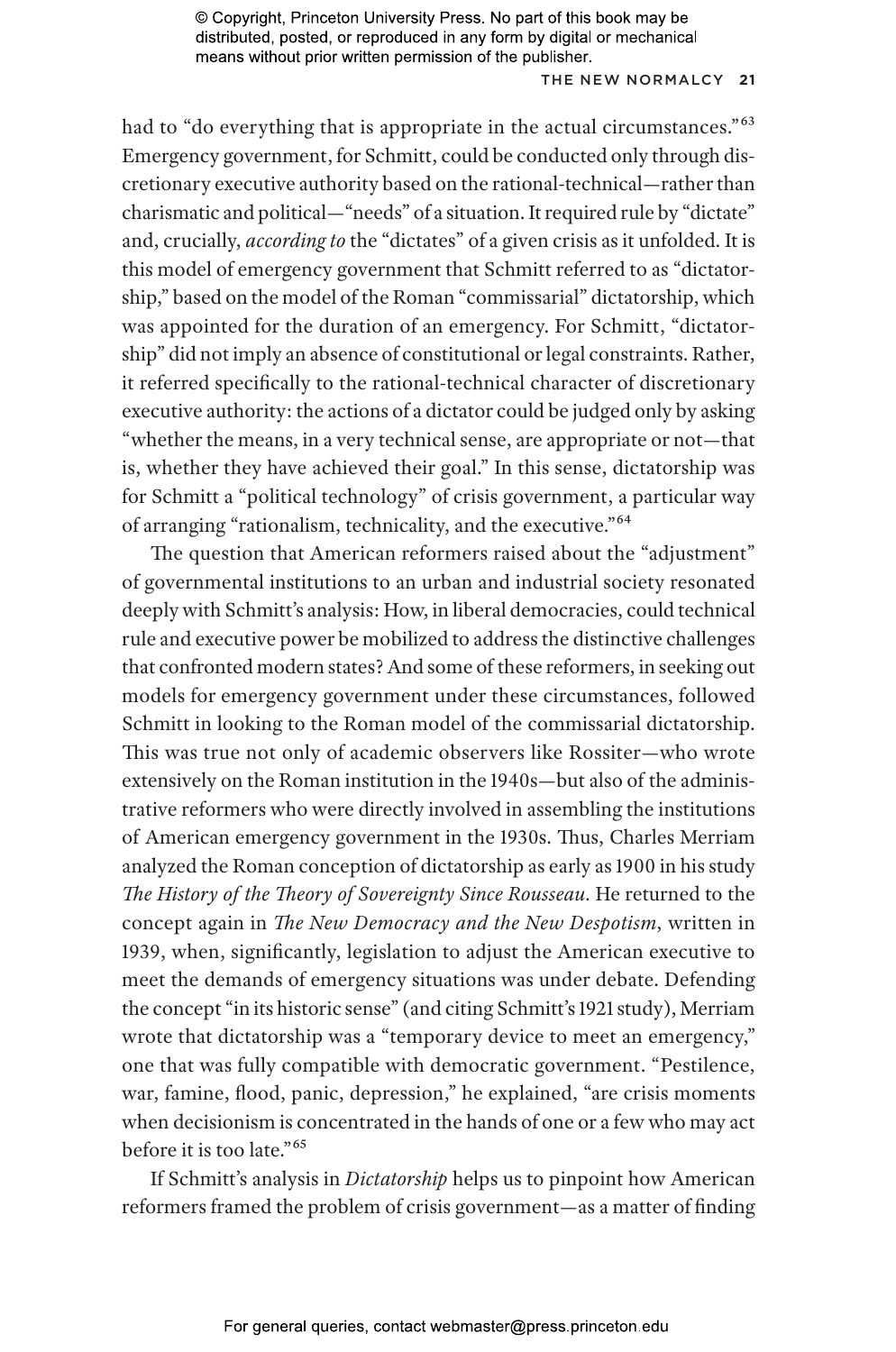## **22** INTRODUCTION

an accommodation between executive power, rational-technical rule, and constitutional democracy—it also casts these reformers' distinctive response to this challenge in relief. Schmitt had drawn a distinction between a "commissarial" dictatorship—based on the Roman model—and what he called a "sovereign" dictatorship. A commissarial dictator was created by legislative decision, hemmed in by the constitution, and limited to the duration of a given crisis. Meanwhile, sovereign dictatorship—which Schmitt soon came to favor—stood entirely outside of law and the constitution. For American governmental reformers, in contrast, the problem was not one of choosing *between* these two models of dictatorship, since they considered "sovereign" dictatorship to be unacceptable in the American governmental system. Rather, they sought to design a form of commissarial dictatorship that was compatible with US political institutions. Rossiter, who wrote extensively on this problem after World War II, argued that in drawing a broad distinction between commissarial and sovereign dictatorship, Schmitt had lumped together a vast range of "heterogeneous offices under the former category."<sup>66</sup> Referring to debates about emergency powers in Weimar Germany (a key point of reference for Schmitt<sup>67</sup>), Rossiter found it strange that so much "energy should have been expended on this question of how much of the Constitution could be disregarded by a President in the use of emergency powers and so little in working out a law that would have settled many of the uncertainties and ambiguities" about the nature of emergency powers and how they would be marshaled.<sup>68</sup>

This precise problem was the focus of American reformers' attention beginning in the late 1930s. In contrast to Schmitt's "latitudinarian" view of the emergency powers implied by a commissarial dictatorship,<sup>69</sup> American reformers labored to define the particular techniques and organizational forms of emergency government, and to specify how these would be constrained by statutory provisions, governmental checks, and constitutional restraints. In this sense, as Kim Lane Scheppele has noted, these mechanisms of emergency government were "crucially non-Schmittian" because they were never "outside the law." Instead, they were based on "alternative forms of legality" that were lodged within the "processes of normal governance."70

The American approach to emergency government was not planned all at once as an abstract blueprint. Rather, it gradually evolved through a series of political and administrative struggles that we examine in the chapters that follow: over executive branch reform in the late 1930s, over the control of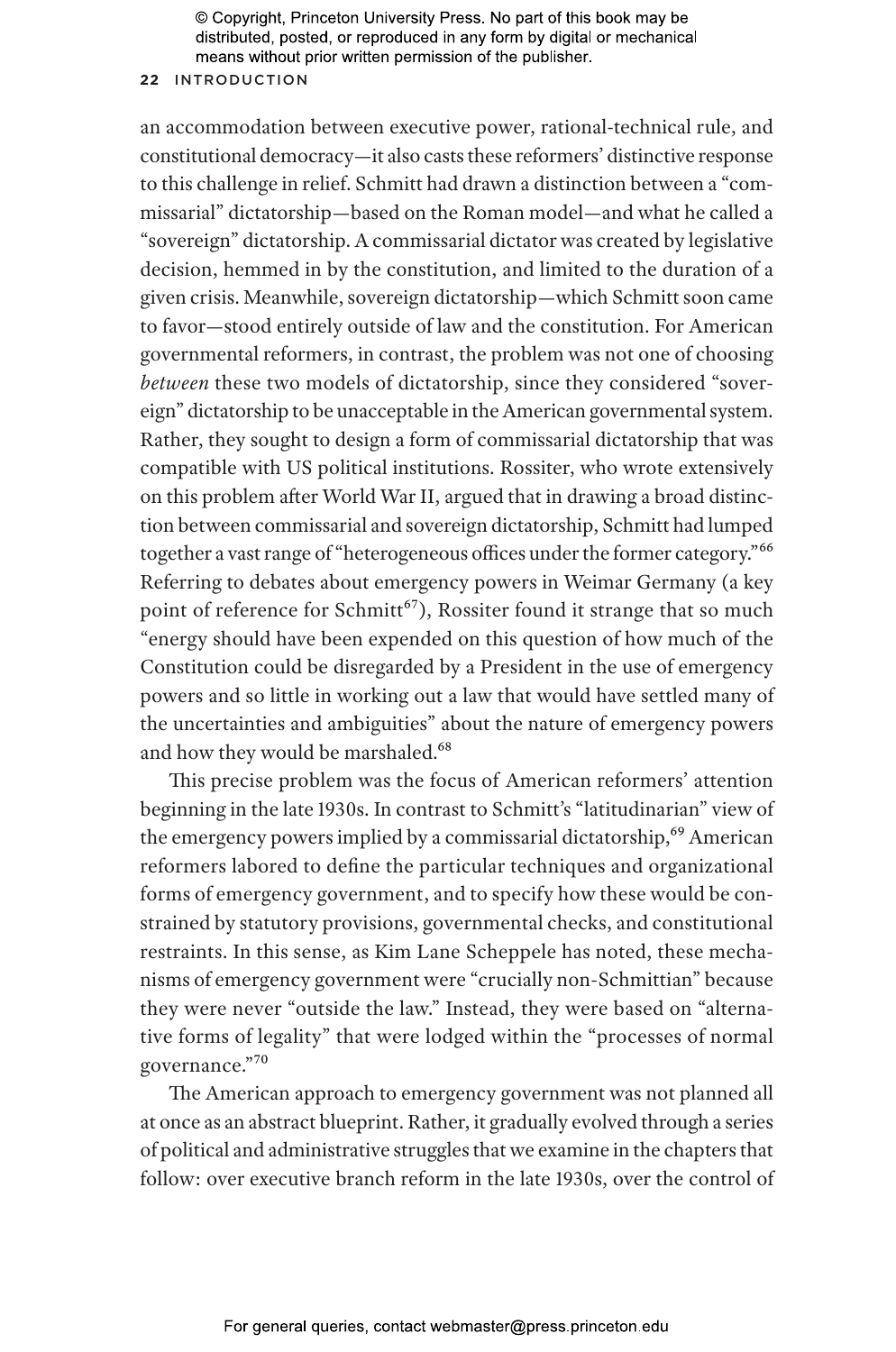#### THE NEW NORMALCY 23

| <b>TABLE 2.</b> The American pointed technology of emergency government |                                                                                                                                                                                      |                                                                                              |
|-------------------------------------------------------------------------|--------------------------------------------------------------------------------------------------------------------------------------------------------------------------------------|----------------------------------------------------------------------------------------------|
|                                                                         | Characteristic features                                                                                                                                                              | Key development(s)                                                                           |
| Administrative<br>machinery of<br>emergency<br>government               | <i>Executive control</i> exercised by small planning<br>and management offices working under the<br>president that provide a center for prepared-<br>ness, coordination, and command | Reorganization Act;<br>Office for Emergency<br>Management (1939-1941)                        |
|                                                                         | Delegatory statutes that temporarily transfer<br>legislative authorities to the executive for the<br>duration of an emergency                                                        | Lend-Lease, Stockpiling<br>Act; War Powers Act<br>$(1939 - 1942)$                            |
|                                                                         | Distributed structure of emergency government<br>among various executive branch agencies and<br>among state and local governments                                                    | Delegations to emer-<br>gency offices and<br>executive departments<br>$(1942 - 1943; 1950s)$ |
| Techniques of<br>administrative<br>readiness                            | <i>Emergency government planning</i> for emergency<br>organization, essential functions, and action<br>steps                                                                         | NSRB and ODM<br>work on preparedness<br>$(1949 - 1955)$                                      |
|                                                                         | Planning for uncertain future catastrophes using<br>scenario-based exercises and catastrophe mod-<br>els to formulate and test preparedness plans                                    | ODM work on D-Minus<br>Process (1955–1957)                                                   |

TABLE 2. The American political technology of emergency government

mobilization planning during World War II, over planning for urban and industrial dispersal in the late 1940s, and over nuclear preparedness planning in the 1950s. By the mid-1950s, a political technology of emergency government had consolidated that is more or less recognizable today. On the one hand, this political technology involved an "administrative machinery" of emergency government, through which the executive was organized, and the power to rule was distributed among its parts. On the other hand, it involved techniques of administrative readiness to prepare the government to assume the form and the functions that would be required to manage an emergency (see table 2).

The structure of emergency government. One distinctive feature of the American political technology of emergency government is an "administrative machinery" designed to establish strong executive authority to manage emergency situations without undermining civilian rule. The recommendations of Progressive reformers working on a 1937 Committee on Administrative Management (described in chapter 2) laid the groundwork for this structure of emergency government. In combination with a number of "delegatory statutes" that transferred certain legislative powers to the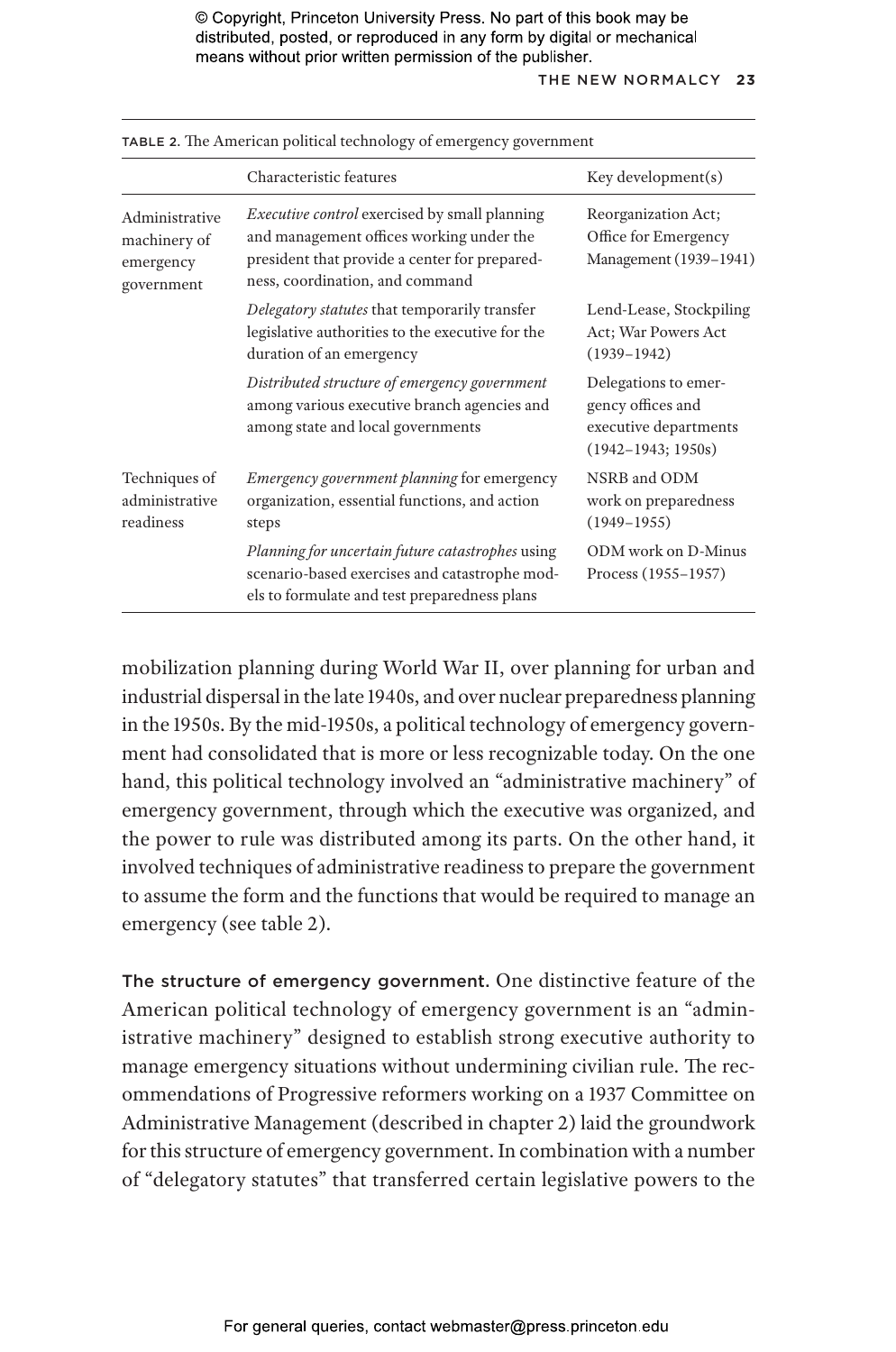## **24** INTRODUCTION

president, a 1939 Reorganization Act allowed Roosevelt to wield discretionary authority during emergency situations.<sup>71</sup> Roosevelt drew on this authority to address the ongoing Depression and to manage the large-scale mobilization needed to prepare for an anticipated war.<sup>72</sup> Following the German invasion of France, Roosevelt created an Office for Emergency Management within the Executive Office of the President. The first director of the Office for Emergency Management, William McReynolds, described it as a "device through which [the president] can exercise immediate supervision and control over emergency situations."73 During World War II, the Office for Emergency Management served, following Rossiter, as an "administrative sky-hook" on which Roosevelt could suspend a succession of emergency agencies—such as the Supply Priorities and Allocations Board and the War Production Board—in which technical experts managed the war production effort. The Office for Emergency Management was the prototype for subsequent executive branch emergency planning and management offices, from the 1950s-era Office of Defense Mobilization to today's Federal Emergency Management Agency.

Another feature of American emergency government, as initially assembled under the Office of Emergency Management during World War II, was its "distributed" character. It established a central locus for coordination and control while preserving the diffused sovereignty of the US constitutional system. Within the federal government, American emergency planning and management since the 1950s has been distributed across federal agencies. Since these agencies are empowered by legislation, they are subject to congressional oversight, thus preserving, at least in principle, the balance of power among the branches of government. Emergency planning and management has also been distributed between the federal government and states, based on a coordinative structure that maintains state sovereignty while enabling states to request assistance from federal authorities when overwhelmed.

Techniques of administrative readiness. A second distinguishing feature of the American political technology for governing emergencies is a practice that Cold War preparedness planners called "administrative readiness." In their work on administrative readiness, planners sought to address what Schmitt identified as a particular limitation of liberal constitutional regimes in dealing with emergency situations: their reliance on legislation that "codifies a series of expectations drawn from the experiences of legislators" based on the past, rather than a future-oriented anticipatory planning for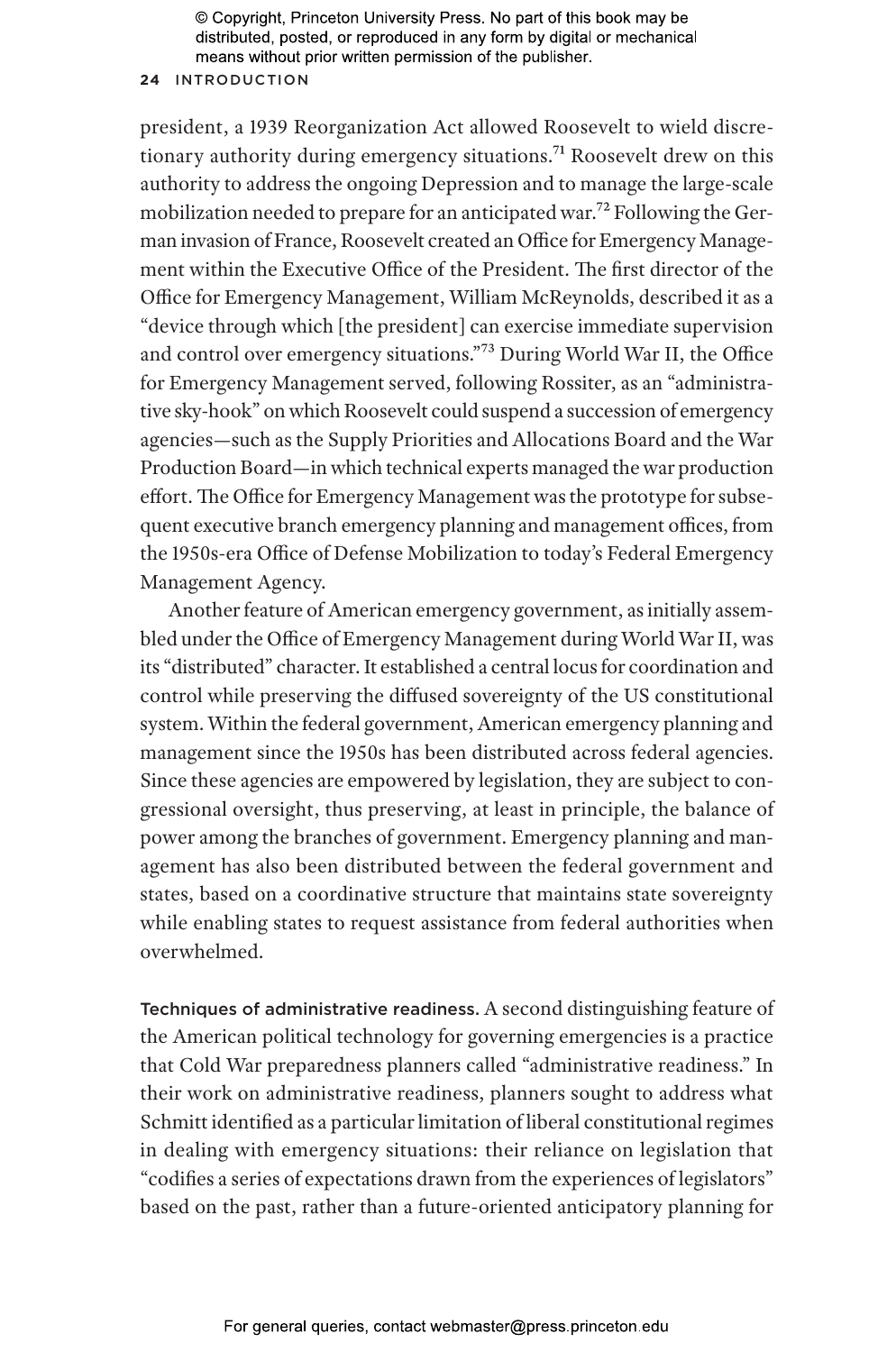## THE NEW NOR MALCY **25**

unexpected contingencies.74 By using techniques of anticipatory knowledge, the practice of administrative readiness created new kinds of "expectations" and "experiences" about uncertain future events so that officials could prepare for emergencies within the framework of constitutional government.

These techniques of administrative readiness were developed in the period immediately after World War II, when mobilization planning offices shifted from operational tasks of wartime resource management to preparedness for a future emergency. One set of techniques involved advanced planning for the temporary government organization that would come into being in a future emergency. Among these were "blueprint" planning for emergency offices and standby legislation; lists of essential functions that emergency government offices would assume; and plans that detailed action steps to be taken in a future emergency. When mobilization planners began to work on these techniques of administrative readiness in the late 1940s, they assumed that a future war would look more or less like World War II, in which the government would manage a long period of military-industrial production. But by the mid-1950s, planners became convinced that, with the advent of ever-more powerful weapons and delivery systems, a future emergency would demand "entirely new and grotesquely different functions" that had "no human experience behind them," as mobilization planner Edwin George put it in 1956.75 In response, they devised new techniques, such as scenario-based exercises and computer-based procedures for simulating nuclear attacks, to anticipate the governmental functions that would be required in a future emergency and to identify gaps in preparedness in the present.

# **The Politics of Contemporary Security**

Today we are regularly confronted with evidence of our vulnerability to catastrophic events, and, certainly, with the toll exacted by natural disasters, technological accidents, disease outbreaks, and other events that disrupt vital systems or that challenge our collective capacity to organize emergency response. Expert bodies, government commissions, and media reports tirelessly document what sociologist Craig Calhoun has described as a "world of emergencies."76 Meanwhile, emergency declarations are routine features of governmental practice, both in the United States and globally.77 Beyond the specific political debates such events engender—What went wrong? Who is to blame? Are we prepared for the next emergency?—a number of social theorists and political commentators have argued that the apparent ubiquity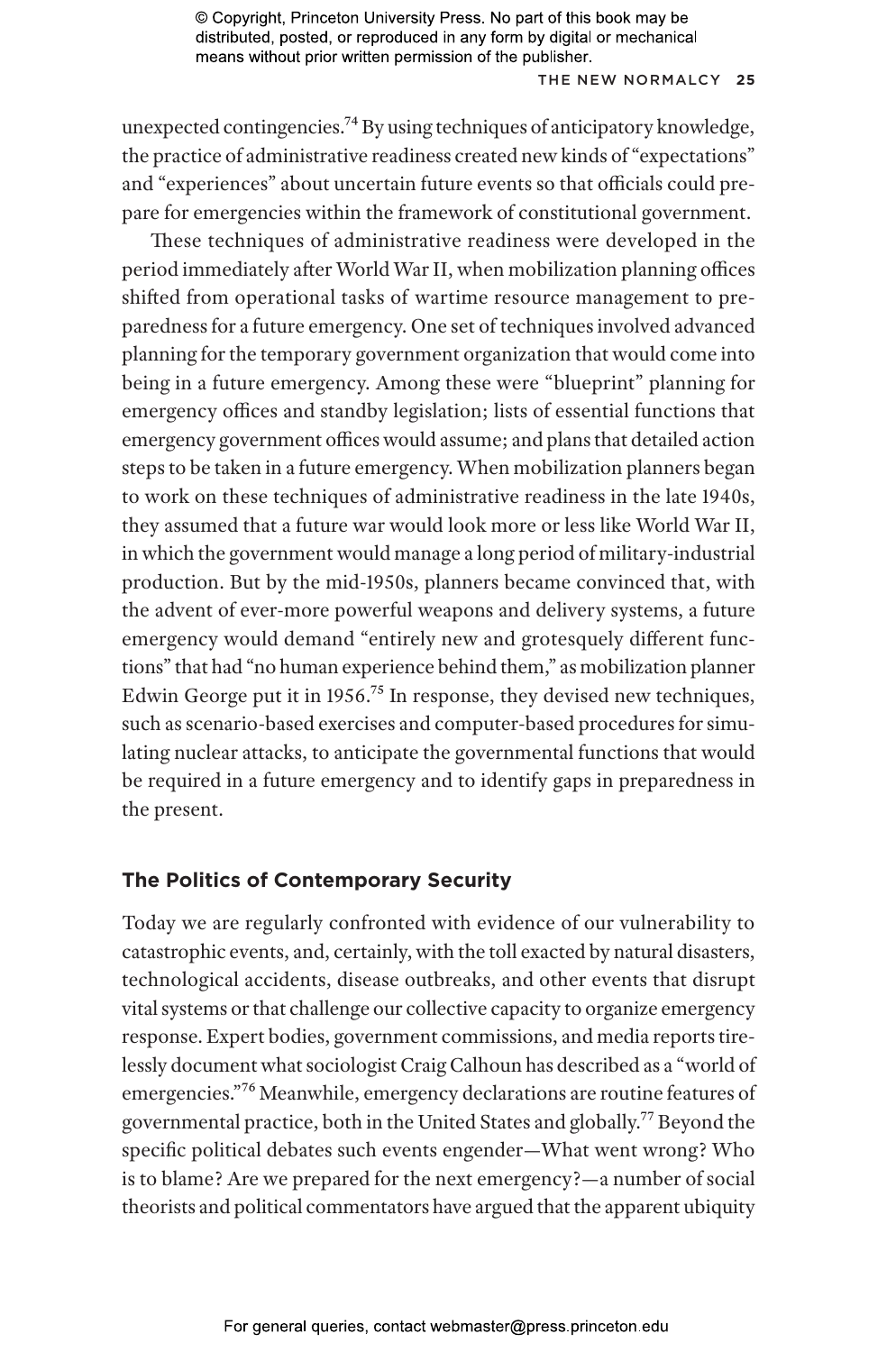## **26** INTRODUCTION

of catastrophes and of governmental states of emergency is diagnostic of the political condition of the present, raising fundamental questions about security, rationality, and democracy. Our analysis in this book does not directly engage in such theoretical debates. But by investigating the forgotten contexts in which taken-for-granted ways of thinking and governing initially took shape, it may cast these debates in a new light.

Catastrophe and the limits of calculative rationality. One strain of critical analysis has examined how the specter of impending catastrophe challenges expert understandings of risk and the forms of social and economic security that became authoritative in industrial modernity. For instance, in his work on reflexive modernization, Ulrich Beck distinguishes between two phases of modernity. He argues that "first modernity," which arose in the late nineteenth to mid-twentieth century, was characterized by the establishment of institutions for managing risks such as unemployment, endemic disease, and accidental death. These risks were relatively predictable and bounded, Beck argues, and so security mechanisms such as social insurance or infrastructure provision could be used to distribute their effects over larger collectives.78 "Second modernity," by contrast, is characterized by the proliferation of unpredictable and uncontrollable hazards that threaten to destroy "the very foundations of life."79 Beck analyzes a range of such threats, from ecological catastrophe, global financial crisis, and the spread of chemical toxins to mass-casualty terrorism, nuclear war, and climate change. A key feature of these new hazards—and a defining element of the "reflexive" quality of second modernity—is that they have been generated by the very processes that modernization projects sought to foster: industrialization, urbanization, and technological innovation.<sup>80</sup> Because these reflexive risks are unpredictable and have potentially unbounded effects, according to Beck, they "escape the institutions for monitoring and protection" that have been embedded in governmental institutions over the past century.<sup>81</sup> There "is no expert" in managing such risks, Beck writes; even when technical specialists can estimate the probability or consequences of a given hazard, these assessments often cannot provide authoritative guides for political action to mitigate risk.<sup>82</sup>

For Beck, the ubiquity of catastrophic risk is a key to understanding the political condition of the present. Reflexive modernization, he argues, presents "totally new types of challenges to democracy," as established accommodations between security, expertise, and governmental action are thrown into disarray.<sup>83</sup> Here, Beck's argument converges with a broader literature that has examined what François Ewald refers to as the "deeply disturbed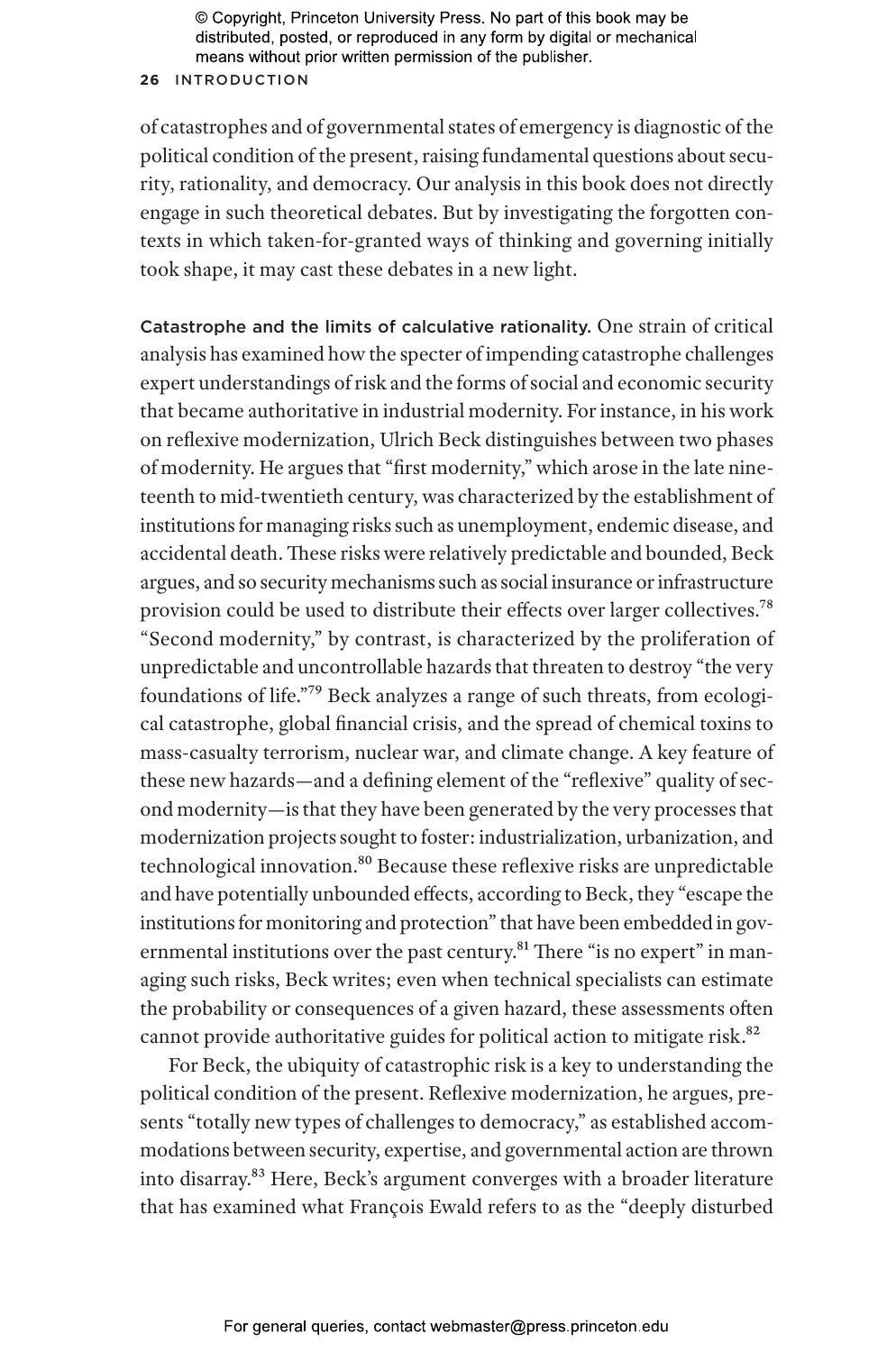## THE NEW NORMALCY 27

relationship" that exists today between democratic publics and "a science that is consulted less for the knowledge it offers than for the doubt it insinuates."84 For some observers, this circumstance demands a new politics oriented to the precautionary avoidance of catastrophic risk, or the replacement of discredited technocratic institutions by reinvigorated democracy.<sup>85</sup> As Sheila Jasanoff has put it, "The problem we urgently face, is how to live democratically and at peace with the knowledge that our societies are inevitably 'at risk'. Critically important questions of risk management cannot be addressed by technical experts with conventional tools of prediction."86 A more ominous prospect is what Beck refers to as a "totalitarianism of hazard prevention," in which democratic processes are suspended in the name of the "right to prevent the worst," and the "exceptional condition" produced by uncontrolled catastrophes "threatens to become the norm."87

State of emergency—the exception as norm. This prospect—that in contemporary democracies the "exceptional condition threatens to become the norm"—is approached from a very different perspective by a number of critical thinkers who have analyzed the relationship between emergency powers and liberal constitutional government.<sup>88</sup> Much of this work was written in response to the expanding emergency powers marshaled by the US government following the attacks of September 11, 2001, and focuses on surveillance policies, the treatment of terrorism suspects, and other aspects of the "war on terror." This work links the proliferation of emergency measures in the aftermath of 9/11 to a broader tendency in modern democracies to govern through emergency powers. For example, philosopher Giorgio Agamben argues that persistent and widespread recourse to emergency measures suggests that mechanisms of dictatorial rule, unbounded by juridical or legislative restraints, are transforming constitutional order "to varying degrees in all the Western democracies."89 According to Agamben, "states of exception" to normal constitutional order exemplify the general condition of modern democracies.

In *Critique of Security*, political theorist Mark Neocleous passes through similar historical territory, examining how, in Europe and the United States in the nineteenth and twentieth centuries, liberal constitutional governments refashioned the institutions of the state of siege and martial law originally invoked when states faced direct threats to sovereign power—as more general political instruments. Initially, these governments deployed such tools to wage class war against organized labor through disciplinary measures to break strikes and ensure economic flows. Today, Neocleous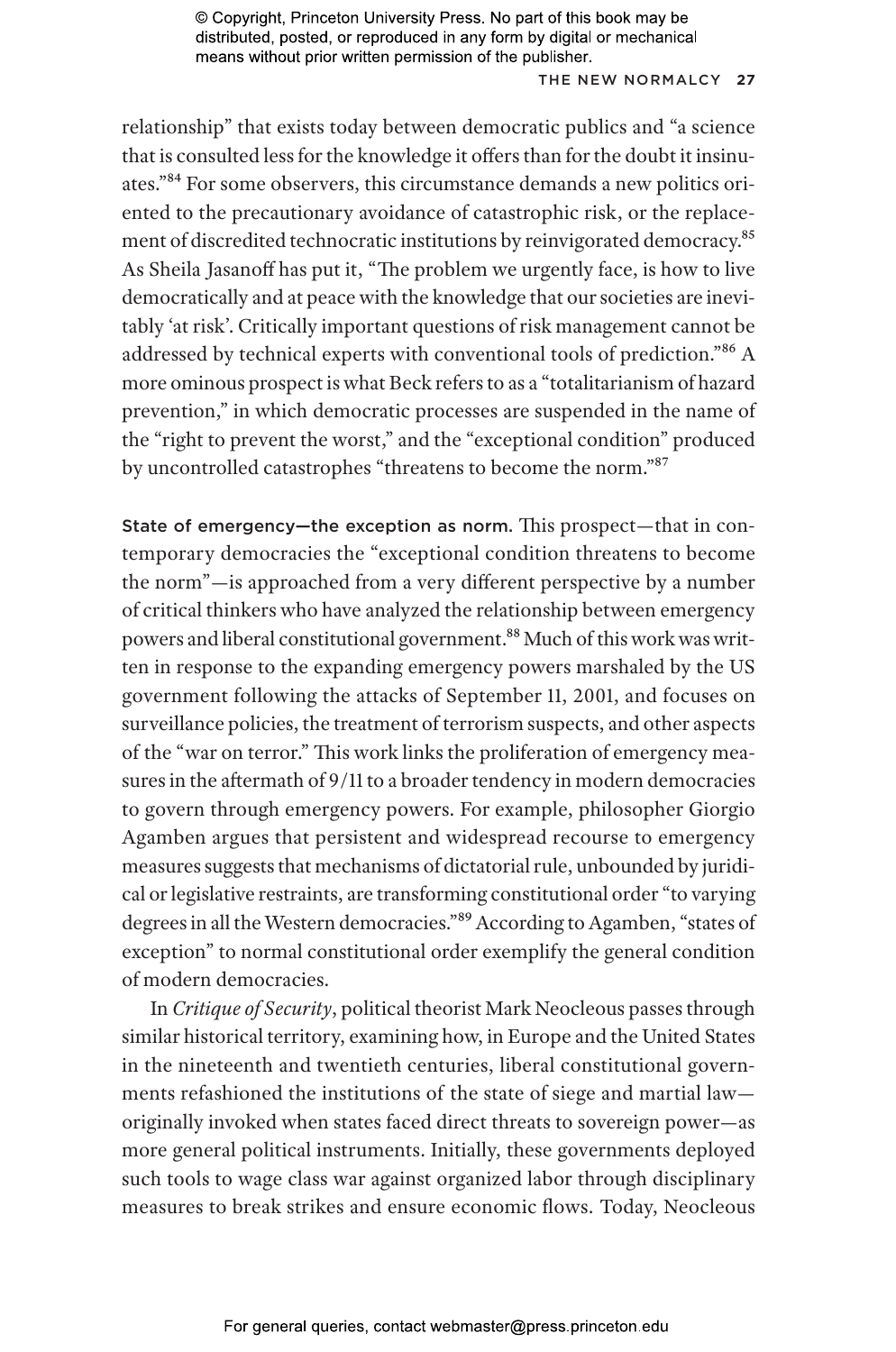## **28** INTRODUCTION

argues, liberal governments invoke emergency powers to address other phenomena, from the catastrophic to the apparently trivial: famines, drug abuse epidemics, football hooliganism, and natural disasters or "even just a bit of unusual weather."90 For Neocleous, the elision of the distinction among different kinds of emergency undermines the very idea of normalcy. The result, he claims, is an insidious securitization and militarization of civil government, as the "state of emergency" has become the most "common prescription in the pharmacopoeia of statecraft" in liberal democracies.<sup>91</sup> A broader literature on "securitization" has analyzed similar dynamics, investigating how government authorities invoke the specter of existential threats to justify exceptional measures that undermine democratic norms. As Rita Taureck has described this dynamic, "by stating that a particular referent object is threatened in its existence," a strategic actor asserts a right to take "extraordinary measures" to ensure its survival. Securitization thus moves an issue "out of the sphere of normal politics" and into the realm of "emergency politics," where it can be dealt with "swiftly and without the normal (democratic) rules and regulations of policy-making."92

———

We share with such critical analyses an interest in (and concern with) the challenges that catastrophic threats pose to modern government: on the one hand, to experts' ability to assess and manage such threats; on the other hand, to mechanisms of democratic rule and distributed sovereignty. But our genealogical approach provides a different perspective on these questions. We begin from the observation that these critiques can be situated within broader problematizations of risk, security, and democracy.<sup>93</sup> Over the last century, the issues that are now raised as problems for political or social theory have been addressed by an array of reformers, experts, and government officials as urgent practical matters. Thus, since the 1930s, technical experts and government officials have been increasingly concerned with problems of "reflexive modernization": the appearance of threats to the very "foundations of life" that are systematically generated by modernization processes, and the difficulty of assessing these novel threats using established forms of assessment and mitigation.<sup>94</sup> Meanwhile, a range of administrative reformers, government officials, and legal experts worried about how the increasing "normalcy" of emergency government in the United States in the middle of the twentieth century might undermine democratic norms. In this light, our strategy is not to offer another theoretical analysis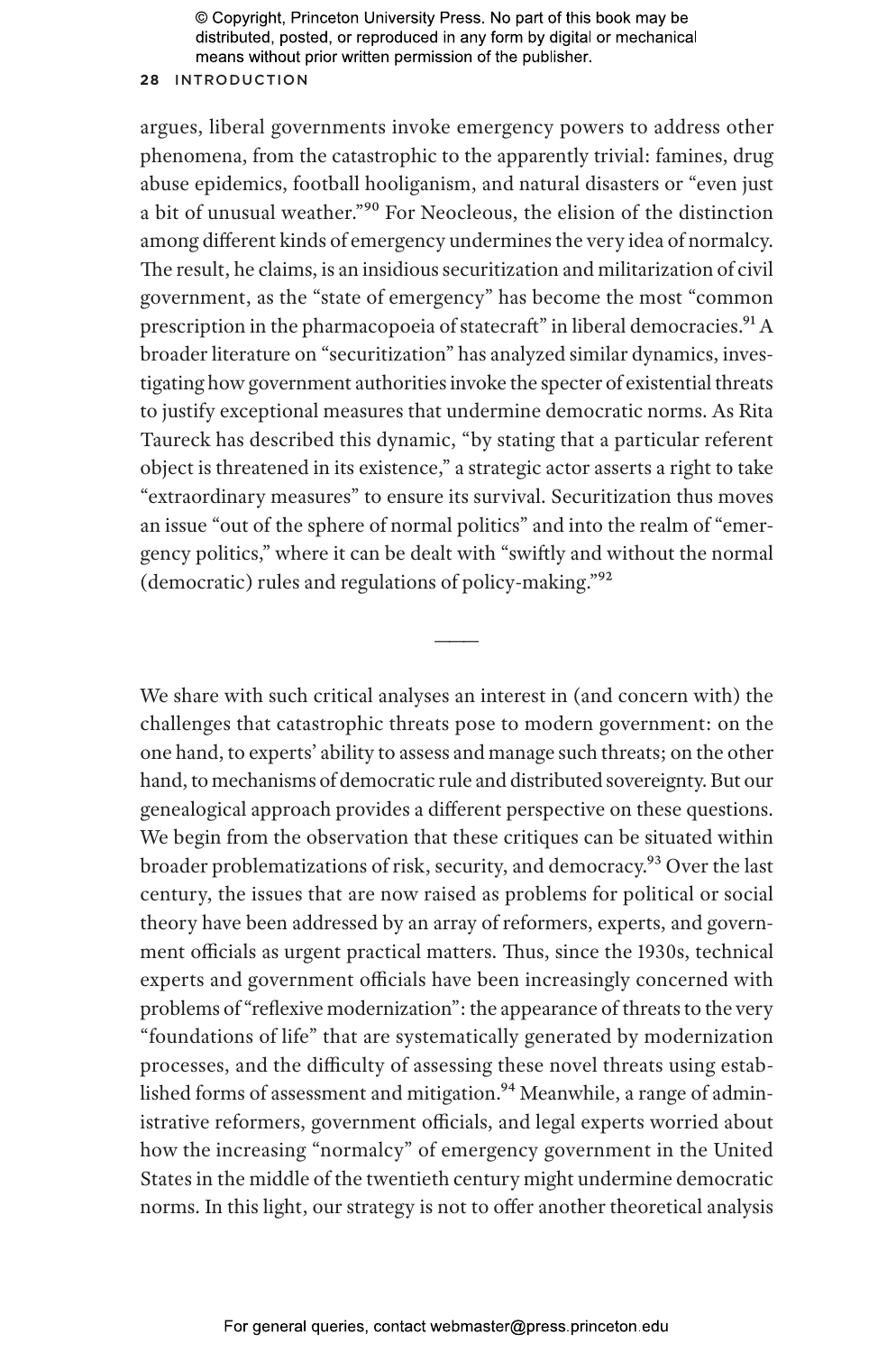#### THE NEW NOR MALCY **29**

of catastrophic risk or the "state of emergency." Rather, we examine how historically situated actors initially formulated these questions, and how their responses have shaped contemporary emergency government.

This analytical strategy points to a more differentiated understanding of our current "world of emergencies" than the sweeping diagnoses presented in much recent social and political theory. Increasingly prevalent catastrophic risks may indeed challenge existing forms of expertise and existing security mechanisms. But this does not mean that they exceed all means of technical assessment and mitigation. In the episodes we examine, technical specialists and government officials assembled new forms of expert knowledge about vulnerability, and they invented mechanisms to ensure the continuous operation of life-sustaining vital systems in the event of future disasters. Regardless of whether these mechanisms have achieved the aims for which they were designed and deployed, they have become increasingly authoritative and pervasive across many domains of contemporary life. Moreover, the provision of vital systems security by means of such mechanisms has come to be widely accepted as a central obligation of government.95 Our analysis also complicates the claim that increasingly pervasive states of emergency break down the distinction between emergency government and normal government, or that emergency decrees necessarily contain the seeds of authoritarianism. Indeed, American reformers during the Great Depression, World War II, and the early Cold War sought to invent devices and techniques of emergency government that would obviate the need for exceptional measures.

We do not mean to argue that there is no need for concern about "exceptionalism" or "securitization" in American politics. Constitutional norms are threatened by security measures in many domains; the "war on terror" and recent immigration policies provide obvious examples. Rather, the point is that it is not possible to deduce a general logic of emergency government from such examples.<sup>96</sup> There are forms of emergency government that are compatible with liberal constitutional government, and these forms predominate in many core domains of contemporary emergency management. There are ways of anticipating and mitigating uncertain and unprecedented catastrophes that are grounded in authoritative knowledge, even if that knowledge is itself uncertain and is the subject of controversy and contestation. And there are, finally, different ways that a threat can be "securitized." It makes a significant difference whether a particular threat is addressed by reducing the vulnerability of vital systems to disruption or by imposing disciplinary controls and extrajudicial measures that undermine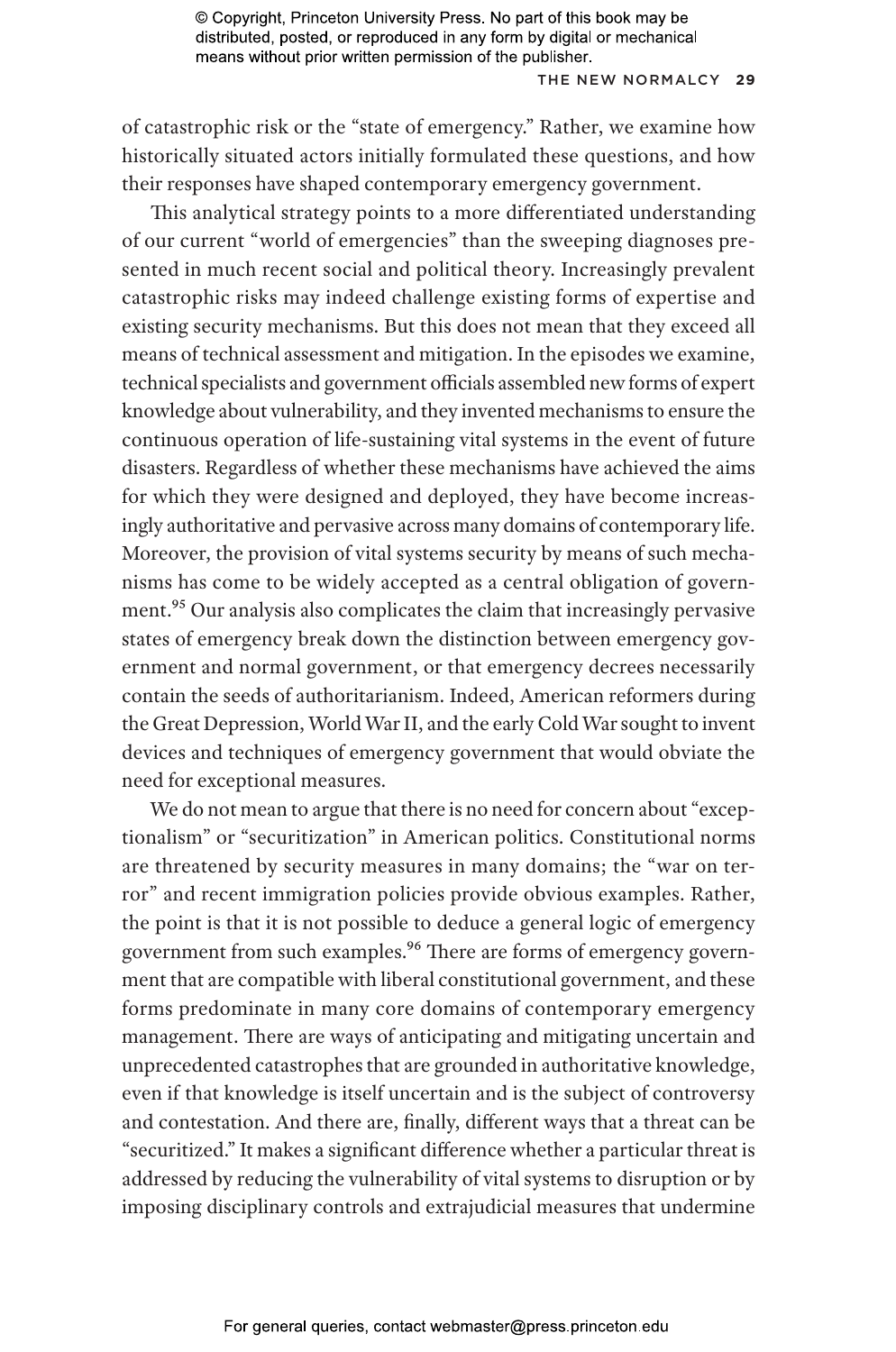#### **30** INTRODUCTION

civil liberties.<sup>97</sup> The point of analyzing these alternatives is to sharpen our discernment, to bolster our ability to assess whether particular emergency measures truly threaten our norms of government, and, perhaps, to better equip ourselves to craft a politics of emergency that better accords with our collective aspirations for the future.

# **The Objects of Genealogical Analysis**

The last section of this introduction describes the methods of inquiry we used to construct this genealogy. In piecing together this account, we have mainly drawn on primary documents, including bureaucratic reports, memoranda, technical studies, and plans.<sup>98</sup> Some of the texts we examine, such as the forty-seven-volume *United States Strategic Bombing Survey*, are relatively well known among scholars of US political and military history. Most, however, are obscure documents—in some cases, recently declassified—that were intended for narrow audiences of officials, experts, and, in some cases, policymakers. They are significant for us not because they were necessarily influential. Rather, they provide us with insight into the formation of a schema or diagram of emergency government, through which a particular range of situations was constituted as a problem that called out for certain kinds of analysis and remedial intervention. In working with these primary documents, we have examined first, the *styles of reasoning* through which specific domains of expert practice are defined; second, the *knowledge infrastructures* that make it possible to constitute targets of governmental intervention; and third, *sites of technical practice*, in which experts and officials confront and formulate solutions to immediate practical problems.

In describing the emergence of novel styles of reasoning, we do not mean to suggest that a domain of practice that had previously been irrational became more rational.<sup>99</sup> Nor do we mean to treat the history of expert thought as the progression of ever-more accurate approximations of an objective reality. Rather, our goal is to examine the conceptual and pragmatic structure of particular forms of knowledge, and the coming-into-being of things—such as "vital systems" or "national resources"—that, as Ian Hacking puts it, "do not exist in any recognizable form" until they have become objects of expert analysis.100 More concretely, an analysis of styles of reasoning focuses on experts and officials whose authority is grounded in technical knowledge and formalized (and often, but not always, quantified) demonstration.<sup>101</sup> Although this approach shares something with traditional intellectual

*(continued...)*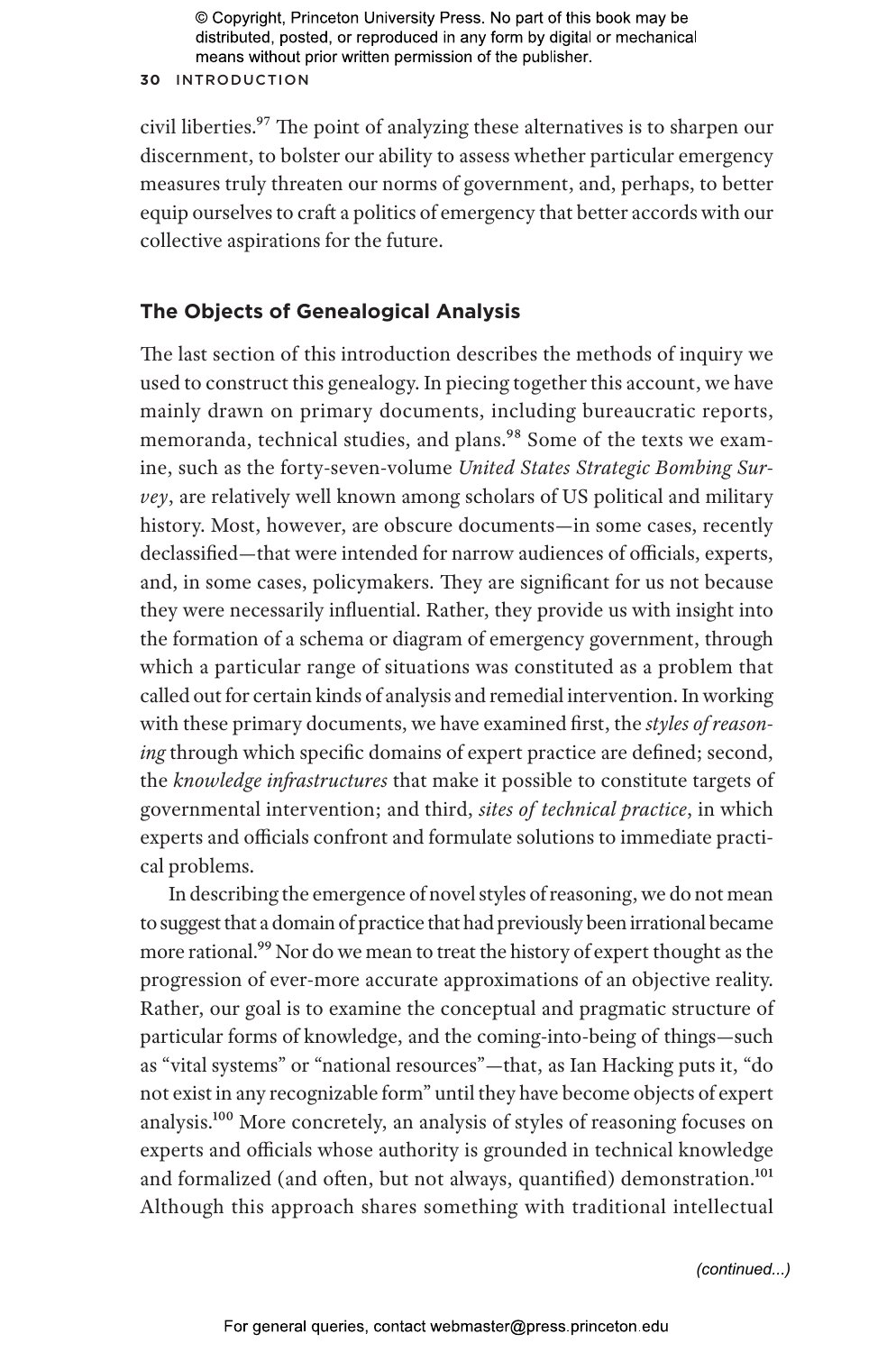# **INDEX**

active defense measures, 193, 244, 251,

374n39, 389n87. *See also* passive defense measures

*Acts of God* (Steinberg), 5

acts of god, policy and, 344n45

Adams, Thomas, 45

Adams, V. L., 396n104

ad hoc disaster response, 16, 281, 344n45 adjustment. *See* governmental adjustment administrative devices, xii, xvii, 16–25, 33,

334; climate change response and, 340; constitutional democracy and emergency powers and, 17–25, 32; elements of, 23–24; ICAF and, 2; norms established, 6–7, 85–87, 123, 356n11; WWII mobilization planning and, 98–99. *See also* executive authority; facility ratings; Office for Emergency Management (OEM); Progressive reformers; reorganization authority; resource management, material flows analysis

administrative machinery. *See* administrative devices

administrative readiness, 24–25; test exercises, 222–223, 225, 237, 241, 267, 379n128, 382n180. *See also* test exercises

administrative readiness, ODM and, 23, 244, 256–268, 303, 321, 364n207; defined, 24–25, 385n33; emergency action documents and, 286; emergency action steps project, 263–265, 267, 386nn53–54, 387nn55, 57; essential wartime functions analysis, 261–263, 267; executive authority issues, 257–261, 268–275; NPA study and, 275, 389n91; Operation Alert exercises and, 265; Paul and, 271, 278, 279, 285, 384n30, 389n91; wartime agencies, creation and functions, 257–263. *See also* Operation Alert exercise (1955); preparedness

administrative state, term, 344n53

AEC. *See* Atomic Energy Commission (AEC) aerial bombardment. *See* target selection Agamben, Giorgio, 27

aiming point analysis, 371n135; by AEC, 206; analog methods, 142, 163–166, 169, 170–171; computerized methods, 142, 178; by EOU, 75, 79; in industrial planning, 205; in local planning, 170–171, 184; NSRB on, 184, 205, 206, 221, 222, 235–236, 379n124. *See also* damage assessment; target selection

Air Annex to the Victory program, 71

Air Corps Tactical School (ACTS), system vulnerability analysis at, 192; instruction and lectures, 14, 39, 41, 61, 63–70; target selection and, 74, 80, 140–141, 160, 353n95, 367n49. *See also* system vulnerability analysis; target selection

air force, establishment of US, 63, 68–71, 79–80, 82, 367n56

Air Force Interindustry Research Program, 175–176, 255–256, 291, 307–309; *Bomb Damage Problem,* 176–181, 342n16. *See also* Project on the Scientific Computation of Optimum Programs (Project SCOOP)

Air Force Management Analysis Directorate, 371n144

Air Force mobilization specialists, 173–174

air intelligence, 35, 41, 61, 177–179, 221, 307, 325–326; under Army's intelligence service, 69, 70; event modeling and, 177–178; Hughes, 70–71, 74–75, 79; New Deal economists in, 15, 60, 71–79; Salant, 60, 75–76, 354n142, 358n66; SVB, 154–159, 166, 325, 367nn55, 56; USSBS on importance of updating, 82, 154; USSBS postwar analysis and, 80–81, 82; vulnerability specialists in, 142, 180, 186. *See also* Air Corps Tactical School (ACTS), system vulnerability analysis at; area analysis; Coker, Joseph; Enemy Objectives Unit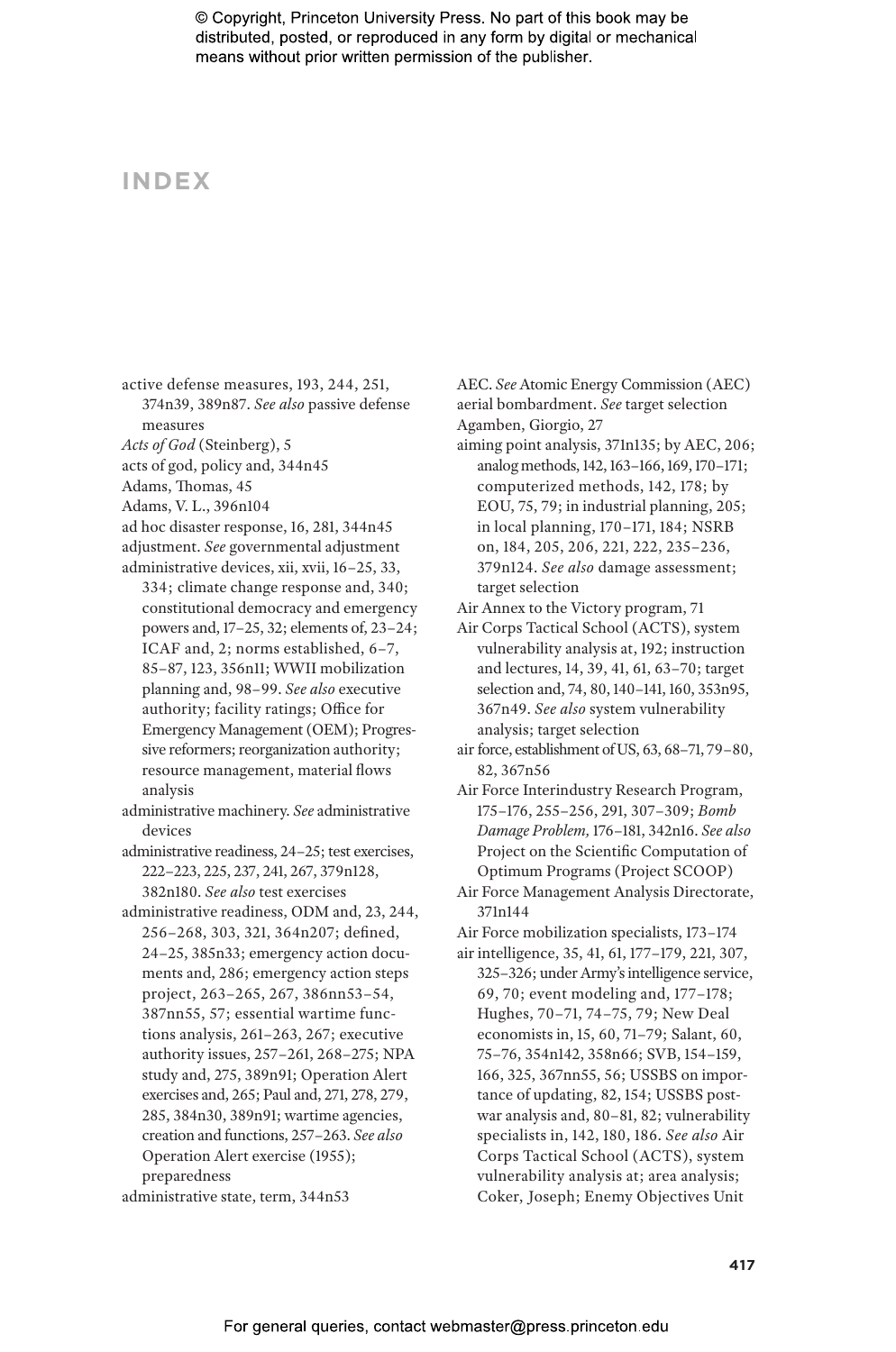**418** INDEX

air intelligence (*continued*) (EOU); industrial analysis; Joint Target Group ( JTG); Strategic Vulnerability Branch (SVB, Army Air Corps); target selection Air Intelligence Directorate (US Air Force), 157, 163, 325 airplanes: industrial production issues, 64, 103, 105, 113, 116, 173–174; invention of, 39–40; as weapons, 62–63, 143, 353n91 "Airplanes in National Defense" (Mitchell), 62 airpower strategists, 166–168, 192, 374n37; area analysis by, 142, 160, 162, 163, 369n84; Douhet, 40, 140, 141, 353n91; enemy industrial production and, 152–159; Fairchild, 14, 65–68, 79, 80, 353n106; George, Harold (Hal), 61, 70; Hansell, 63–64, 67–70, 79, 160, 353n119, 367n49, 368n80; Hughes, 70–71, 74–75, 79; LeMay, 79, 160, 196; Mitchell, Billy, 40, 62–63, 70, 140, 141, 143; precision bombing, 80, 140–141; Sherman, 39–41, 62, 64, 77; system vulnerability analysis by, 15, 142. *See also* Lowe, James T.; target selection air targeting. *See* target selection *Air Warfare* (Sherman), 39–41 Air War Plans Division-1 (AWPD-1), 68–71 alert planning (NSRB), 237–239, 241, 382n180. *See also* Operation Alert exercise (1955); test exercises Allied Combined Bomber Offensive, 79 all-outers (mobilization planners), 101–103, 106–111, 112 aluminum industry, 103, 105, 116, 121, 152 American Construction Council, 350n51 *American Economic Review,* 199 amortization. *See* rapid amortization; taxation Anderson, Frederick L., 79 Anshen, Melvin, 84, 105, 116, 122, 135, 384n21, 389n91 anticipatory knowledge, 20, 24–25, 29, 391n120; climate change, xix, 333, 337–340, 364n8; flexibility in, 85; mobilization planning, 102–103, 106–107, 135; pandemic response, 335–337, 398nn14–16. *See also* administrative readiness; casualty assessments; damage assessment; expertise; knowledge infrastructure; models and simulations; nuclear preparedness; postattack industrial rehabilitation; preparedness; resource management; science of flows; target selection; test exercises Archambault, Raoul, Jr., 280–281, 282, 391n120

area analysis, 140–141, 159–173; blast damage, 142, 159, 160–161, 163, 164–165; in civil defense planning, 168–173; industrial analysis linked with, 142, 159, 161, 369n84, 380n150; in JTG, 160–161, 369nn84, 85; maps in, 159–160, 161–162, 163–166; in SVB, 157, 166–168. *See also* air intelligence; damage assessment; dispersal; target selection

Army: intelligence service, 69, 70; resistance to air force creation, 63, 69. *See also* military; Office of the Provost Marshal General (OPMG)

Army Corps of Engineers, 67; Manhattan Project control by, 369n90, 376n66

Army-Navy Munitions Board, 103, 111, 121, 359n83, 362n177

Arnold, Henry "Hap," 69–70, 124, 160, 367n57, 368n81

atomic attack. *See* nuclear preparedness

*Atomic Bomb, The* (Atomic Scientists of Chicago), 196

"Atomic Bomb Explosions—Effects on an American City" (Lapp), 182–184

Atomic Energy Commission (AEC), 163, 206–207; creation of, 369n90, 376n66; *Effects of Atomic Weapons,* 379n124; postattack functions of, 236; on radiation effects, 298, 301. *See also* nonmilitary defense; nuclear preparedness

- Atomic Scientists of Chicago, 374nn35–40; *Bulletin of Atomic Scientists,* 182, 195–196, 197, 211, 226–227
- atomic weapons. *See* nuclear weapons
- attack simulations: enemy attack patterns, 201, 312–313; feasibility testing and, 201, 205, 315; mobilization plan testing, 180–181; by National Damage Assessment Center, 309, 311–314, 331; by ODM, 180, 394n54; one-shot, 312–313; randomness in, 178; resource management and, 294, 311–316, 322; by SRI, 394n54; war games, 15, 179, 255, 265–266, 267, 277, 379n128. *See also* computer simulation; damage assessment; models and simulations Attorney General, 272–273
- Augur, Tracy, 207, 381n159

Austria, 91 avian flu, xiv

AWPD-1 (Air War Plans Division-1), 68–71

balance of power, 24

balance sheet planning, 99, 108; budgetary shortfalls, 109–111; civilian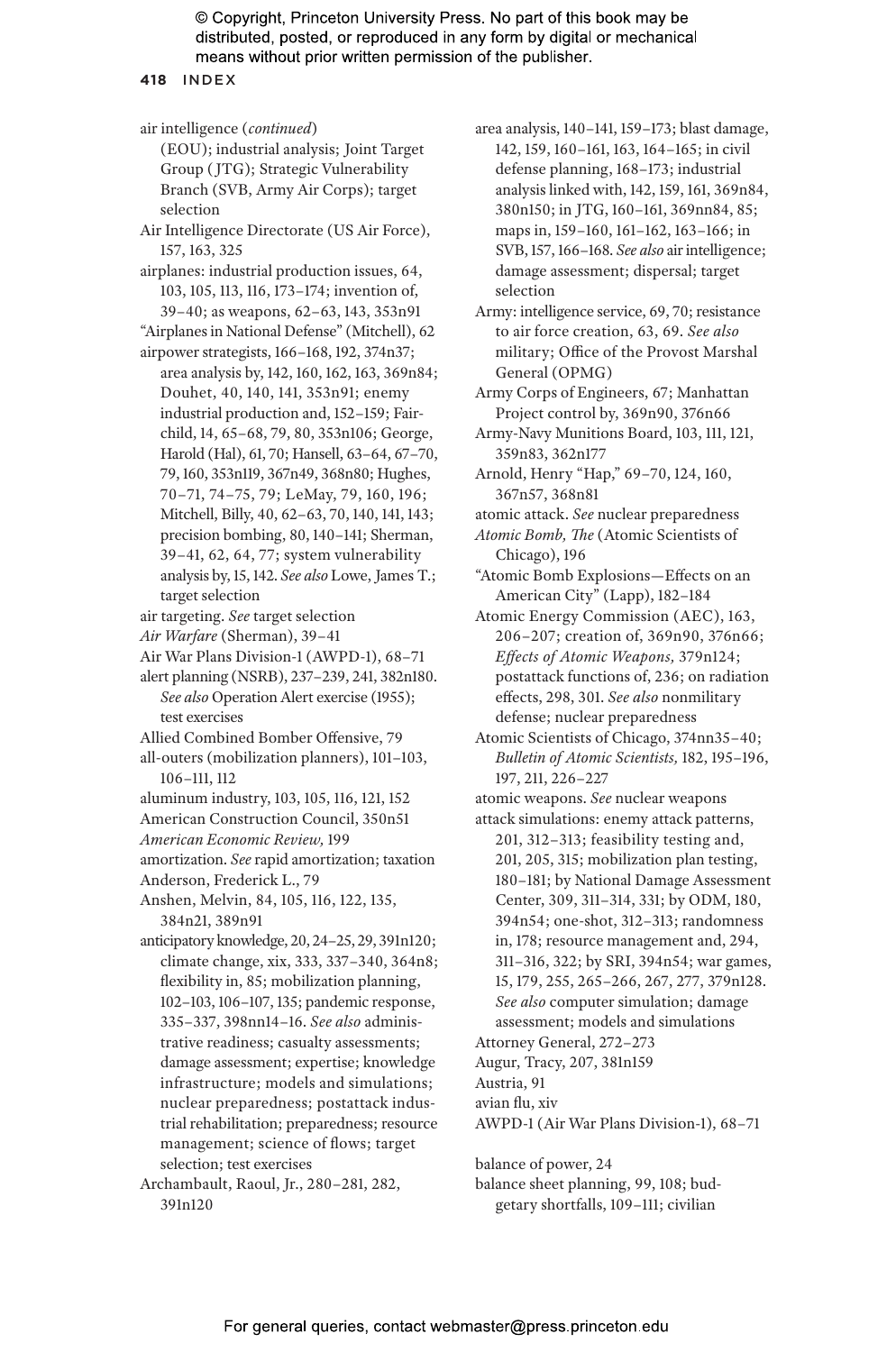#### INDEX **419**

mobilization planning and, 114, 115, 217, 219, 221–222, 379n126; computeriza-

tion of, 326–329; damage assessments

in, 179, 243, 307; decentralized authority

over, 131; feasibility testing in, 114, 115, 116,

128; military-industrial production and,

108–114, 187, 221, 321; by NSRB, 127, 128,

134, 217; by OCDM, 321, 322; ongoing

influence of, 115, 116, 123, 134, 187, 250, 337; in pandemic response, 337; supply-

requirements balance sheet, 322–328,

397n138; for survival and recovery, 180,

294, 301, 304, 306–307, 321–328, 397n138.

- *See also* feasibility testing; Production Requirements Plan (PRP); resource
- management
- Baldwin, Hanson, 187, 375n50
- Ball, George, 80–81
- Barnett, Harold, 75
- Baruch, Bernard, 225
- basic human needs, 5
- Bassie, V. Lewis, 60, 352n81
- BDSA (Business and Defense Services Administration), 263, 310, 322–325, 386n51
- Beck, Ulrich, 9, 26–27, 340, 346n78; *Risk Society,* 341n2, 346n81, 347n87
- Bedsheet report (MPAC), 254–255, 384n25
- Beers, Barnett W., 279, 281–282, 373n28
- Beers, Barnett W., OPMG report, 193–194, 271, 374n30, 391n125
- Berlin Blockade, 207
- Biddle, Eric, 379n128
- Biden, Joseph, xviii
- Binger, Walter, 378n109
- biopolitics: biopolitical government, regularization and, 350n50; biopolitical modernity, 11, 13–14, 331, 332, 335; biopolitical security, 5, 13; Foucault on, 10–11, 331; reflexive, 8, 10–16, 41–42, 335. *See also* health system; manpower, as resource category; population security; population survival; vital systems security
- Blaisdell, Thomas, 112
- blast damage. *See* damage assessment
- blockade tactics, 13, 40, 143
- Blue Book (NSRB), 184–185, 225–227, 295, 373n24, 379n136
- blueprint planning, 25, 129, 287. *See also* mobilization planning
- Board of Economic Warfare, 59
- bomb damage. *See* damage assessment
- *Bomb Damage Problem, The* (Interindustry Research Program), 176–181, 342n16, 371nn135, 136, 384n27
- Bombing Encyclopedia of the World, 156–159, 368n70
- bomb targets. *See* target selection
- Borden, William, 372n14
- bottlenecks, transportation, 46, 66, 100, 199, 202
- bottlenecks and shortages: balance sheet planning to avoid, 128; BDSA assessment, 323; dispersal to avoid, 212; industrial vulnerability and, 103, 113, 146–147, 212, 230, 366n29; during Korean War, 131, 201, 236; of manpower, 291, 315; in pandemic response, xvii–xviii, 335–336; of survival resources, 317–318; target selection and, 62, 66, 76, 82, 100; during WWI, 20, 43, 67, 349nn13, 18, 353n107; during WWII, 100, 104–105, 106, 113, 114, 146–147, 201, 366n26. *See also* industrial vulnerability assessment; resource management
- bridges, 64, 151, 319
- Brigante, John E., 104, 109, 110, 111, 114, 360n98 Brinkley, David, 133, 349n33, 356n18, 358n56
- Britain: American military products pur-
- chased by, 104, 359n86; British military, 62, 74, 79; information exchange between US and, 108; resource management and, 108–109, 110; war games in, 379n128
- British Emergency Powers Act (1920), 20
- British Ministry of Economic Warfare, 74–75
- British Supply Council, 104, 108
- Brodie, Bernard, 372n14, 374n45, 375n51
- Brookings Institution, 125
- Brownell, Herbert, 272
- Brownlow, Louis, 88, 93–94
- budget issues: airpower advocacy and, 174, 370n114; balance sheet planning and, 109–111; defense spending, Korean War, 130; fallout shelters, 317; New Deal planning and, 133; procurement and, 102, 103–104, 174; stockpiling programs, 103, 297, 299, 304, 319, 325, 330, 359n84, 396n115; systems analysis approach to budgeting, 362n157, 366n41
- Bull, Harold, 204, 252
- Bull Board report (on civil defense), 204, 217–218, 252–253, 375nn60, 61, 383n12
- Bull Committee (on continental defense), 252–253, 266, 383n12

*Bulletin of the Atomic Scientists,* 182, 195–196, 197, 211, 226–227. *See also* Atomic Scientists of Chicago

- Buna-S (synthetic rubber), 148
- Bureau of Municipal Research, 88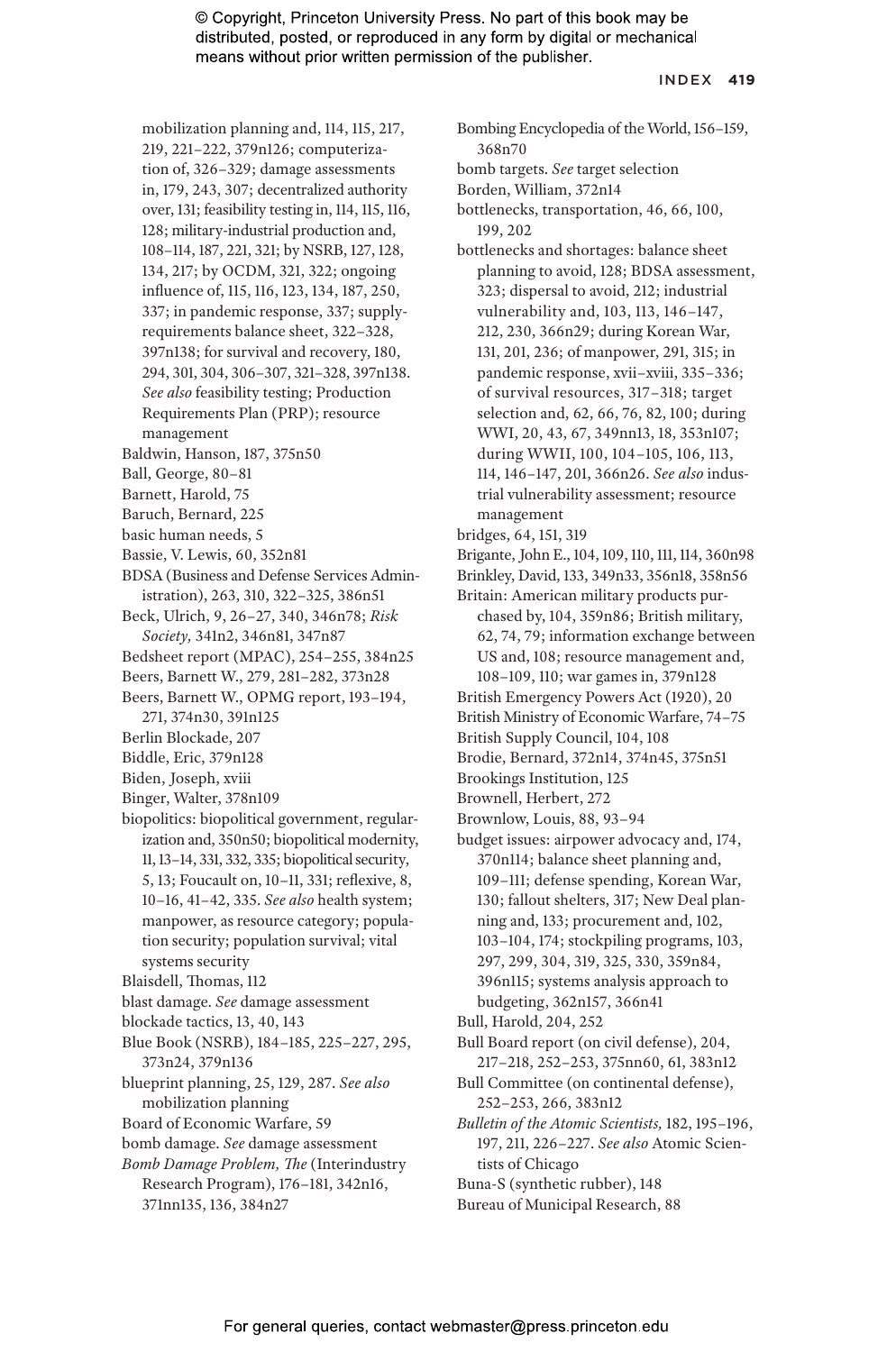#### **420** INDEX

- Bureau of Public Roads, 52
- Bureau of Statistics, 101
- Bureau of the Budget, 95–96, 175
- Bureau of the Census, 263
- Business and Defense Services Administration (BDSA), 263, 310, 322–325, 386n51, 397n131
- business cycles, 50–52, 350n44
- calculative rationality, 26
- Calhoun, Craig, 25
- California wildfires, 333
- capitalism, 209–210, 213, 347n90
- Capital Parks Commission, 349n32
- capital theory, 77
- Capitol, US, 206. *See also* Washington, DC
- *Carbon Democracy* (Mitchell), 351n64
- Carter, Jimmy, 9
- Carter administration, 333
- Castle Bravo H-Bomb test (1954), 298, 393n20
- casualty assessments: *Bomb Damage Problem* on, 179–180; casualty maps, 173, 221–222; by Continental Defense Planning Group, 274; Covid-19 deaths, 337; medical stockpiling resource evaluation based on, 297, 330; by NDAC, 291–293, 326; nuclear weapons' increasing power, 300; in Operation Alert, 276, 298–299; in Plan D-Minus, 287–288; in supplyrequirement analysis, 318, 324–325. *See also* damage assessment; health resources; population survival
- catastrophe modeling. *See* attack simulations; computer simulation; models and simulation; test exercises; vulnerability assessment, models and simulations for
- catastrophism rhetoric, 340
- *CDUA* (*Civil Defense Urban Analysis*), 168–173, 221
- Center for Strategic and International Studies, 8
- Central Statistical Board, 56, 59
- Central Task Force (NSRB), 239–242, 381n175, 382nn178, 180, 183
- certificates of necessity, 209–210
- chain of command, 234, 251, 269–275; Attorney General on legal issues, 272–273.
- *See also* responsibility and authority issues Charles, Daniel, 369n87
- Chazeau, Melvin de, 120
- checklists, 129, 257, 263; emergency action steps project and, 264, 386n54; in Plan D-Minus, 288; for test exercises, 266 chemical industry, 318

postattack industrial rehabilitation and, 235–236; power utilities in, 152 Chicago Plan Commission and Chicago Plan (1909), 42–44, 45 Churchill, Winston, 110 cities. *See* regional planning; urban vulnerability assessment City X (civil defense study), 182–184 Civil Defense Act (1950). *See* Federal Civil Defense Act (1950) *Civil Defense National Survival. See* Holifield Committee (House Subcommittee on Government Operations) civil defense planning, xiv–xv, xvii, 33–34, 341n6. *See also* nonmilitary defense

Chicago, Illinois, 42–44; civilian mobilization planning in, 223–224, 235–236;

- *Civil Defense Urban Analysis* (*CDUA*), 168–173, 221
- *Civil Defense Vulnerability Manual,* 168, 369n101
- civil engineers, 42–44, 45. *See also* regional planning; urbanization
- civilian authority, military governance techniques used in, 184–185. *See also* militarycivilian authority issues
- Civilian Mobilization Office (NSRB), 219–220, 225, 237, 379n128; Health Resources Division, 220–221, 379n122
- civilian mobilization planning, NSRB's role in, 217–229, 363nn183, 185; aiming point analysis and, 221, 379n124; Blue Book and, 184–185, 225–227, 295, 373n24, 379n136; calls for action; impatience with planning, 225, 379nn134, 136; Central Task Force and, 239–242, 381n175, 382nn178–180; civilian protection and relief, 188, 208, 217–219, 225; emergency resource management conceptualization, 219–224; federal-state relations, 208, 217–218, 219–220, 221–227, 379n136; health resources evaluation, 220–221, 294–295, 392n6; local planning guidance, 220–224; ODM merger ensures continuation, 249; PAIR and, 228–229; political challenges, 224–227, 379n136; resilience and, 380n153; Special Security Programs Office, 227, 228, 382n183, 383n13; test exercises for governmental readiness, 222–223, 225, 379n128; Truman administration direction, 168, 219, 225, 243, 244, 364n207, 379n134. *See also* National Security Resources Board (NSRB); nonmilitary defense, NSRB's role in; postattack industrial rehabilitation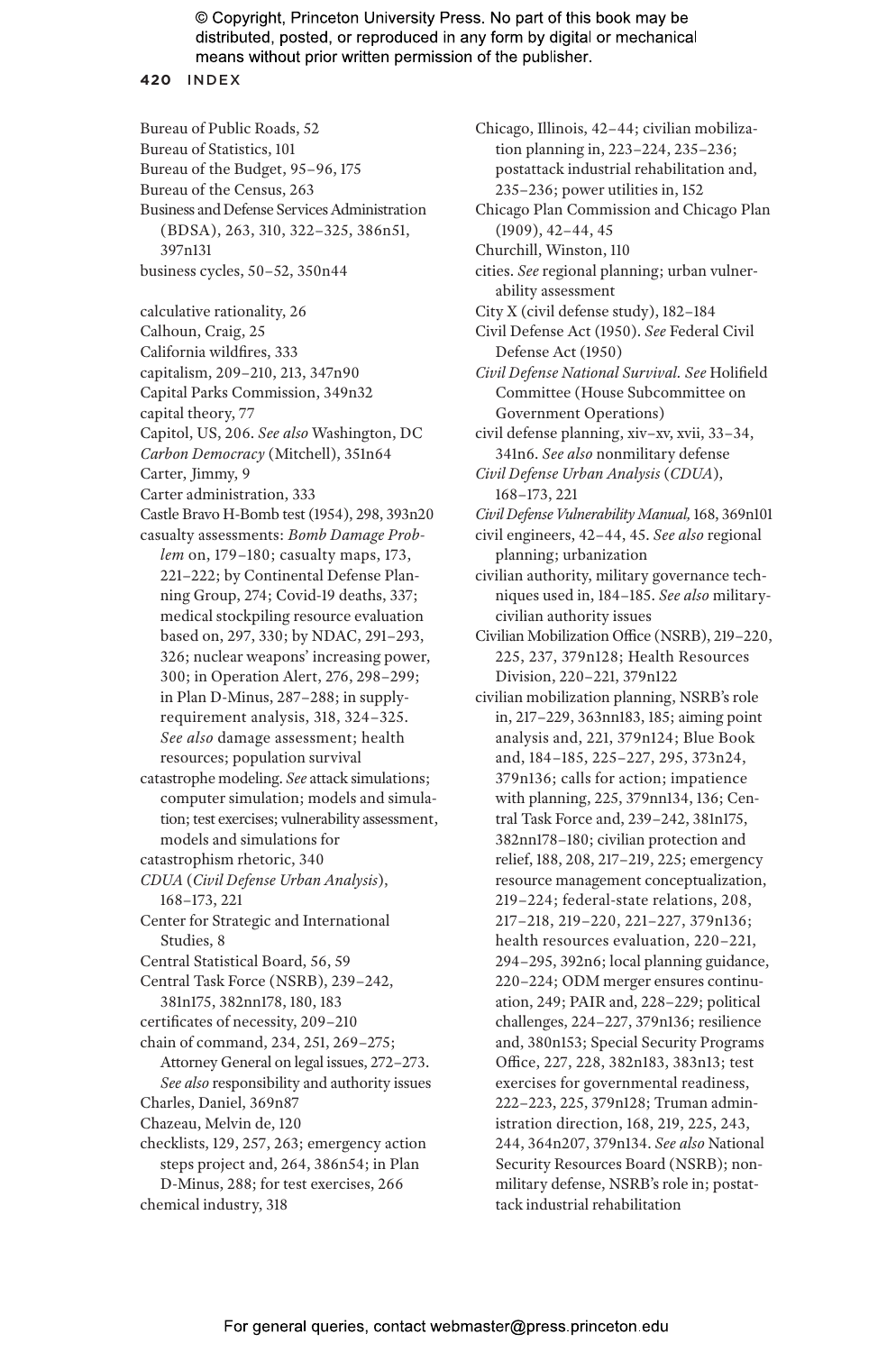#### INDEX **421**

- Civilian Production Administration, 110
- civilian protection and relief, 188, 208, 217– 219, 225, 304, 316. *See also* population
- survival; postattack survival requirements
- civilians, effects on. *See* casualty assessments; damage assessment; health system; population survival; postattack survival requirements; radioactive fallout
- civil liberties, 29–30
- Clark, John Maurice, 50, 52–53, 56, 58, 350n58, 380n150
- classical sovereignty, threats to, 10–11
- Clifford, Clark, 123
- climate change, xix, 333, 337–340, 364n8
- climate emergency, 339, 340
- Climate Mobilization (advocacy group), 339–340
- CMP (Controlled Materials Plan), 111–112, 121–123, 124–125, 132
- coal, 43, 100. *See also* oil and fuel systems; power and electricity systems
- Coale, Ansley, 199–203, 375nn50, 51, 397n141
- Coker, Joseph: on area bombing, 162–163; on attack simulations, 312, 313; career trajectory, 325–326; Horton and, 307, 325–326, 331; Kahn and, 396n108; on ODM's computerized damage assessment work, 307, 308, 326; on power systems, 355n147; on radioactive fallout, 395n92; on target selection, 72, 154, 158, 354n123. *See also* economics of target selection; National Damage Assessment Center (NDAC, later National Resource Evaluation Center)
- Cold War: administrative readiness during, 24; civil defense planning during, xiv–xv, xvii, 33–34, 341n6; Gaither Committee and, 316, 319; preparedness and, 185–186. *See also* civilian mobilization planning, NSRB's role in; nuclear preparedness; Soviet Union
- Collett, Merrill J., 254, 257, 269–270, 271, 278, 281
- Commerce Department. *See* Department of Commerce
- commissarial dictatorship, 21–22. *See also* Schmitt, Carl
- Committee on Administrative Management (1936–1937), 23–24, 93–97, 344n55, 357n47, 358n52
- Committee on Atomic Energy of the Research and Development Board, 376n66
- Committee on Control of Flow of Materials, 120–123
- Committee on Interindustry Economics, 175 Committee on Social Trends, 90, 356n25 commodity flows, 56 communication systems, 12–13, 149, 207, 232, 286, 288. *See also* vital systems
- security communism, NSC 68 study on, 130
- community support. *See* essential services
- computers (human "computers" in data
- handling), 118–119 computer simulation, 7, 173–181; balance
- sheet planning, 326–329; event modeling, 177–178, 292; feasibility testing and, 173–175; Gaither Committee and, 317; NDAC models, 312–314, 324, 326–328; Project SCOOP, development of, 173–175, 369n112, 370nn113–114; resource management and, 176, 250, 292, 294; UNIVAC and, 175, 177, 263, 308, 394n54; vulnerability assessment development, 15, 25, 142–143, 173, 180–181, 369n112, 370nn113–114. *See also* damage assessment, computerization of; models and simulations
- Conference on Post-Attack Industrial Rehabilitation (NSRB), 235–237, 381nn158–160
- Congress, 24; defense spending, appropriations for, 105, 106, 109–110, 130, 174, 370n114; delegatory statutes and, 357n32; dispersal debates, 209–210, 214, 238; emergency powers for, 282–283; executive authority and, 91–93, 96–97, 99, 103–104, 123, 133, 251, 357nn32, 47; Holifield Committee, 209–210, 280, 282–283, 299–300, 317, 320, 396n105; Kefauver Subcommittee, 280; National Security Act debates, 127, 128; New Deal planning and, 48–49, 85, 87, 102, 104, 133–135; NRPB and, 133–134; NSRB and, 16, 127, 128, 135, 208, 209, 225–226, 238, 363n183; Operation Alert hearings, 278, 281–282, 390n107; Rains amendment to DPA, 210, 211, 212; Reorganization Act legislation, 97, 358n56; stockpiling programs, appropriations for, 103, 297–300, 324
- Connery, Robert Howe, 93, 125
- conservative criticism: of executive authority, 9, 87, 92, 93; of national security state, 130, 134–135; of Roosevelt-era changes to reorganization authority, 96, 99–100, 123, 135, 357n35, 358n60; of welfare state, 133, 134
- conservative libertarian economics, 380n153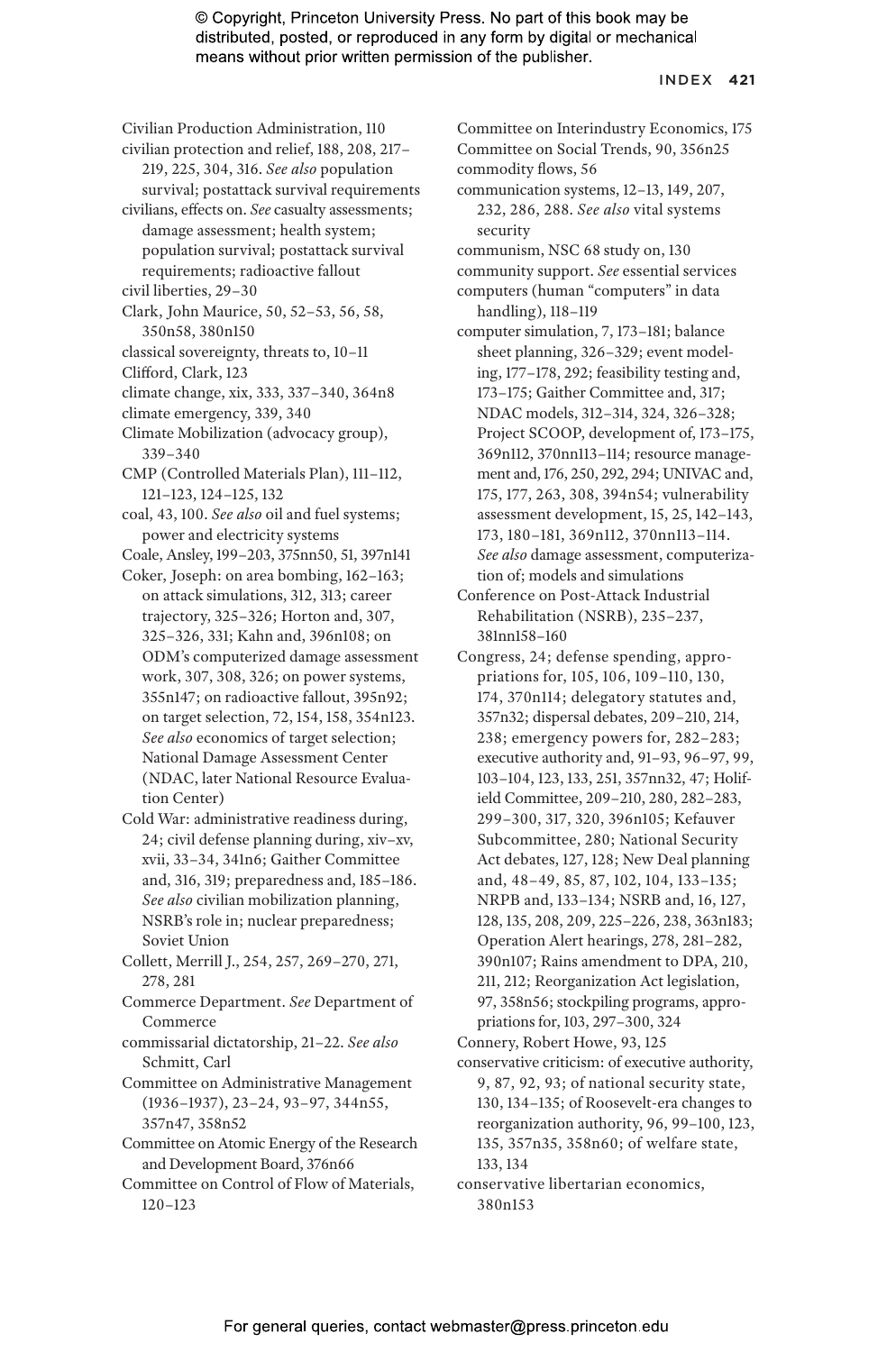#### **422** INDEX

- constitutional democracy, emergency powers and, 8, 17–29, 32–33, 83, 85–87, 334; Attorney General on legal questions of resource coordination, 272–273; Beck on, 26–27, 340; climate change and, 340; garrison state critiques, 130, 131, 187, 208; Karl on, 358n51; martial law declaration, 251, 276, 282–283; Merriam and Progressive reformers on, 89–91; OEM and, 85; Plan D-Minus and, 287; Rossiter on, 17, 19, 22, 340, 345n67; Schmitt on, 20–22, 345nn63, 64, 67, 358n60; scholarship on, 20–22, 26–28. *See also* dictatorship; executive authority; reorganization authority *Constitutional Dictatorship* (Rossiter), 17, 21,
- 22, 86, 346n71, 357nn32, 35, 359n68 construction industry, 51, 52
- continental defense, 244, 251–253
- Continental Defense Planning Group, 274
- continuity of government. *See* government continuity
- controlled materials allocation plans, 115–123, 126, 199, 236; CMP, 111–112, 121–122, 124–125, 132; PRP, 116–120, 122, 360n89, 361nn140, 145, 150, 362n156; vertical control of plan, 120–123, 310; WPB data collection for, 113, 116–120. *See also* Production Requirements Plan (PRP); resource management
- Controlled Materials Plan (CMP), 111–112, 121–122, 124–125, 132, 362n157
- Cooper, Christopher, 343n28
- copper industry, 103, 121
- Cornell, Douglas B., 280
- Council of Economic Advisers, 175
- Covid-19 pandemic, xvii–xviii, 333, 335–337, 398nn14–16
- critical infrastructure, xi, 13, 14, 240, 336; protection of, xiii, xviii, 4, 334, 337, 343n30. *See also* essential services
- critical target areas, 215, 230, 296–298, 301, 392n12. *See also* dispersal; target selection
- *Critique of Security* (Neocleous), 27–28
- Cuff, Robert, 111–112, 128, 130, 135
- Curley, Tyler, 356n10
- Currie, Lauchlin, 56–57, 60, 75, 352nn72, 73, 80
- cushion, 76–77, 80, 82–83, 155, 157–158, 192, 199. *See also* depth; resilience; substitution Cutler, Robert, 262, 396n104
- damage assessment: analog methods, 142, 159–163, 165–166, 169, 170–173; balance sheet planning and, 179, 243, 307; *Bomb*

*Damage Problem* report on, 178–180, 181, 371nn135, 136, 384n27; catastrophe modeling evolved from, 334; City X speculations, 182–184; economics of target selection and, 74, 76–77, 80–81, 142; EOU, 74–75, 76, 354n140; expertise in, 163, 165, 180; Gaither Committee and, 316, 317–319; influence on survival requirements planning, 306, 315–319, 324; by JTG, 153, 160; maps in, 165, 171–173, 306; MPAC and, 385n33, 394n51; NSRB and, 188, 205–207, 209, 221, 222–223, 241, 243, 382n178; Plan D-Minus on, 288–289; postattack analysis, 141, 164, 205; radioactive fallout, 301–302, 312–315, 395nn78–79; resource management and, 291–293; speed of, 305; urban analysis, 140, 169–173, 369n91; of US attacks in Japan, 82, 160–161, 163, 164, 205; UTM system, 177, 371n127. *See also* casualty assessments; dispersal; feasibility testing; fire damage assessment; models and simulations; National Damage Assessment Center (NDAC, later National Resource Evaluation Center); Project on the Scientific Computation of Optimum Programs (Project SCOOP); radioactive fallout; target selection

- damage assessment, computerization of, 142, 173–175, 178–180, 306–314, 371nn127, 135; FCDA and, 308, 394n54, 396n109; Gaither Committee and, 319; Horton and, 291–293, 301, 306, 307–309, 331; industrial vulnerability and, 173, 176–177, 292, 310; NDAC models, 312, 314, 324, 326–328; ODM and, 34, 180, 255–256, 306–309, 394n54; Operation Alert use of, 315–316; survival requirements and, 306–307, 317–318, 324; UNIVAC and, 263, 308, 394n55. *See also* computer simulation; National Damage Assessment Center (NDAC, later National Resource Evaluation Center); Office of Defense Mobilization (ODM); Project on the Scientific Computation of Optimum Programs (Project SCOOP)
- damage assessment, industrial vulnerability, 142, 154, 201, 306–307; BDSA's vertical analysis of, 323; computerization of, 173, 176–177, 292, 310; facility owners' analysis of, 205–206; facility ratings, 146–147; interdependencies, 157–158; SRI report, 229–230, 234, 236; vertical analysis, 310–311. *See also* industrial dispersal;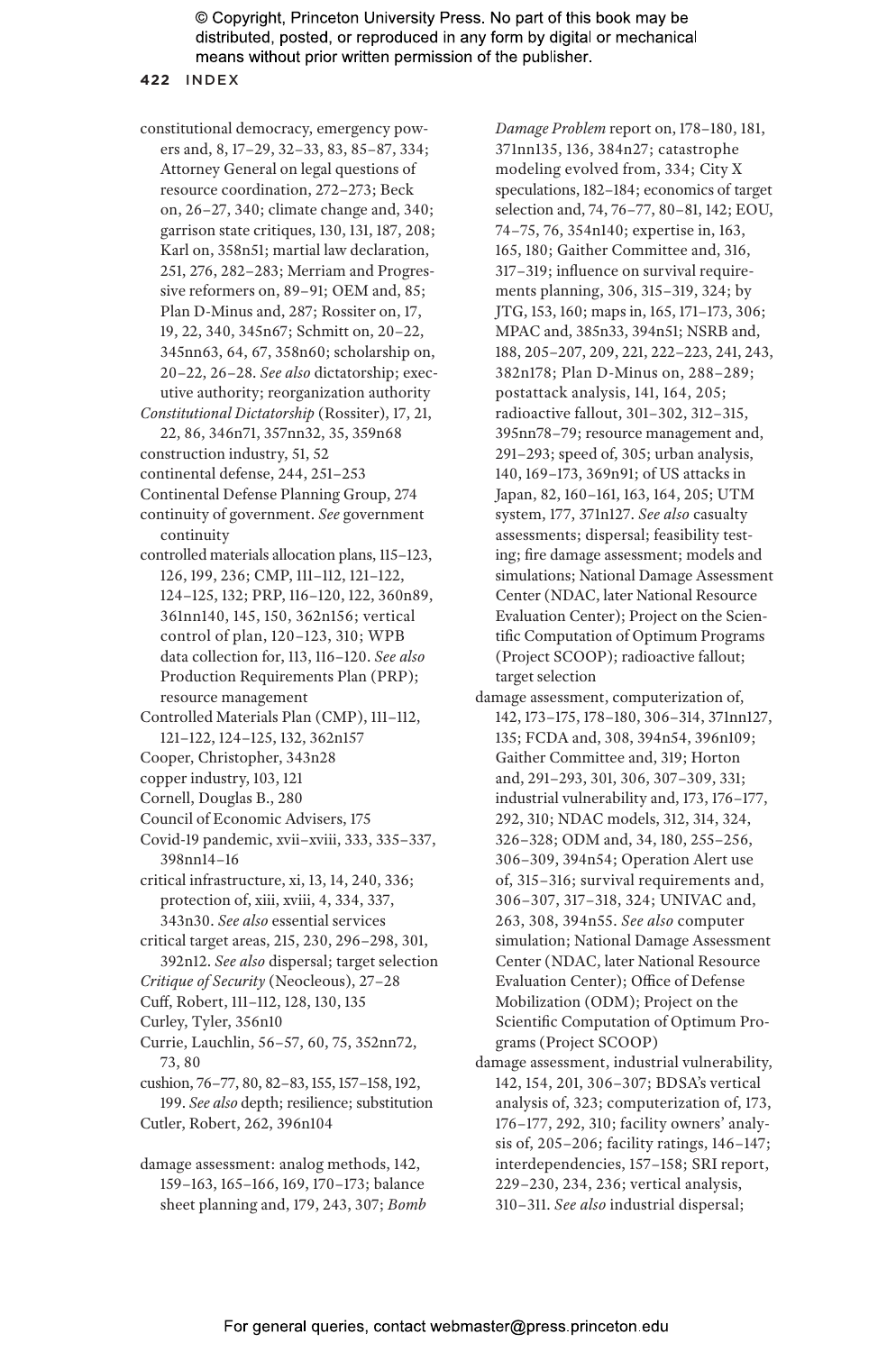#### INDEX **423**

industrial production; industrial vulnerability assessment; vulnerability assessment

- damage assessment specialists, 308, 311, 317. *See also* Horton, H. Burke
- Dantzig, George, 174, 370n113
- data collection and analysis. *See* knowledge infrastructure
- Dauber, Michele Landis, 16
- DeCoursey, Elbert, 291
- *Defense against Enemy Action Directed at Civilians* (OPMG report), 193–194, 217, 373n24
- defense expenditures. *See* military spending

Defense Mobilization Orders (DMO), 260–261, 264, 385n39

- Defense Production Act (DPA, 1950), xviii, 130–132, 210, 286–287, 336, 389n86
- Defense Production Administration, 132, 235
- Delano, Frederic, 43, 45, 47, 90, 349nn8, 32
- delegatory statutes, 23–24, 133, 268, 346n71; chain of command coordination issues and, 272; in Congress, 357n32; executive authority, 357nn32, 37; in Korean War mobilization planning, 131–132; in New Deal planning, 92, 357nn35, 37; by NSRB, 238; in nuclear preparedness, 238, 243; in ODM's administrative readiness plans, 260–261, 269, 303, 321, 364n207; in WWII mobilization planning, 98–99, 103, 106, 123, 269. *See also* administrative device; executive authority; reorganization authority
- Dembitz, Lewis, 199
- demobilization, of wartime agencies and offices, 86, 87, 123, 248, 251; OPMG studies, 189–193, 203–204, 377n96
- democracy. *See* constitutional democracy, emergency powers and
- Department of Agriculture: inventorying by, 324; Plan D-Minus on, 288–289; rationing, 270, 289; wartime operations of, 258, 260, 265, 270, 288–289. *See also* food supply
- Department of Civil Defense, legislation proposing, 396n105
- Department of Commerce, 56, 265, 351n71; BDSA and, 263, 310, 322–325, 397n131; Bombing Encyclopedia data and, 156; Facilities Protection Board, 214, 377n98; IEB, 214, 215, 310, 377n98–99; Industrial Economics Division, 100; industrial vulnerability assessment, 156, 177; on Operation Alert (1957), 322
- Department of Defense, 241, 363n180, 367n56; damage assessment work by, 308; wartime operations of, 258, 284–285, 288
- Department of Health, Education, and Welfare, 263, 324
- Department of Homeland Security (DHS), xii–xiv, 4, 333, 336
- Department of State, military and foreign relations oversight by, 258
- Department of the Interior, 288, 324
- depth, 76–77, 80, 82–83, 155, 157–158, 199. *See also* cushion; resilience; substitution
- despotism, 345n63
- Detroit, Michigan, 152
- Dickinson, Edward T.: emergency action steps project and, 386n54; on Korean War mobilization, 132, 208, 364n207; PAIR leadership by, 235, 239, 241; on WPB, 112
- Dickinson, Matthew J., 93, 357n35, 358n56
- dictatorship, 92–93, 345n63; defined, 21–22; martial law and, 280; reorganization controversy, 87, 92, 97–98, 340, 357n33, 358n56. *See also* constitutional democracy, emergency powers and; executive authority; reorganization authority; Schmitt, Carl
- *Dictatorship* (Schmitt), 20–22, 345nn63, 64, 391n120
- Diner, Stephen, 356n15
- Directorate of Intelligence, 368n70
- Directorate of Management Analysis, 368n70
- *Disaster Experts, The* (Knowles), 5
- disasters. *See* natural disasters
- dispersal, 184–188, 190–191, 194–216; Bull report on, 252; Coale on, 199–203, 375nn50, 51; critical target areas, 215, 230, 296–298, 301, 392n12; "dispersal areas," 213, 216, 376n81; economic incentives, 195, 199, 202, 207, 209, 213, 376n74; expertise, 194–203; federal government, 188, 202–203, 204, 205–207, 237–238, 247, 377n83; location decisions, 202, 213, 216, 376n81; NSRB on, 127, 184–185, 188, 189, 204, 209, 211–212, 375n63; as policy, 213–216, 378n105; political challenges and criticism, 200, 209–213, 214, 238, 247; radioactive fallout and, 301; resource evaluation and, 192, 195, 198, 214, 378n102; satellite settlements, 185, 197, 207; selective dispersal, 195–198, 200, 206, 208–215, 227, 376n81; SSRC Committee and, 197–199, 199–203; total dispersal, 195–197; Truman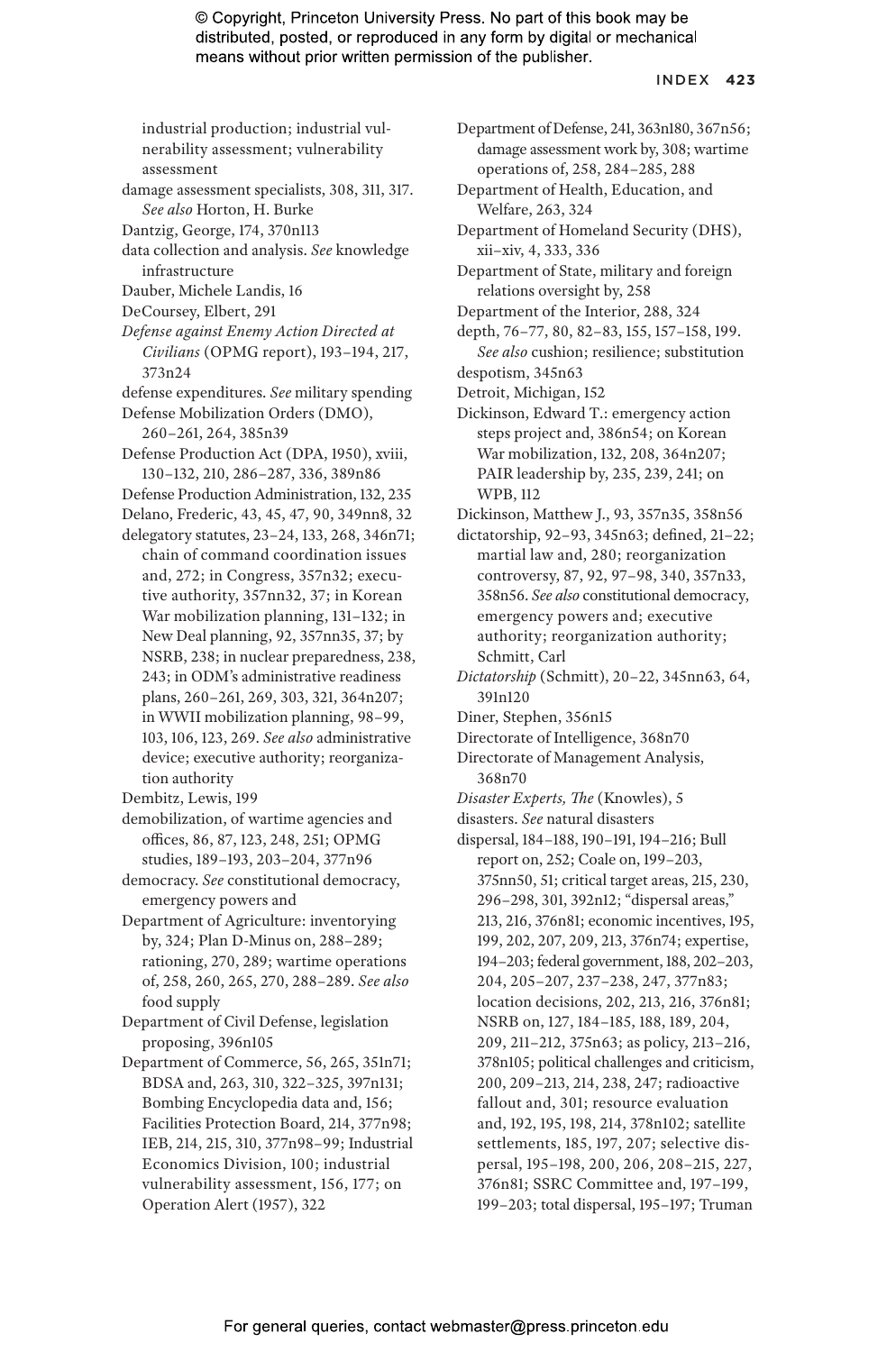**424** INDEX

dispersal (*continued*) administration and, 210, 212–213, 215, 237–238; urban, 184–185, 186, 195, 196,

200, 374n34. *See also* government dispersal; industrial dispersal; nonmilitary defense; passive defense measures distributed preparedness, xiv, xvi, 23, 24, 32, 239–242, 362n160; climate change and, 338; Emergency Action Task Force and, 284; martial law and, 251; nonmilitary defense and, 218, 378n107; NSRB and, 131, 188, 225, 241; ODM influence on, 34, 260–262, 264, 304; OEP functions, 333; pandemic response and, xviii; reorganization authority and, 97; Truman adminis-

- distribution of supplies. *See* resource management; stockpiling programs, essential supplies
- D'Olier, Frank, 80

tration and, 131

- domestic preparedness, 3, 32, 34, 35, 168, 271
- Donovan, William J., 72
- Dorwart, Jeffrey M., 125
- Douhet, Giulio, 40, 140, 141, 353n91
- DPA (Defense Production Act, 1950), xviii, 130–132, 210, 286–287, 336, 389n86
- Dunaway, Edward, 174, 370n113
- Duncan, Joseph, 54–56
- DUSTY (NDAC computer modeling routine), 312

Eberharter, Herman P., 210

- Eberstadt, Ferdinand, 121, 124–125,
- 362nn177, 179
- Eberstadt report, 124–127, 128
- Eccles, Mariner, 352n72

economics of resource management. *See* balance sheet planning; resource management; science of flows

- economics of target selection, 2, 15, 72–80, 232, 325, 344n40, 355n145, 397n141; damage assessment in, 74, 76–77, 80–81, 142; "economics of target selection," term use, 354n123; EOU and, 74–75, 76, 77,
	- 80, 354n142–143; expertise in, 72, 80,
	- 141–142; influence on domestic vulnera-
	- bility assessment, 198; system vulnerabil-
- ity analysis in, 61. *See also* target selection economy, national. *See* national economy;
- New Deal Economics
- economy of force, 40, 64
- Eden, Lynn, 165–166, 367n56, 368n58
- Edwards, Paul, 31, 364n8. *See also* knowledge infrastructure

*Effects of Atomic Weapons* (AEC), 379n124 Eggan, Fred, 374n35

Eighth Air Force (London), 74, 79

Eisenhower, Dwight D.: declares martial law during Operation Alert, 276, 277–283, 340, 390nn102, 111; on test exercises, 266

Eisenhower administration, 227; chain of command coordination issues and, 271–272; continental defense measures instituted, 244, 251–252; mobilization

planning during, 180; NSRB-ODM merger during, 249, 383n5; response to Gaither report, 320

- electricity. *See* power and electricity systems
- Elliott, William Y., 252, 383n9
- emergency action steps project (ODM), 263–265, 267, 386nn53–54, 387nn55, 57
- Emergency Action Task Force (1955), 391nn125, 132; creation of, 271; emergency action documents, 284–287, 288, 391n134; martial law planning and, 278–279, 283; responsibilities of, 271, 283, 285–286, 390n111
- emergency declarations, 19–20, 25–28, 29, 131, 357n36, 359n68; climate emergencies, 339; labor unrest and, 20, 345n58. *See also* constitutional democracy, emergency powers and
- emergency government, 1–8, 20–25, 28–30, 333; climate change and, 338–339; diagram of, 242–244, 330–331, 332, 337; ICAF volumes on, 1–3; political technology of, 8, 18, 21–24, 86–87, 99; Schmitt on, 20–22. *See also* constitutional democracy, emergency powers and; New Deal Planning; preparedness
- emergency government, elements of, xix, xvi, 2, 5–6, 18–25, 87, 88–91, 123, 125, 356n15. *See also* administrative devices; executive authority; expertise; knowledge infrastructure; planning procedures, mobilization and preparedness; regulatory devices
- emergency government, genealogy of, 5–8, 28–29, 332, 334; climate change and, 339; damage assessment, 180; genealogy of resilience, 343n28, 380n153; NSRB and, 185. *See also* genealogical method
- emergency government organization, xv–xvi, 127, 129, 258, 294; OEM as model for, 84–87. *See also* nonmilitary defense; Progressive reformers; reorganization authority; resource management; responsibility and authority issues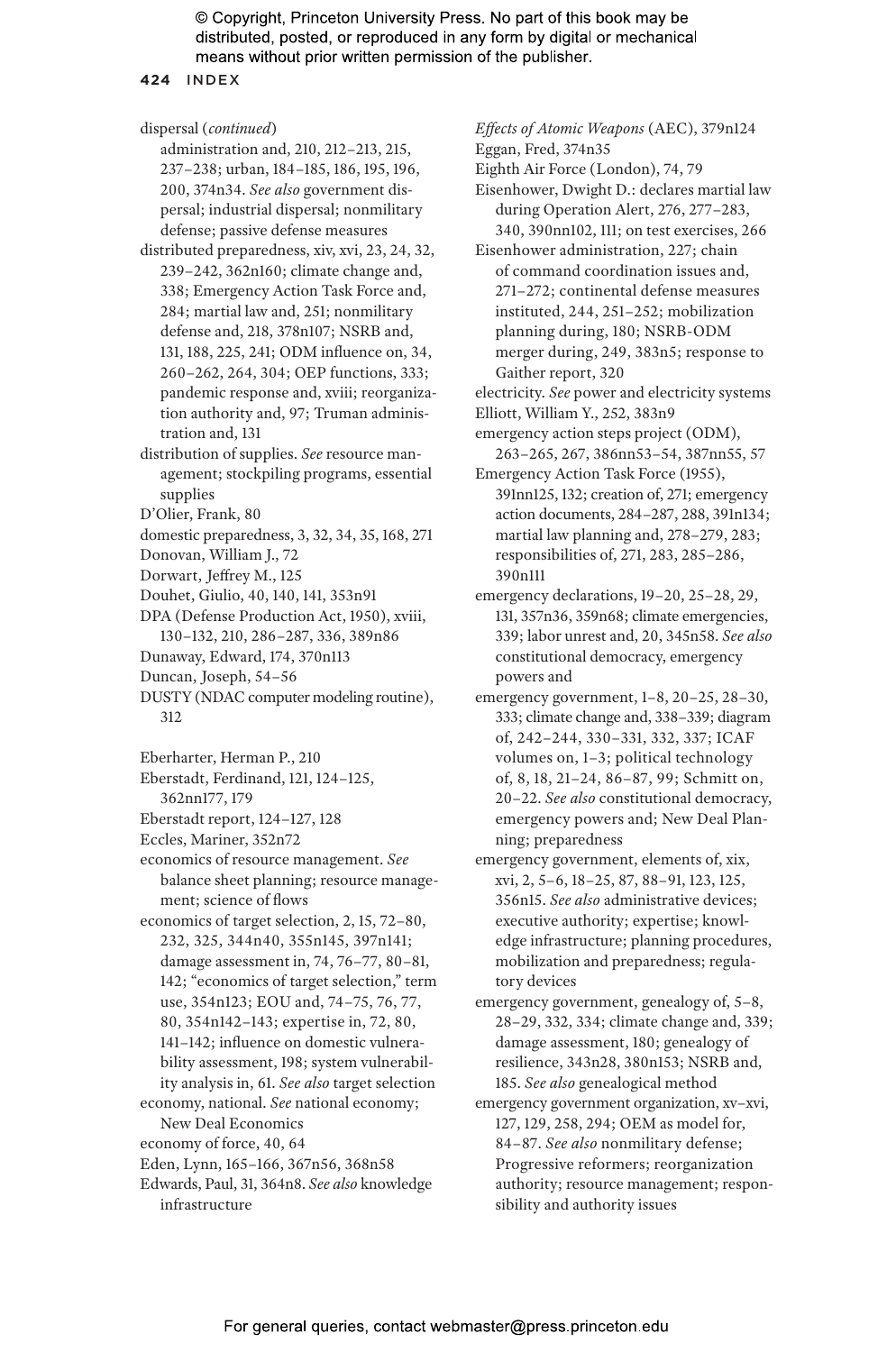#### INDEX **425**

- emergency management, xiv–xvi, 2–5, 29, 33–35, 287, 333–334. *See also* Federal Civil Defense Administration (FCDA); Federal Emergency Management Agency (FEMA); National Security Resources Board (NSRB); Office for Emergency Management (OEM); Office of Defense Mobilization (ODM); vital systems security
- *Emergency Management of the National Economy* (ICAF), 1–3, 341n1, 342n3
- emergency powers, use of. *See* constitutional democracy, emergency powers and; executive authority
- emergency preparedness, 2, 4–5, 8, 228–229, 249–250, 256; emergency government redefined as, 124, 294; as NSRB statutory mandate, 238–239, 243; organizational shifts and failures, 16, 32–33, 333–334. *See also* Mobilization Plan D-Minus; mobilization planning; nuclear preparedness; Office of Defense Mobilization (ODM); Office of Emergency Planning (later Office of Emergency Preparedness); passive defense measures; vital systems security
- emergency relief planning, 16; FCDA and, 261, 273–274, 284–285, 299–300, 308; local organizing, 193, 217, 221, 226–227, 270–271, 274, 300, 333, 388n77; manpower as resource, 302–303; militarycivilian authority issues, 270, 273–275, 393n19. *See also* administrative readiness; emergency resource management; essential services; federal-state relations, emergency relief planning; Mobilization Plan D-Minus; mobilization planning; nonmilitary defense; nuclear preparedness; responsibility and authority issues; stockpiling programs, essential supplies; vulnerability assessment
- emergency resource management, 7, 243, 249–250; attack simulations and, 294, 311–316, 322; Bedsheet report on, 254–255, 384n25; business cycle relationship, 50–51; computer simulation in, 176, 250, 292, 294; emergency action documents on, 284–287, 391n134; emergency relief, tension between, 334; federal-state relations in, 294, 295–296; FEMA and, 333; Interagency Committee on Essential Survival Items and, 305–306, 314, 394n44; martial law and, 277; militarycivilian relations in, 277; MPAC and,

302–303; by NSRB/Office of National Mobilization, 257–258; nuclear preparedness and, 180–181, 188; OCDM employs national resource surveys, 322; ODM-FCDA merger, 294; OEP and, 332–333; in pandemic response, xviii–xix, 335–336, 398n16; Plan D-Minus and, 283–290; population security and, 331; priority ratings for industrial production, xviii, 104–105, 111, 116, 118, 131, 360n89; Project SCOOP and, 370n114; PRP influence, 116; rationing, 233, 270, 289; regional planning in system vulnerability analysis, 45; technical experts' authority in, 105–107; technology and, 8–9. *See also* balance sheet planning; bottlenecks and shortages; controlled materials allocation plans; feasibility testing; food supply; health resources; housing and shelter; inventory of resource data; National Security Resources Board (NSRB); nonmilitary defense; Office of Defense Mobilization (ODM); Office of War Resources (wartime name of ODM); oil and fuel systems; population survival; power and electricity systems; stockpiling; water systems

emergency services, 221–222; *Bomb Damage Problem* on, 179–180; nonmilitary defense and, 170, 172–173. *See also* essential services

Emmerich, Herbert, 88, 91, 93, 97, 125, 358n63; on OEM, 84, 359n69

Enemy Objectives Unit (EOU), 74–82, 355nn149, 157; target selection and, 74–75, 76, 77, 80, 354nn140, 142–143. *See also* air intelligence

energy. *See* power and electricity systems

*Energy Resources and the National Economy* (NRPB study), 54

Engelhart, George, 144–149, 365n17, 366n26, 373n20

England. *See* Britain

EOU. *See* Enemy Objectives Unit (EOU) essential functions, of emergency agencies,

261–263, 267, 385n43, 386nn46, 49

essential services, 238, 267, 334, 381n170, 385n43, 386nn46, 51; *Bomb Damage Problem* on, 177; dispersal and, 202–203, 205, 212; essential survival items, 293, 301–306, 319, 322–323, 335–336; facility ratings in, 149–152, 192; Gaither Committee on, 318–319; health services in civilian mobilization planning, 220–221; NSRB evaluation, 188, 385n43; Operation Alert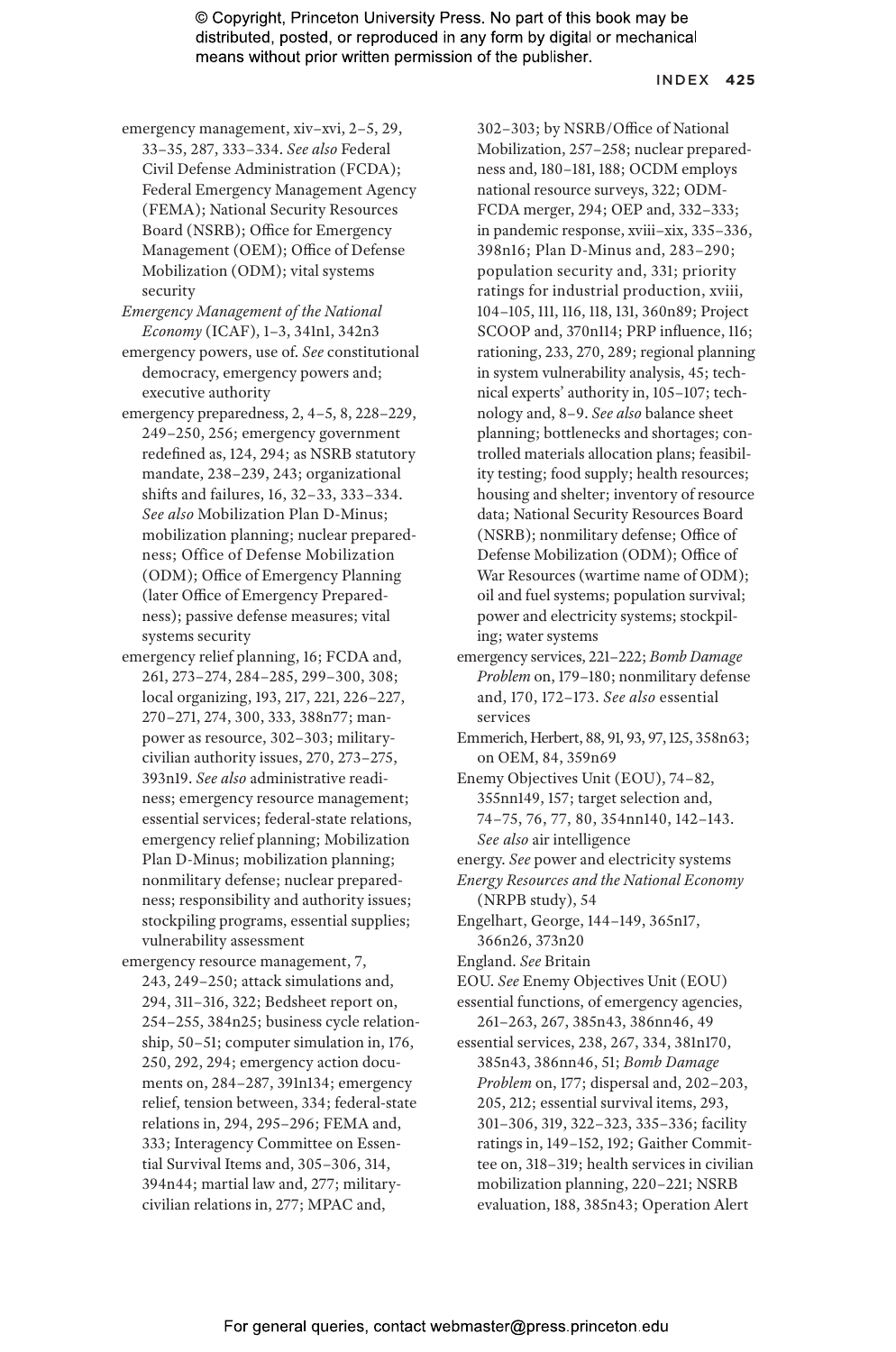**426** INDEX

essential services (*continued*)

and, 276–277; OPMG and, 190, 191–192; in pandemic response, xviii, 336; SRI report on postattack industrial rehabilitation, 230–232, 233. *See also* critical infrastructure; stockpiling programs, essential supplies

Europe and European Union (EU), 14, 108; Allied Combined Bomber Offensive, 79; government in, 27–28, 90. *See also* Britain; Germany

European war summary (USSBS), 80–81

evacuation plans, 172–173, 190, 297; *vs.* mass shelter proposals, 316–317. *See also* dispersal; housing and shelter

event modeling. *See* computer simulation; models and simulations

Ewald, François, 26–27

exceptionalism, scholarly research on, 29

executive authority, xvii, 20–21; congressional debates, 91–93, 96–97, 99, 103–104, 123, 133, 251, 357nn32, 47; conservative criticism, 9, 87, 92–93, 97; defensive agencies creation and, 359n69; delegatory statute for, 357nn32, 37; dictatorial power critiques, 87, 92–93, 97; DPA and, xviii, 130; emergency action documents as standby executive orders, 284–287; emergency action steps project on, 264; executive orders assigning emergency responsibilities, 385n39; executive orders by Truman/ on alert planning, 238–239; executive order to protect national defense materials during WWII, 143–144; expansion of, 133, 344n53; Hoover administration, 344n53; interagency committees for recommending actions of, 241; martial law controversy, 276, 279–283, 391nn125, 127; national survival obligations, 272–273, 281; Nixon administration, 333; ODM creation through, 131; ODM examination of problems of, 268–275; in pandemic response, xviii; Progressive reformers on, 87, 91–98; Rossiter on, 248, 251, 346n71, 357n32; Schmitt on, 21; Truman administration, 123; War Powers Act, 23, 129, 130, 359n69; WPB creation, 112; WWII mobilization planning and, 98–111. *See also* administrative devices; administrative readiness; constitutional democracy, emergency powers and; reorganization authority; reorganization authority, Roosevelt administration Executive Order 8428, 97, 98, 100, 103, 358nn59, 63, 359n68

Executive Order 10421, 378n102

expertise, 29, 31–32, 72; Committee on Administrative Management on, 93, 95–96; controversy and, 32; damage assessment specialists, 308, 311, 317; Kaysen on, 141, 142; Merriam on, 89, 90, 93; Progressive reformers on, 87–89; risk avoidance and, 26–27; vulnerability expertise, 13–15, 34, 141–143, 342n16. *See also* air intelligence; airpower strategists; mobilization specialists; science of flows; vulnerability expertise extinction events, 9

Facilities Protection Board (Interagency Committee on Internal Security), 214, 377n98

facility ratings: Bull report on, 252; for dispersal analysis, 209, 213–215, 377n95; for essential services, 149–152, 192; IEB critical facilities list, 214, 215, 310, 377n98–99; for military-industrial production, 144–149, 192, 373n20; priority ratings, xviii, 104–105, 111, 116, 118, 131, 360n89. *See also* priority ratings for industrial production; resource evaluation

Fairchild, Muir, 14, 65–68, 79, 80, 353n106

Fairman, Charles, 281–282, 391nn125, 127

fallout. *See* radioactive fallout

Farish, Matthew, 185

feasibility testing: of Air Force mobilization plans, 179, 180; attack simulations and, 201, 205, 315; by BDSA, 310; computerization in, 173–176, 306; by OCDM, 322, 330; ongoing influence of, 123, 322, 363n187; stockpile programs and, 293–294, 315. *See also* balance sheet planning; expertise; knowledge infrastructure

feasibility testing, WWII mobilization planning, 99, 112–116, 123, 310, 321, 330, 363n187; balance sheets and, 114, 115, 116, 128; Committee on Feasibility (WPB), 112–115, 120; New Deal economists on, 60, 111, 115, 361n134; by NSRB, 128, 175; OEM and, 112–115; in Project SCOOP, 175–176; Victory Program and, 110, 113. *See also* mobilization planning, WWII

Federal Civil Defense Act (1950), 130, 226, 227, 373n24, 379n136, 380n142, 391n134; on coordination of emergency relief, 273–274; DPA, compared, 389n86

Federal Civil Defense Administration (FCDA), 33–34, 227, 235, 379n136, 380n142; damage assessment work by,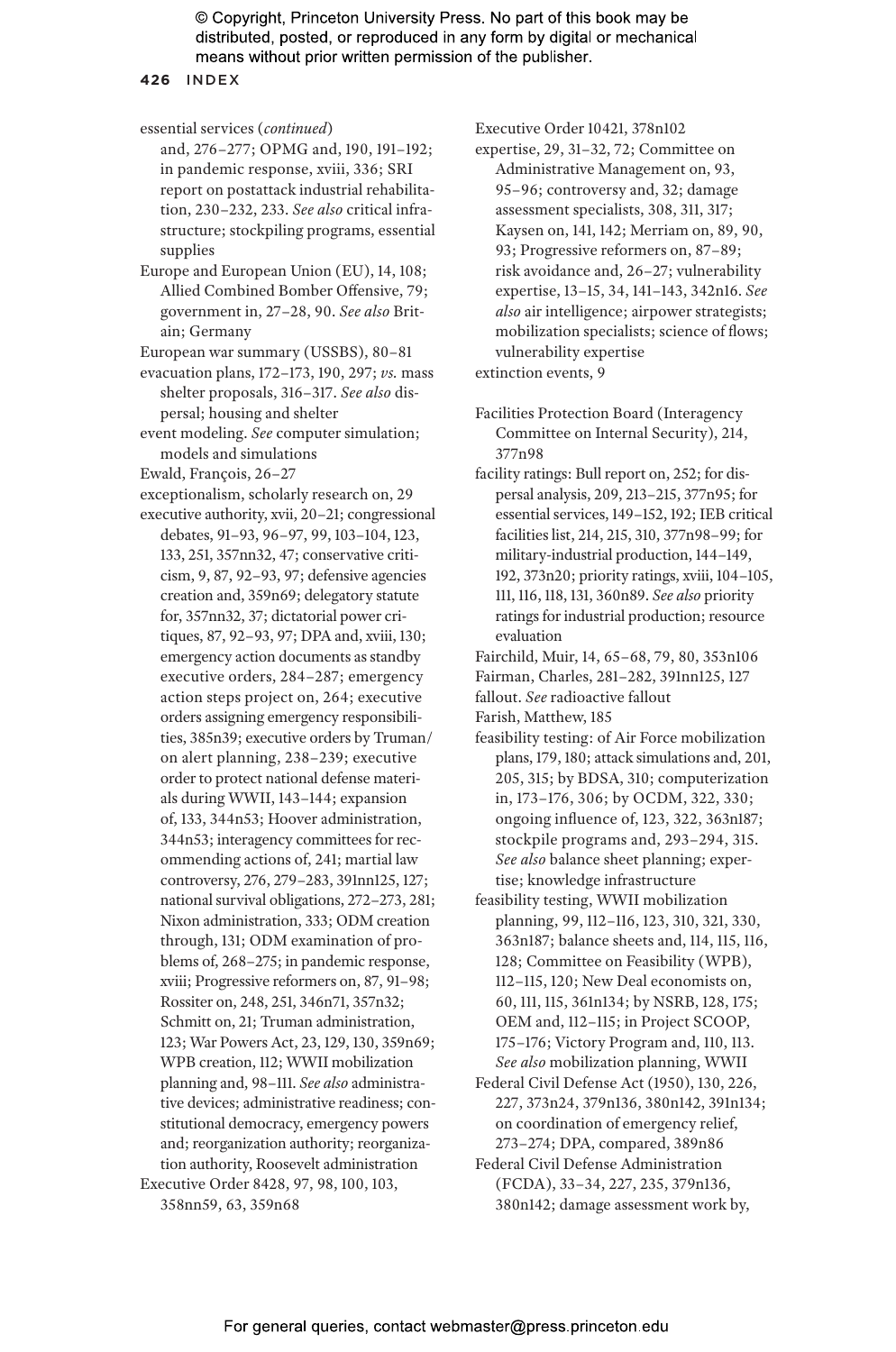#### INDEX **427**

308, 394n54, 396n109; Defense Mobilization Order to, 260–261; emergency relief and, 241, 261, 273–274, 284–285, 299–300, 308; functions and authority of, 236, 241, 260, 263, 279, 283, 284–285, 382n180; on limited martial law, 390n100; local test exercises run by, 241, 382n180; mass shelter recommendations by, 317; merges with ODM, 294, 304, 320–321; on NSRB Central Task Force, 239; packaged disaster hospitals, funding for, 299; resource inventorying data, 311; stockpiling essential supplies and, 294, 296–301, 392n14. *See also* nonmilitary defense; Operation Alert exercise (1955); stockpiling programs, essential supplies

- Federal Emergency Management Agency (FEMA), xiv, xviii, 4, 24, 130; creation of, 9, 333; regional subdivisions of, 388n77 federalism. *See* federal-state relations
- Federal Power Commission, 67, 353n106 Federal Reserve, 56–57, 60
- federal-state relations: civilian mobilization planning, 218–219, 219–220, 225–226, 379n136; nonmilitary defense responsibility, 217–218, 225, 273–275, 374n30, 379n136; nuclear preparedness and, 269, 295–296, 300; resource management and stockpiling, 294, 295–297, 388n77. *See also* governors; local government; responsibility and authority issues
- federal-state relations, emergency relief planning, 333–334; FCDA and, 241, 273–274, 300, 308, 382n180; FEMA and, 333, 388n77; NSRB and, 208, 217–218, 219–220, 221–227, 379n136; ODM and, 269–271, 273, 308; Office of Civilian Defense and, 193; Operation Alert and, 276–277; OPMG and, 193, 374n30; Plan D-Minus and, 283–284, 391n132. *See also* civilian mobilization planning, NSRB's role in; emergency relief planning; responsibility and authority issues

- Fesler, James, 1–2, 19, 112, 124, 342n2; on Committee on Administrative Management, 93, 344n55
- Finan, William, 320
- fire damage assessment, 160, 164–165, 172, 178–179, 207, 368n81. *See also* damage assessment; radioactive fallout
- Flemming, Arthur, 249, 266, 301, 321, 382n183; on authority and coordination for emergency relief, 269, 271–272, 303;

on balance sheet for survival, 301, 304; on damage assessment, 306–308, 310, 311; on emergency resource management, 258, 286, 303–304, 305, 306, 307–308, 310; forms Interagency Committee on Essential Survival Items, 305–306; on martial law and Operation Alert, 278, 280, 283, 390n107; on mobilization planning assumptions, 253–254, 257, 384n16, 385n31; MPAC and, 254, 256, 303, 307; on nuclear preparedness, 3, 269, 303–304; on ODM functions, 256, 258, 385n34; on organizations' essential functions, 260, 261, 386nn46, 49; on Plan D-Minus, 256, 257, 303; on stockpiling issues, 303–304, 305, 306. *See also* Office of Defense Mobilization (ODM)

flow charts, 230

- flow of materials. *See* emergency resource management; resource management, material flows analysis; science of flows
- food supply, 288–289, 324, 331–332; coordination of emergency relief, 270, 274–275, 285; emergency action steps and, 265; stockpiling and, 305, 317; system vulnerability analysis and, 60, 66; War Food Administration, 258, 260, 270; WWI shortages, 20, 43. *See also* Department of Agriculture; emergency resource management; stockpiling programs, essential supplies; vital systems security

Ford, Henry, 44

- foreign intelligence. *See* air intelligence
- forms of security, compared (table), 13
- Forrestal, James, 187–188, 218, 219, 377n96
- Foucault, Michel, 342n14, 347n98, 350n50; on biopolitics, 10–11, 331; on problematization, 348nn102, 107
- Fowler, John G., 158–159, 368n78
- Fox, Bertrand, 135, 384n21
- Frank, Adam, 337–338
- Friedrich, Carl, 125
- Full Employment Act (1945), 133
- Funigiello, Philip, 319
- Gaither, Rowan, 316
- Gaither Committee, 34, 316–320, 397n138; damage assessment and, 317–319; establishment of, 317; Gaither Report (1957), 306, 312, 319–320, 396n115, 396nn107–108
- Galbraith, John Kenneth, 57–59, 60, 80–81, 352n76
- Galison, Peter, 369n100

Gallagher, Hubert, 271, 279

Federal Works Agency, 207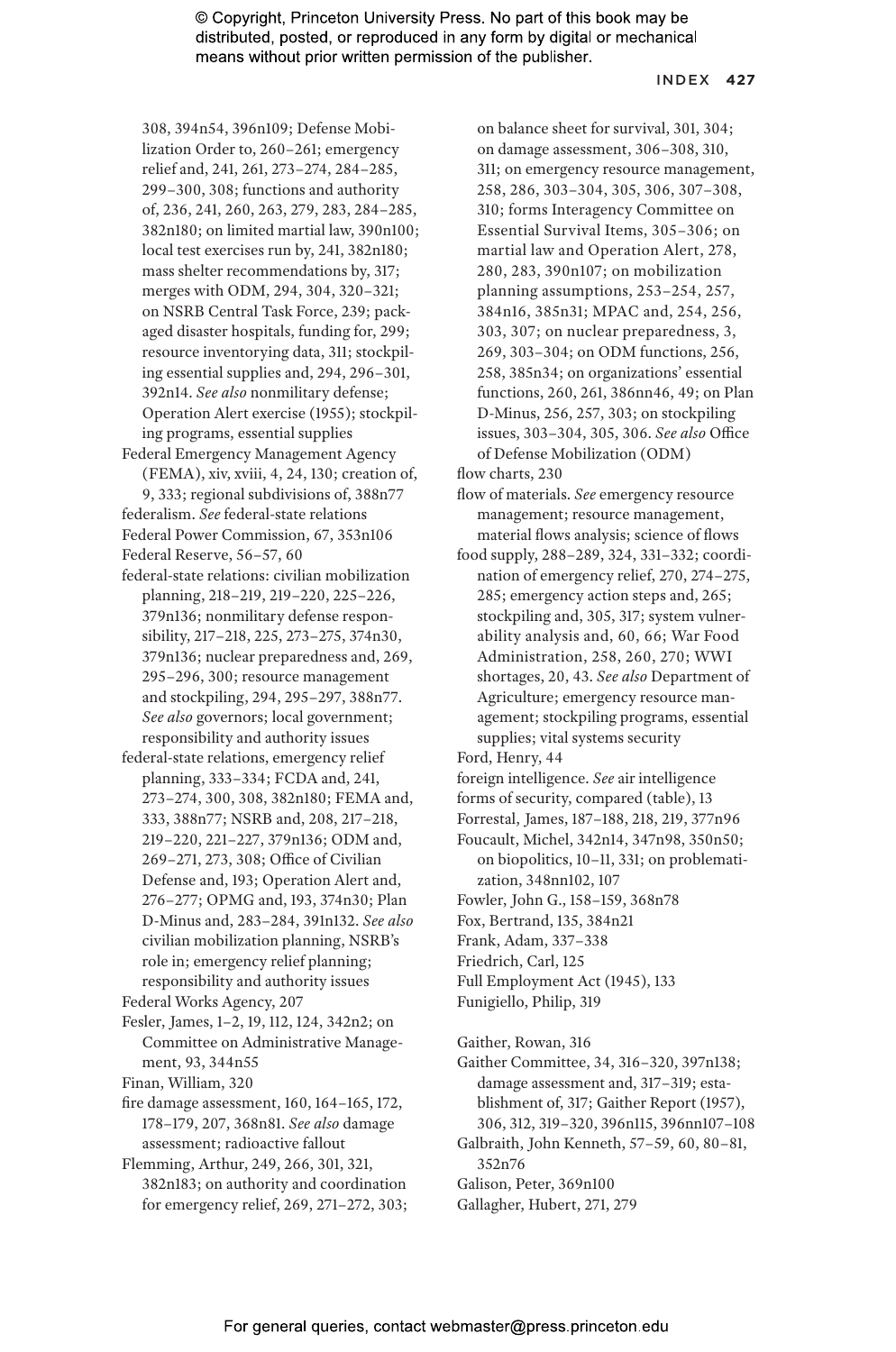#### **428** INDEX

Garrison, Dee, 387n61 garrison state (Lasswell), 187 garrison state, critiques, 130, 131, 187, 208 gasoline production, 159 Gates, Bill, 337 genealogical method, 5–8, 28–29, 332, 343n34, 347n98; genealogy of resilience, 343n28; research methods, 30–35. *See also* emergency government, genealogy of Gentile, Gian, 368n80, 369n84 geographic information systems (GIS), 15, 34, 181 George, Edwin B., 25, 108, 110, 134–135, 360n101; on Gaither Committee, 317;

- materials control program and, 120, 121; on MPAC, 254–255; on Requirements Committee, 117, 120; on vertical analysis in vulnerability assessment, 310; on WPB, 112, 117, 120
- George, Harold (Hal), 61, 70
- Germany, 22, 74, 89, 91, 345n67, 355n147; air intelligence on, 58, 69, 70–71, 79, 353n119; resilience of industrial economy, 81–82, 163, 188–189
- Gilman, Nils, 340
- Global War Plan, 267
- Gordon, Lincoln, 120, 135, 384n21
- Gorrie, Jack, 235, 238, 263, 376n81
- governmental adjustment, 19, 94, 132–133, 248, 358n51; Merriam on, 18, 21, 88–91, 125. *See also* reorganization authority, Roosevelt administration
- government continuity, 186, 200, 267, 375n51; Bull report on, 252; climate change and, 338; delegation plans, 238; dispersal and, 202–203; early NSRB reports on, 205–207; essential functions for, 261–262; NSRB alert planning, 237–239; NSRB PAIR program and, 237–239, 240, 243, 249, 254, 381nn165, 170; Rossiter on, 247–248; state of preparedness and, 233–234. *See also* emergency government
- government dispersal, 188, 202–203, 204, 205–207, 247, 377n83; alert planning and relocation, 237–238; relocation sites for Washington operations, 237–238, 261, 267–268, 386n44. *See also* dispersal
- governors, 202, 271–272, 284, 285, 336, 398n15; martial law and, 275, 279–280. *See also* federal-state relations
- Gray, Gordon, 321, 322, 332
- Great Depression, 3, 5–6, 88, 91, 380n150. *See also under* New Deal
- *Great Transformation, The* (Polanyi), 351n64

Greenbaum, Edward S., 366n26

- greenhouse gas reduction, 339
- ground zeros, 140, 164, 170, 177–178, 292, 371n136, 373n28; in attack simulations, 312–313. *See also* damage assessment
	-
- Guglielmo, Mark, 355n145
- Gulick, Luther, 17, 88, 93, 98, 112, 388n77
- Gullion, Allen W., 144, 365n15
- Hacking, Ian, 6, 11, 30, 331, 342n14
- Haig, Robert Murray, 45, 46, 47
- Hansell, Haywood, 63–64, 67–70, 79, 353n119, 367n49; precision bombing campaign and, 160, 368n80
- Harris, Innis, 257, 266, 322; on Operation Alert, 276, 278, 304–305, 316
- Hayes, George T., 229
- health resources, 294–301, 303–306, 392n10, 393n19; BDSA and, 324–325; Gaither Committee on, 317–318; in NSRB civilian mobilization planning, 220–221, 294–296, 392n6; packaged disaster hospitals, 297, 299, 325, 330; in pandemic response, xvii–xviii, 335–337, 398nn14–16. *See also* casualty assessments; emergency resource management; medical facilities; population survival; stockpiling programs, essential supplies; vital systems security
- *Health Services and Special Weapons Defense* (Health Resources Office manual), 221, 295–296, 392n12
- health system, 4, 41, 233, 270, 291; in civilian mobilization planning, 220–221; Department of Health, Education, and Welfare, 263, 324. *See also* emergency resource management; health resources; medical facilities; population survival; stockpiling programs, essential supplies
- Henderson, Leon, 101, 106, 110, 123, 359nn70, 81; balance sheet planning and, 108; on WPB, 112
- Herring, E. Pendleton, 125
- Hill, David L., 196–197, 374n38
- Hillman, Sydney, 112
- Hiroshima bombing, 79, 188; damage assessment, 82, 163, 164, 205; health services response breakdown following, 221
- *History of the Theory of Sovereignty since Rousseau, The* (Merriam), 21
- Hitch, Charles, 120, 121, 362n157, 370n113
- Hitchcock, Dal, 381n159
- Hobbs, Edward Henry, 134
- Hogan, Michael, 130, 134, 363n199
- Holifield, Chester, 280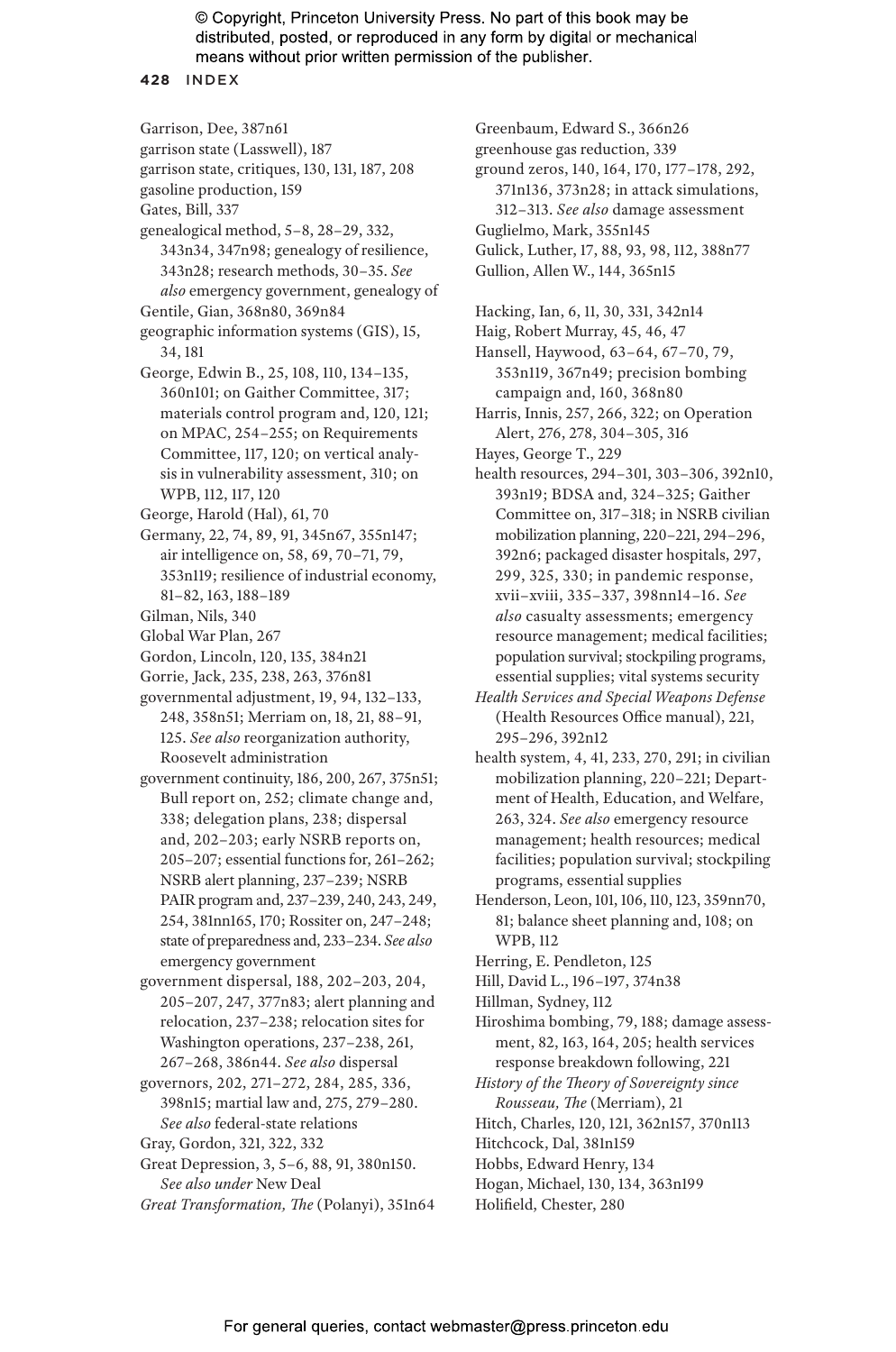#### INDEX **429**

- Holifield Committee (House Subcommittee on Government Operations), 209–210, 280, 282–283, 299–300, 317, 320, 396n105
- Hoover, Herbert, 89, 344n53, 350n51, 360n101

Hoover Commission, 297–298, 393n19

- Hopley, Russell, 218
- Hopley report, 218–220, 225, 226, 378n109 horizontal vs. vertical systems of materials
- control, 120–123. *See also* vertical analysis Horton, H. Burke, 178, 256, 311–314, 370n122, 371n132; Coker and, 307, 325–326, 331;
- on computerized damage assessment, 291–293, 301, 306, 307–309, 331; feasibility testing and, 175; on Gaither Committee, 317, 396n108; Interindustry Research Program and, 175, 180, 308–309; on manpower resource and population survival, 292–293, 311, 314; on NDAC attack simulations, 312, 313, 314, 331; on NDAC resource inventory, 309, 311; on Project SCOOP, 175–176; on radioactive fallout effects, 301, 312, 313. *See also* National Damage Assessment Center (NDAC, later National Resource Evaluation Center)
- Hosken, William, 229
- hospitals. *See* medical facilities
- household supplies, 305
- House Subcommittee on Government Operations (Holifield Committee), 209–210, 280, 282–283, 317, 320, 396n105
- housing and shelter: evacuation plans, 12–13, 190, 297, 316–317; Gaither Committee on, 317, 318, 319, 320; legislators ignore proposals, 330; mass shelter proposals, 316–317, 319; as resource category, 288, 289, 305
- Hughes, Richard D., 70–71, 74–75, 79
- Huglin, Harold, 271, 279, 286, 307, 371n144, 396n108
- human resources. *See* manpower, as resource category; population survival
- Hurricane Betsy (1965), 333
- Hurricane Katrina (2005), xiv
- Hurricane Sandy (2012), 333
- hydration, feeding, and sheltering systems. *See* emergency resource management; food supply; housing and shelter; water systems

IBM, 118, 154, 156

- ICAF (Industrial College of the Armed Forces), 1–3, 341n1
- Ickes, Harold, 47–48
- IEB (Industry Evaluation Board, Department of Commerce), 214, 215, 310, 377n98–99
- *Impact of War, The: Our Democracy under Arms* (Herring), 125
- income, 56, 351n71
- industrial analysis, 364n3; target selection and, 40, 69, 140–141, 152–159, 166–168, 369n84; urban area analysis linked with, 142, 159, 161, 369n84, 380n150. *See also* air intelligence; vulnerability assessment
- Industrial Classification Code, 179
- Industrial College of the Armed Forces (ICAF), 1–3, 341n1
- industrial dispersal, 184–185, 187, 195–210, 363n182; Bull report on, 252; climate-risk relocation and, 339; economic incentives, 195, 202, 209, 376n74; facility ratings and, 209, 213–215, 377n95; NSRB on, 185, 204–210, 212–213, 227–229; political challenges and criticism, 23, 195, 209–213, 339; Project East River Review Committee on, 302; projected sites for new construction, 205–206, 213; radioactive fallout and, 301–302; USSBS on, 81, 190. *See also* damage assessment, industrial vulnerability; dispersal; industrial vulnerability assessment; nuclear preparedness; passive defense measures
- industrialization, xvii, 89–90. *See also* urbanization

Industrial Mobilization Plan, 363n192

- industrial production: of airplanes, 64, 103, 105, 113, 116, 173–174; business cycle relationship, 50–51; of emergency essential supplies, 306, 322–323, 335–336; Gaither Committee on, 318; labor organizing, 343n36; pandemic response, xviii–xix; transportation systems' importance, 45–46, 61, 149, 150; WWI effects on, 20, 41, 43. *See also* facility ratings; militaryindustrial production; New Deal planning; Post-Attack Industrial Rehabilitation (PAIR); science of flows; target selection
- industrial vulnerability assessment, 41, 45, 61, 146–148; aiming point analysis, 205; blast damage assessment, 172, 229; bottlenecks and shortages and, 103, 113, 146–147, 212, 230, 366n29; Bull report on, 252–253; civilian mobilization planning and, 235–236; electricity and, 67–68; facility-level security measures and, 195, 214, 229, 377n96; inventory of resource data, 176–177, 191, 309–310; National Security Act on, 332. *See also* damage assessment, industrial vulnerability; industrial dispersal; target selection; vulnerability assessment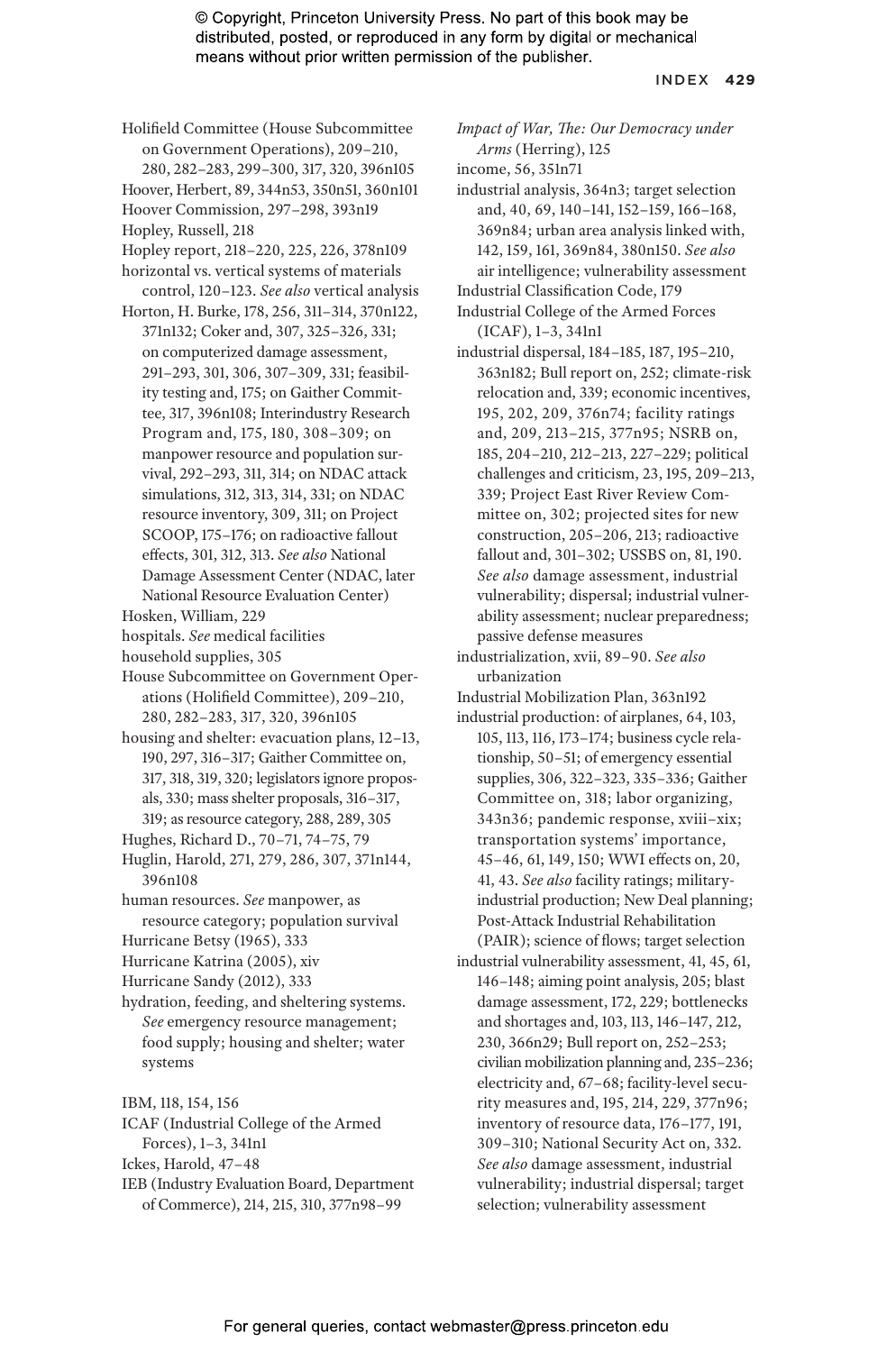**430** INDEX

Industry Evaluation Board (Department of Commerce, IEB), 214, 215, 310, 377nn98–99

- infrastructure, 12–13. *See also* critical infrastructure; housing and shelter; power and electricity systems; public works projects; transportation systems; urban vulnerability assessment; vital systems security; water systems
- infrastructure, term use, 343n32
- input-output study, 76, 79, 117–118, 351n70. *See also* emergency resource management; knowledge infrastructure; resource management, material flows analysis; science of flows
- Insull, Samuel, 43
- insurance, 346nn78, 81
- intelligence agencies, 72
- Interagency Committee on Essential Survival Items (ODM), 305–306, 314, 322, 394n44
- interdependencies, 142, 157–158, 323; ACTS study of, 63–64; dispersal and, 202; labor organizing and, 343n36; in militaryindustrial production, 148–152, 229–230; regional planning and, 42, 44–45, 49, 52. *See also* vital systems security
- Interindustry Research Program (Air Force), 175–181, 255–256, 291, 307–309; *Bomb Damage Problem,* 176–181, 342n16. *See also* Project on the Scientific Computation of Optimum Programs (Project SCOOP)

International Climate Emergency Forum, 339 internment camps, 144

- inventory of resource data: BSDA work on, 324; *CDUA* on inventorying urban features, 169; industrial vulnerability and, 176–177, 191, 309–310; Interindustry Research Program and, 175–176, 308–309; inventory of national assets, 14–15, 31, 53–56, 175, 219, 292; manpower, 292–293, 311; NDAC work on, 292, 308–311, 316; NSRB work on, 126–127, 223, 295; survival items, 219–220, 294, 322–324, 326, 328; system vulnerability analysis and, 14, 31, 53–54, 168–169, 173, 176–177; WPB work on, 201. *See also* balance sheet planning; emergency resource management; facility ratings; resource management, material flows analysis; science of flows; stockpiling programs, essential supplies
- *Is Your Plant a Target?* (NSRB pamphlet), 213

Jackson, Donald L., 211, 212 Jamieson, Dale, 340

- Japan: area analysis and, 160–161, 163; industrial intelligence on, 153–154; industrial resilience to bombings in, 188–189; nuclear testing exposure to Japanese fishing vessel, 393n20; US bombing of, 79, 187, 193
- Japanese-Americans, internment of, 144
- Jasanoff, Sheila, 27, 346n80, 347nn85, 86, 348n99

jobs and employment: business cycles and, 51; unemployment rates, 102; WWII mobilization planning and, 100

Johnson, Louis A., 219

Joint Chiefs of Staff, 124, 128, 271, 367n57; Continental Defense Planning Group, 274; establish JTG, 153; establish Strategic Vulnerability Branch, 154, 367n55

Joint Committee on Defense Production, 329, 394n44

Joint Target Group ( JTG), 325, 367nn48, 56, 368n58; area analysis by, 160–161, 369nn84, 85; industrial analysis by, 153–154, 160–161

- Jones, Byrd L., 352n82
- Jordan, Nehemiah, 225–226, 364n207, 379n136, 380n142
- JTG. *See* Joint Target Group ( JTG)
- JUMBO (NDAC simulation model), 314
- Kahn, Herman, 35, 294, 316, 317, 396n108 Karl, Barry, 92–94, 358n51

Katz, Barry, 71, 76

- Katznelson, Ira, 356n11
- Kaysen, Carl, 75, 139–142, 227, 354n144, 375n50, 397n141
- Kefauver, Estes, 274–275
- Kefauver Subcommittee, 280
- Kendall, Charles, 129, 273
- Kennedy, John F., 4, 225
- Kennedy administration, 332–333, 362n157, 370n113
- Keynesian economics, 351n71, 352nn72, 74, 82
- Keyserling, Leon, 131
- Kiefer, Norvin C., 221, 294–295
- Kindleberger, Charles, 74, 77
- Klein, Lawrence, 197
- knowledge infrastructure, xvii, 30, 31, 334; Edwards on, 31, 364n8; human "computers" in data handling, 118–119; lack of data, 53, 106, 108, 299, 304–305, 322, 335; for national economy study, 53–59; in pandemic response, 335–336; population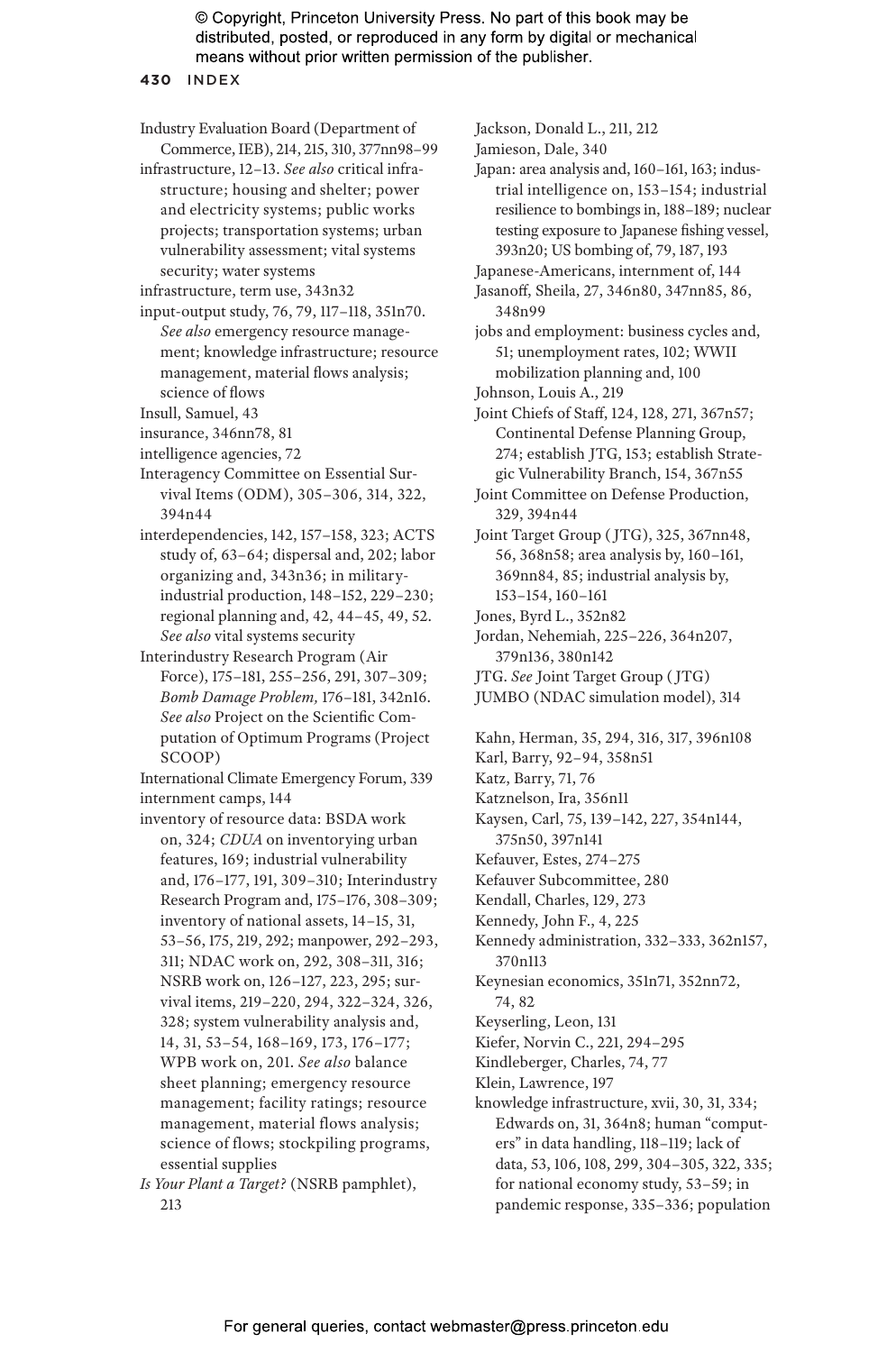#### INDEX **431**

security concept and, 331; raw data, analysis of, 155–156, 157; statistical analysis, 11, 101, 351n66; in urban analysis, 168–173; WPB data collection, 116–120. *See also* air intelligence; airpower strategists; balance sheet planning; computer simulation; damage assessment; emergency resource management; expertise; facility ratings; maps; models and simulations; national economy; overlay technique; punched cards system; resource evaluation; resource management, material flows analysis; tabulating machines; United States Strategic Bombing Survey (USSBS)

Knowles, Morris, 44, 333

Knowles, Scott, 5

- Koistinen, Paul A. C., 102, 103, 111, 115, 120, 358n59, 359nn76, 81; on mobilization planning, 360n97; on Planning Committee termination, 123; on PRP, 361n150; on stockpiling, 359n83
- Korean War: bottlenecks and shortages during, 131, 201, 236; feasibility testing and, 330; military-industrial production during, 131, 208–209, 236; mobilization planning and, xviii, 130, 131–132, 175, 208, 234, 364n207, 386n53; NSRB and, 364n207; ODM and, 3, 257; offices overseeing emergency responsibilities regarding, 235, 236; outbreak of, 207–208, 212, 225
- Krock, Arthur, 280
- Krug, J. A., 190, 372n12
- Kupperman, Robert, 8–9, 14
- Kuznets, Simon, 56, 60, 101, 329, 351n71, 352n81; on WPB, 112, 114
- labor. *See* manpower
- labor organizing, 343n36, 345n58
- Lacey, Jim, 101
- LaGuardia, Fiorello, 373n26
- Lancaster, Presley, Jr., 382

Lapp, Ralph E., 163–164, 182–184, 189,

- 211–212, 226–227, 376n66
- Larsen, Paul, 219, 225, 379n135
- Lasswell, Harold, 125, 372n8
- Lawrence, William, 307, 324
- legal mechanisms for emergency government, 2, 31, 87, 334, 346n74; Committee on Administrative Management on, 357n47; legislative acts during Great Depression, 92; local authority, 88; standby legislation, 129; for vital systems security, 332
- LeMay, Curtis, 79, 160, 196
- Lend-Lease Act (1941), 23, 104, 108
- Leontief, Wassily, 72, 79, 351n70
- Lerch, Archer L., 366n26
- Leuchtenberg, William, 92, 357n34
- liberal constitutional government. *See* constitutional democracy, emergency powers and
- liberalism, 88–89
- libertarianism, 380n153
- Light, Jennifer, 184–185
- Lincoln, Abraham, 17
- Lincoln, George, 369n112
- Linkert, Rensis, 374n45
- Livermore, Shaw, 134, 228–229, 242, 382n183; on damage assessment, 394n51; emergency action steps project and, 386n54; on manpower resource, 302–303; on MPAC, 254, 256, 384n28, 389n91; on NPA study, 389n91; on NSC Planning Board, 383n185; on PAIR Central Task Force, 239, 381n175; on WPB, 112
- local government: critique of centralized authority, 208; emergency action documents on, 285; in Germany, 89; preparedness planning, 184, 193, 234; Progressive reformers on, 88; vulnerability assessment by, 184. *See also* civilian mobilization planning; federal-state relations, emergency relief planning; governors; nonmilitary defense; responsibility and authority issues
- local planning: aiming point analysis in, 170–171, 184; for civilian mobilization, 220–224; coordination issues for emergency relief, 270–271, 285, 388n77; dispersal and, 211, 215, 376n81; FCDA and, 241, 273–274, 300, 308, 320–321, 382n180; Office of Civil Defense focus, 217. *See also* regional planning
- Lowe, James T., 197, 368nn60, 63, 369n94; on data for target selection, 153, 155–156, 157, 166; Hansell recruits, 69, 367n49; at SVB, 154–157, 166–167. *See also* target selection

Luhmann, Niklas, 347n93

macroeconomics, 57, 350n44. *See also* New Deal Economics Manhattan Project, 195, 196, 313, 369n90,

376n66

manpower, as resource category: air war requirements of, 70; balance sheet planning and, 128; coordination and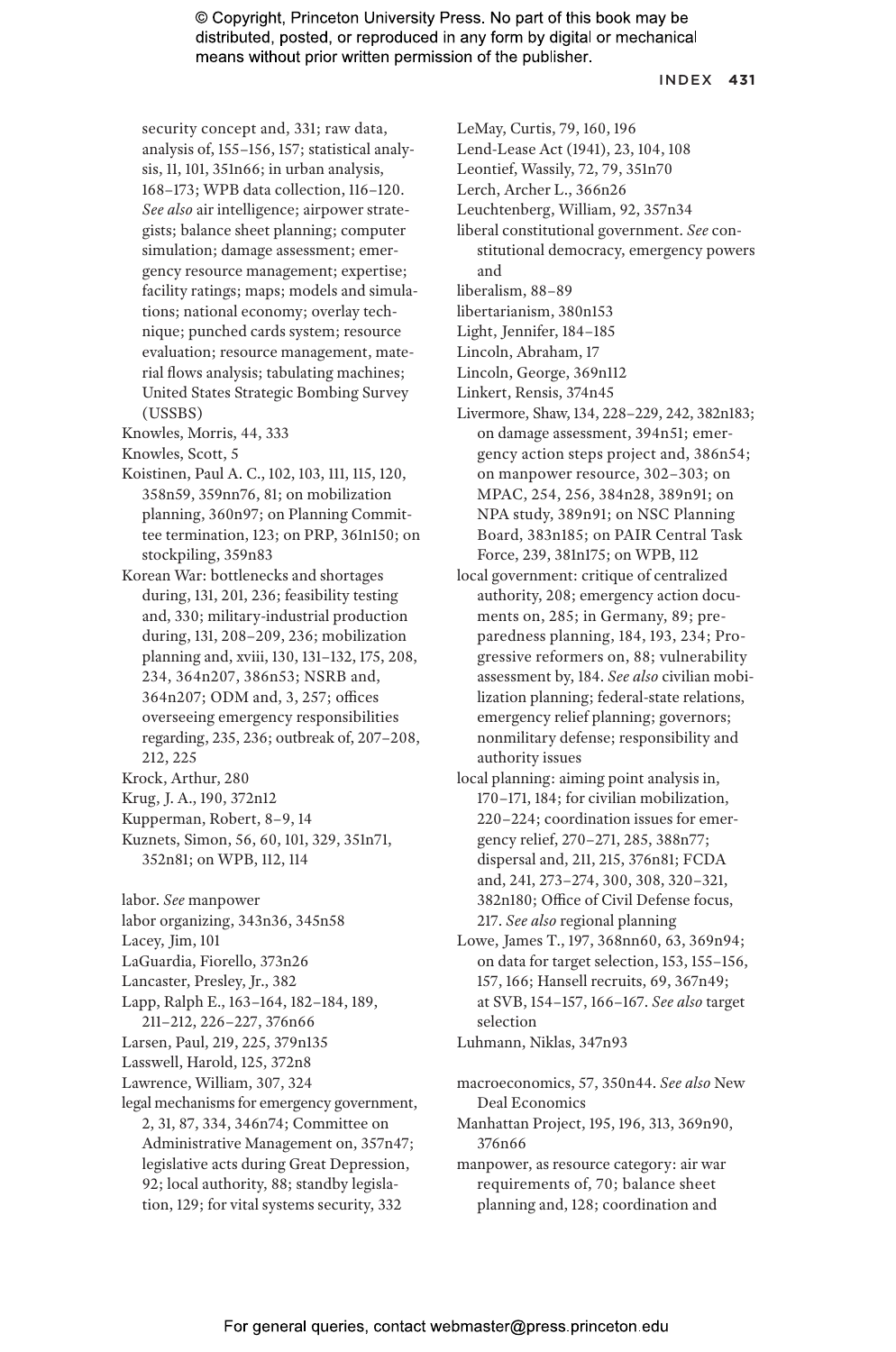#### **432** INDEX

- manpower, as resource category (*continued*) authority issues, 303; feasibility testing and, 176; Gaither Committee on, 318, 319; inventorying, 126–127, 128, 220; medical personnel, 299; military-industrial production and, 2, 202, 255; mobilization planning and, 126, 176, 186, 269; MPAC on, 302–303; national economy reliance on, 2, 54; NDAC assessment, 292–293; NDAC SURVIVAL model analysis, 326; postattack rehabilitation and, 253, 261–262, 284, 286, 288, 292–293, 303, 314–315, 318–319; radioactive fallout and, 311, 314–315; resource evaluation and, 192; shortages, 291, 315; vertical analysis, 311. *See also* casualty assessments; population survival
- maps, 15, 75; area analysis use, 159–160, 161–162, 163–166; in civilian mobilization planning, 221–222, 224; for damage assessment estimates, 165, 171–173, 306; dispersion policy standards and, 215–216; in nonmilitary defense, 168–169, 170, 171–173; for nuclear preparedness, 182–184; Sanborn maps, 177, 371n126. *See also* knowledge infrastructure; overlay technique
- Marschak, Jacob, 197, 374nn35, 45

Marshall, George, 369n101

- Marshall, T. H., 342n22
- martial law, 32, 273–275, 389n91; definition, 278, 390n107; Fairman and, 281–282, 347n90, 391nn125, 127; limited martial law, 277, 390n100, 111; Operation Alert (1955) and, 276–283, 340, 390nn102, 107, 111, 391n127; Plan D-Minus and, 285; response to Eisenhower's declaration, 251, 276, 279–283, 391nn120, 125, 127; Rossiter on, 388n85; Schmitt on, 281, 391n120. *See also* military-civilian authority issues; responsibility and authority issues
- Masco, Joseph, 185
- Mason, Edward S., 60, 101
- Massachusetts Civil Defense Agency, 280
- Master Inspection Responsibility List, 144, 145–146
- material flows. *See* emergency resource management; resource management, material flows analysis; science of flows
- materiel, WWII mobilization planning and, 62, 104, 109–110. *See also* emergency resource management; military-industrial production; mobilization planning; resource management, material flows analysis

May, Stacy, 101, 112, 123, 329, 365n22; balance sheets and, 108–109, 110–111, 113, 114;

- Victory Program and, 339, 360n110
- McCormick, John, 345n61
- McCoy, H. B., 323, 329

McCrea, Roswell C., 46

- McDermott, Edward, 3–4, 32, 342n5
- McDonough, Leo, 210–211
- McKinsey and Company, 337
- McNamara, Robert, 370n113
- McReynolds, William, 24, 85, 359n69
- medical facilities: dispersal and, 184, 190; emergency action steps and, 265; packaged disaster hospitals, 297, 299, 325, 330; in pandemic response, 335, 398n15; postattack survival requirements for, 222, 232, 295, 325, 328. *See also* health resources; postattack survival requirements
- medical supplies, stockpiling of. *See* postattack survival requirements; stockpiling programs, essential supplies
- Merriam, Charles, 187; on Committee on Administrative Management, 93; on governmental adjustment, 18, 21, 88–91, 125; Lasswell and, 372n8; on NRPB, 47, 90–91, 356n27; regional planning by, 43; scholarship on, 356nn15, 18, 23; on "strategic points in a working system," 123, 188. *See also* Progressive reformers
- metallic sodium, 148–149, 150
- metals, resources, 117; aluminum industry, 103, 105, 116, 121, 152; CMP on, 121; copper industry, 103, 121; steel industry, 54, 77, 103, 121, 199, 229. *See also* militaryindustrial production; resource management, material flows analysis
- Metcalf, Evan, 50, 51
- metropolitan growth. *See* urban vulnerability assessment
- military, capacity to retaliate, 200, 375n51. *See also* postattack industrial rehabilitation
- military-civilian authority issues: emergency relief, 270, 273–275, 393n19; nonmilitary defense, 193, 203–204, 218, 273–275, 373nn23, 26, 378n113; procurement and, 102, 106, 144–145, 358n59, 360n90, 1488; resource management, 105–107. *See also* martial law; responsibility and authority issues

military governance structure, 184–185 military-industrial complex (term), 59 military-industrial production: balance sheet

planning in, 108–114, 187, 221, 321; facility-level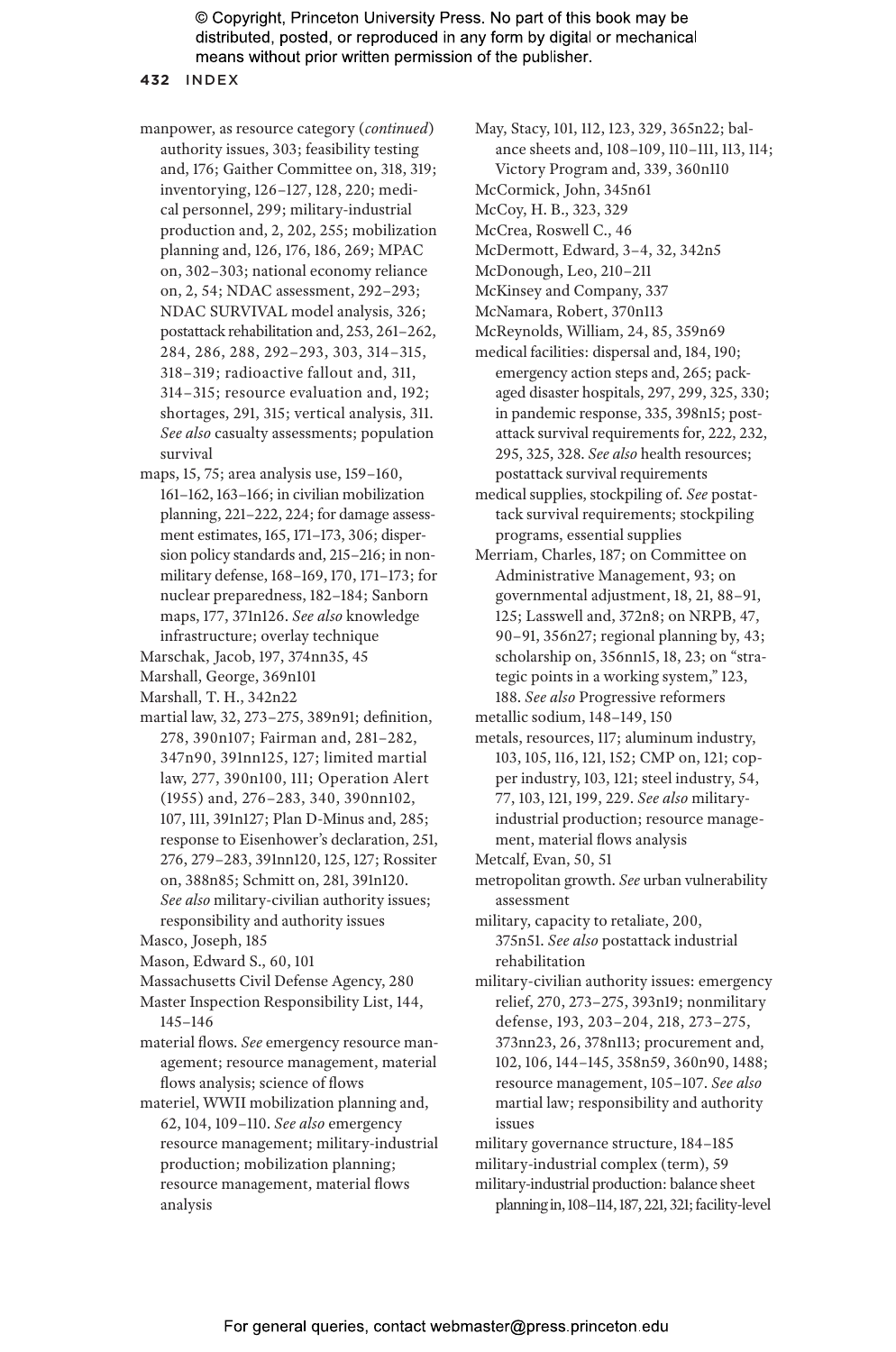#### INDEX **433**

security measures, 195, 214, 229, 377n96; interdependencies in, 148–152, 229–230; Korean War, 131, 208–209, 236; New Deal economists on, 59–60, 99–100, 105–108, 358nn65, 66; postattack industrial rehabilitation and, 228–235; preparedness assumptions about, 16, 104, 106–107, 109, 187; Soviet, 158; WWI, 20, 41, 43, 106. *See also* controlled materials allocation plans; dispersal; facility ratings; industrial production; industrial vulnerability assessment; mobilization planning; resource management, material flows analysis

- military-industrial production, WWII: bottlenecks and shortages, 100, 104–105, 106, 113, 114, 146–147, 201, 366n26; continuity of production, 143–144, 204, 365n12; facility ratings, 144–152, 192, 373n20; stockpiling issues, 103–104, 187; Victory Program, 110, 111. *See also* facility ratings; mobilization planning, WWII; War Production Board (WPB); World War II
- military procurement, 103–106; bills of materials in, 105–106; budget issues in, 102, 103–104, 174; feasibility testing in, 112, 115; military authority issues, 102, 106, 144–145, 148, 358n59, 360n90; NSRB direction of, 127; OPMG Internal Security Division, 190; priority ratings in, 104–105, 106; procurement agencies, 105, 116, 118, 120, 122–123; WPB direction of, 112, 115, 118, 123. *See also* controlled materials allocation plans; emergency resource management; military-industrial production; resource management, material flows analysis
- military spending, 109–111, 352n81; congressional appropriations for, 105, 106, 109–110, 130, 174, 370n114; peacetime preparedness and, 82, 134, 173–174
- military strategy. *See* Air Corps Tactical School (ACTS), system vulnerability analysis at; air intelligence; airpower strategists; war-planning assumptions, shifts in
- military unification. *See* National Security Act (1947)
- Miller, Alton C., 191, 192, 193, 374n30
- Mitchell, Timothy, 351n64
- Mitchell, Wesley, 47, 50, 90, 350n53
- Mitchell, William "Billy," 40, 62–63, 70, 140, 141, 143
- Mobile Army Surgical Hospital (MASH) units, 297

Mobilization Plan C, 385n31

- Mobilization Plan D-Minus (1957), 7, 32, 250, 283–290, 303, 315–316; emergency action documents in, 284–287; Emergency Action Task Force questions leading to, 283–284; manpower resource and population survival issues, 315; naming of, 385n31; planning leading to, 256–257, 263, 384n30, 385n31
- mobilization planning, xv–xvi, 6, 11–12, 15, 123–136; anticipatory knowledge in, 102–103, 106–107, 135; attack simulations, 180–181; AWPD-1, 68–71; blueprint planning, 25, 129, 287; *Bomb Damage Problem* report on, 176–181; civil defense merges with, 302, 320–321, 332; climate mobilization, 339; computerization of, 34, 173–181, 369nn112–114; DPA and, xviii, 130–131, 132; Eberstadt report and, 124–127; Flemming on assumptions for, 253–254, 257, 306–307, 384n16, 385n31; ICAF volumes on, 1–3, 341n1; interval of time for, 124, 155, 256, 384n30; Korean War and, xviii, 130, 131–132, 175, 208, 234, 364n207, 386n53; legislation ignores, 329–330; manpower and, 126, 176, 186, 269; military-industrial conceptualization of, 7, 16, 320; New Deal planning influence on, 134; troop levels, 102, 108–109, 110. See also emergency resource management. *See also* balance sheet planning; civilian mobilization planning, NSRB's role in; demobilization, of wartime agencies and offices; emergency resource management; industrial production; martial law; models and simulations; National Security Act (1947); National Security Resources Board (NSRB); Office for Emergency Management (OEM); Office of Defense Mobilization (ODM); passive defense measures; resource management; resource management, material flows analysis; test exercises; war-planning assumptions, shifts in
- mobilization planning, WWII, 98–111, 124–127, 329; all-outers in, 101–103, 106–111, 112; Army-Navy Munitions Board, 103, 111, 121, 359n83, 362n177; British influence, 359n86; delegatory statutes in, 98–99, 103, 106, 123, 269; economic mobilization, 98–101, 352n78; executive authority, 98–111; expertise, 99, 101, 105–111; influence on nuclear preparedness, 198, 199–200, 321–322, 375n47; material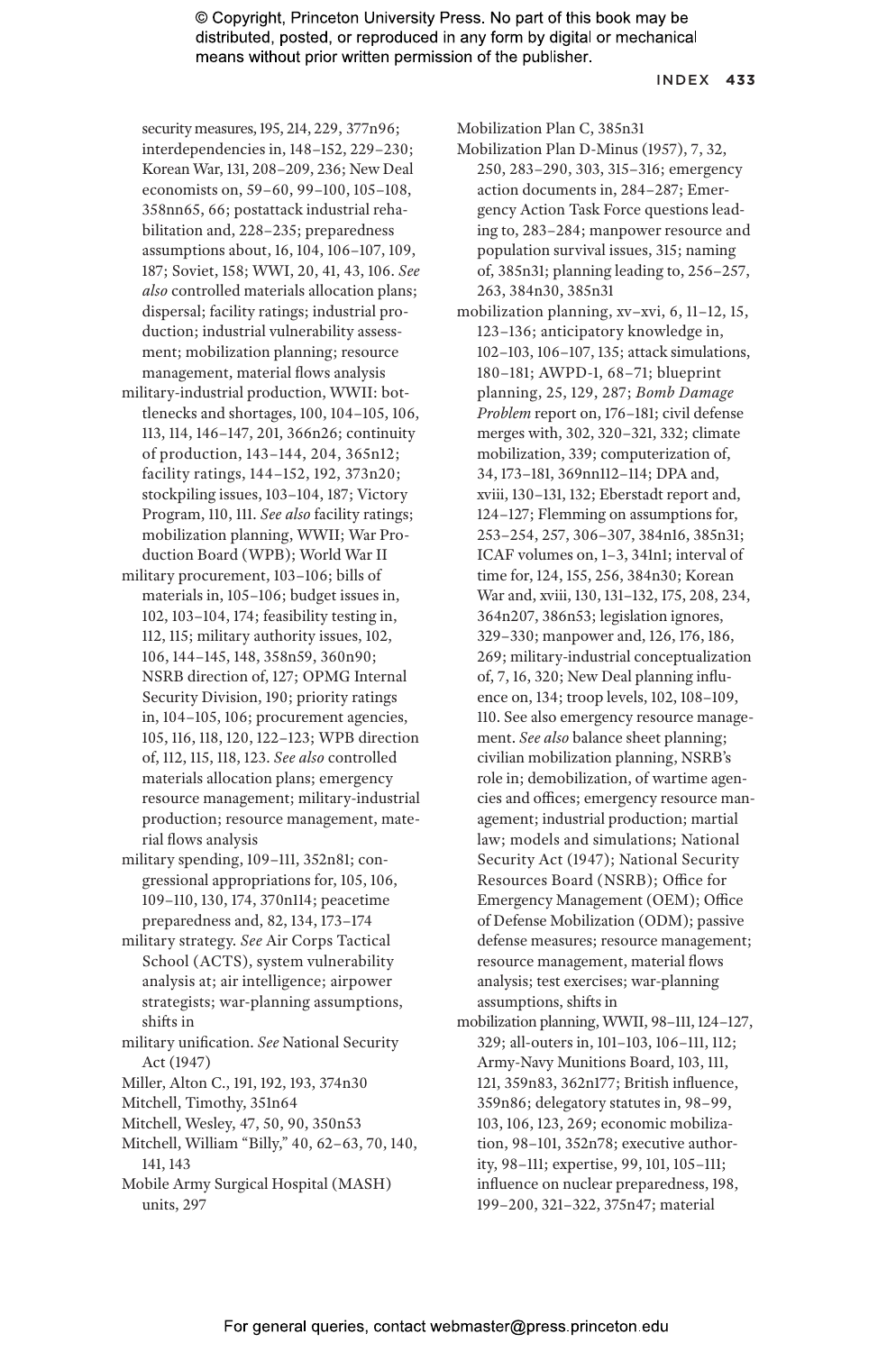**434** INDEX

mobilization planning (*continued*) flows analysis and, 100, 102–103, 111–123; military spending, 109–111; New Deal economists and, 59–60, 98–103, 105–108, 359n79; regulatory devices and, 84, 99, 101–103, 129; Rossiter on, 248. *See also* feasibility testing, WWII mobilization planning; military-industrial production, WWII; World War II

- Mobilization Program Advisory Committee (MPAC), 253–256, 307, 384n28, 385n33, 394n51; on emergency resource management, 302–303; members on, 254–255, 366n41, 384n21; NPA study and, 275, 389n91; on test exercises and war games, 265–266
- mobilization specialists, 132, 134–135, 230, 254, 275, 321; Air Force mobilization specialists, 173; Anshen, 84, 105, 116, 122, 135, 384n21, 389n91; digital computers and, 142, 173; Elliott., 252, 383n9; Fox, 135, 384n21; Gordon, 120, 135, 384n21; Lincoln, 369n112; Skuce, 135, 384n21. *See also* expertise; George, Edwin B.; Livermore, Shaw; Truppner, William
- models and simulations, xiii, 311–316; in area analysis, 142; *Bomb Damage Problem* proposals, 176–179; for emergency resource management, 322–328; event modeling in civil defense planning, 170–171; Gaither Committee and, 317–319; ODM and, 180, 250, 255–256, 265–268, 332; "possibilistic" and "probabilistic" knowledge, 343n31; for scientific rationalization of "unthinkable" outcomes, 34–35, 292, 329; for unprecedented catastrophic scenarios, 15, 25, 267, 332, 334, 344n43. *See also* attack simulations; computer simulation; knowledge infrastructure; National Damage Assessment Center (NDAC, later National Resource Evaluation Center); National Damage Assessment Center (NDAC, later National Resource Evaluation Center), modeling and simulation by; test exercises; vulnerability assessment, models and simulations for

modernity, "first" and "second" phases

(Beck), 26. *See also* urbanization modernization, reflexive, 26–27, 28 modernization risks (Beck), 9 Monnet, Jean, 108 monopolies, 88 Monte Carlo simulation, 313 Morse, Chandler, 75

Moss, Malcolm, 69

Mount Weather, Virginia, 268, 308, 386n44 *Munitions Requirements of the Army Air Force for the Defeat of Our Potential* 

*Enemies* (AWPD-1), 70 Muscle Shoals power plant, 44, 48

Nagasaki bombing, 79, 188, 373n28; damage assessment, 82, 163, 164, 205; health services response breakdown following, 221

Nathan, Robert, 56, 60, 101, 102–103, 329; balance sheets and, 108, 110–111, 113, 114; on income statistics, 351n71; Victory Program and, 339, 360n110; on WPB, 112, 120

national assets, inventory of, 14–15, 31, 53–56, 175, 219, 292. *See also* inventory of resource data; resource management

- National Bureau of Economic Research, 56
- National Bureau of Economic Research (NBER), 351n70
- National Damage Assessment Center (NDAC, later National Resource Evaluation Center), 324–328, 384n27; becomes NREC, 325, 342n21; creation of, 256, 292; influence on Gaither Committee, 316, 318; inventory of resource data by, 292, 308– 311, 316; postattack survival requirements analysis, 324, 326–328; Systems Evaluation Division, 342n21; vertical analysis, 310–311. *See also* Coker, Joseph; damage assessment; Horton, H. Burke; Office of Defense Mobilization (ODM)
- National Damage Assessment Center (NDAC, later National Resource Evaluation Center), modeling and simulation by, 292–293, 309, 311–314, 331; computational models, 312–314, 324, 326–328; Operation Alert (1957), 315–316; radioactive fallout modeling, challenges, 311–312, 314–315, 395nn78–79; UNIVAC installed, 308. *See also* attack simulations; damage assessment, computerization of; models and simulations
- National Defense Advisory Committee (OEM), 84, 103–105, 359nn72, 73, 360n90; creation of, 101; on stockpiling, 359n84. *See also* Office for Emergency Management (OEM)
- national economy, 2–3, 5, 53–59; capitalism and, 209–210, 213, 347n90; electricity and, 66–68; NRPB study of, 49, 57–59, 350n57; NYC importance in, 65; reorganization, as climate response, 339; WWII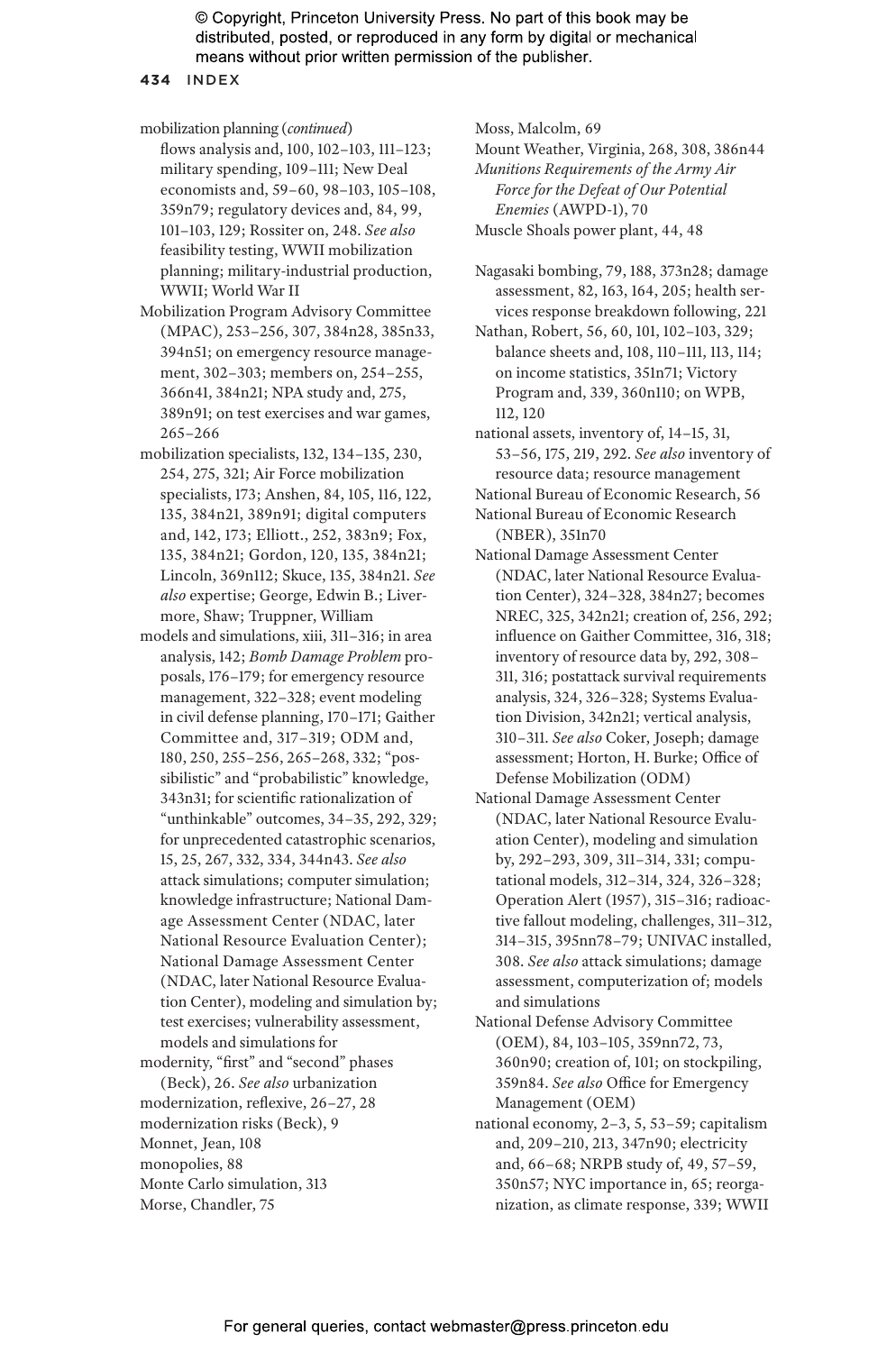#### INDEX **435**

mobilization planning, 98–101, 352n78. *See also* New Deal Economics; science of flows; vital systems, continuous operation of

national income accounting, 56

National Military Establishment (later Department of Defense), 127, 363n180 *National Plan for Emergency Preparedness*

- (1964), 256
- National Planning Association (NPA), 275, 389n91
- National Planning Board (later National Resources Planning Board, NRPB), 47, 90–91, 356n27. *See also* National Resources Planning Board (NRPB)
- *National Preparedness Goal* (FEMA, 2015), 4 national preparedness program (1962), 4
- National Resource Committee, 351n70

National Resource Evaluation Center

(NREC, formerly NDAC), 325, 342n21 National Resources Planning Board

(NRPB), 47–60, 83, 96, 133–135; Clark's study for, 52–53; data collection by, 53–59; economic stimulus analysis by, 52, 53, 350n57; functions of, 54, 349nn34, 35; Galbraith's study for, 57–59; incarnations of, 47, 90–91, 349nn31, 33, 34, 356n27; science of flows, 49–60; substantive economy study by, 57–59; termination of, 123, 134, 190, 372n12; WWII mobilization planning and, 100. *See also* New Deal Economics; regional planning

- National Security Act (1947), 130, 218; NSRB creation and, 16, 204; NSRB functions outlined by, 16, 127–128, 189, 204, 332; unification study and, 125, 127, 362n179, 363n182, 375n61; US Air Force established through, 367n56. *See also* National Security Resources Board (NSRB)
- National Security Council (NSC), 251–253, 287, 317, 390n111; Bull Committee and, 252–253; continental defense and, 244; creation of, 127; essential functions analysis and, 261, 385n43; facility-level security planning by, 214, 377n96; NSC 68 study, 130, 363n199; NSRB and government continuity planning, 237; Planning Board, 252, 254, 382n185, 396n104; resource evaluation oversight by, 377n96
- *National Security Factors in Industrial Location* (NSRB pamphlet), 184, 204–208, 212
- National Security Resources Board (NSRB), xv–xvi, 33–34, 83, 127–132, 134–135, 364n207; balance sheet analysis, 127, 128,

134, 217; Blue Book of, 184–185, 225–227, 295, 373n24, 379n136; Bull report on, 204; Central Task Force (PAIR project), 239–242, 381n175, 382nn178–180; City X study, 182–184; Coale's work used by, 375n50; Congress and, 16, 127, 128, 135, 208, 209, 225–226, 238, 363n183; creation of, 127, 134, 363n183; distributed preparedness and, 131, 188, 225, 241; Division of Post-Attack Rehabilitation survey, 236–237, 381n165; Eberstadt report on, 126–127; emergency action steps project originating in, 263–264, 386n53, 387n55; essential functions analysis and, 188, 385n43; functions of, 16, 127–128, 184, 189, 204, 232, 238–239, 243, 332, 375n63; Health Resources Office, 294–296, 392n12; industrial dispersal work by, 185, 204–210, 212–213, 227–229; inventory of resource data and, 126–127, 223, 295; merges with ODM, 244, 249, 348n109, 382n180, 383nn5, 13; *National Security Factors in Industrial Location,* 184, 204–208, 212; as Office of National Mobilization, 257–258; Project SCOOP and, 175; Special Security Programs Office, 227, 228, 382n183, 383n13; staff transfer to ODM and FCDA, 380n143, 382n183; statutory mandate, 189, 204, 208, 217, 238–239, 249. *See also* civilian mobilization planning, NSRB's role in; nonmilitary defense, NSRB's role in; nuclear preparedness, NSRB's role in

natural disasters, 5, 64, 347n95; ad hoc responses, 344n45; climate emergencies, 339, 340; hurricanes, xiv, 333

Navy, US, resistance to air force creation, 63 NBER (National Bureau of Economic

- Research), 351n70 NDAC. *See* National Damage Assessment
- Center (NDAC, later National Resource Evaluation Center)
- Nelson, Donald, 102, 108–109, 110, 123; facility ratings and, 145; PRP and, 361n150; on WPB, 112–114, 120
- Neocleous, Mark, 27–28, 347n90
- *New Aspects of Politics* (Merriam), 89
- Newcomb, Robinson, 214–215, 377n95, 378n103
- New Deal agencies, 44, 47–48
- New Deal Economics, 6, 15, 31, 351n64; allouters, 108; business cycles and, 50–51, 350n44; on controlled materials allocation plans, 115–123; data collection by, 53–59; feasibility testing and, 60, 111,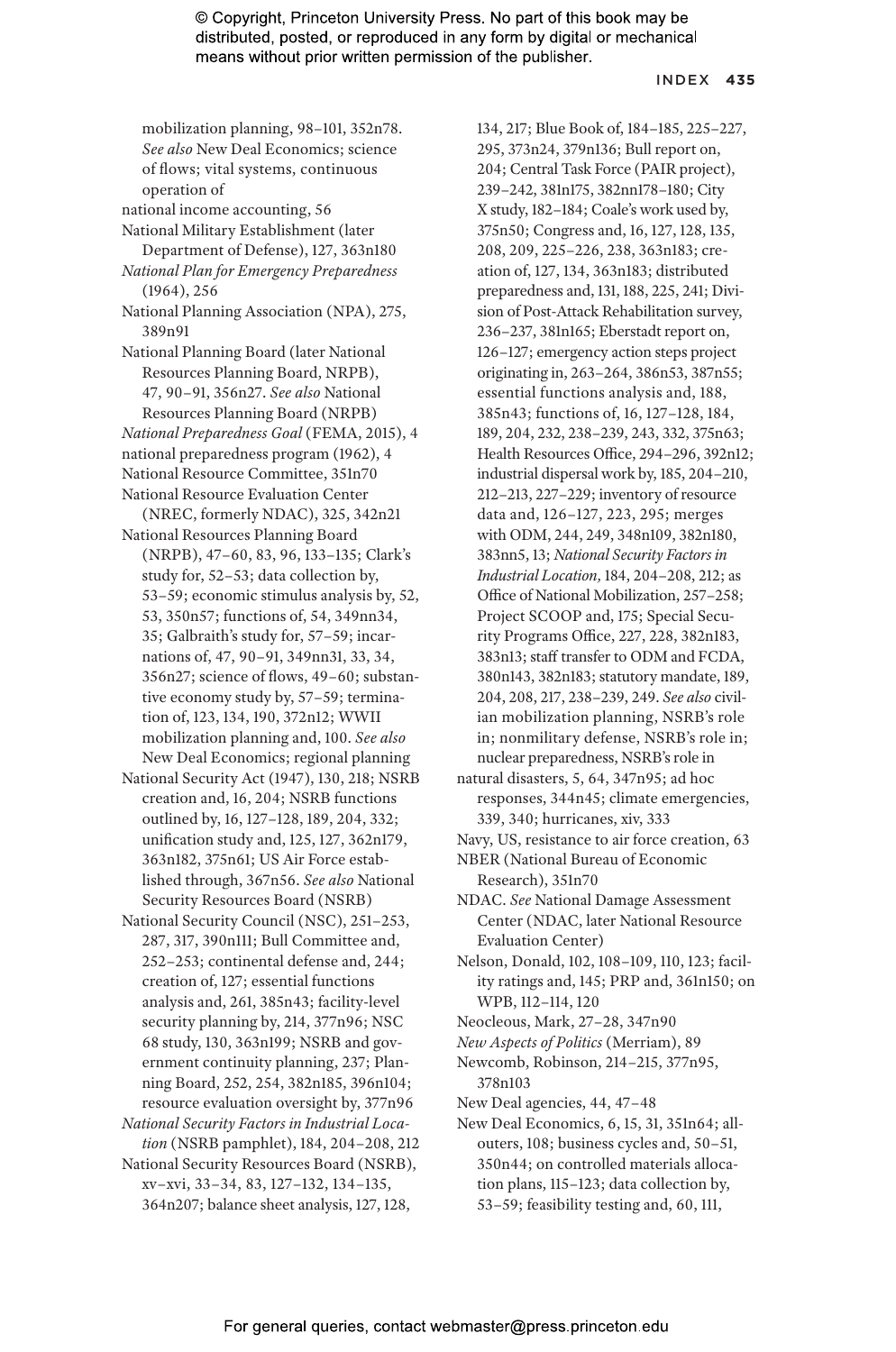#### **436** INDEX

New Deal Economics (*continued*)

115, 361n134; flow charts by, 230; income statistics, 56, 351n71; Keynesian economics, 351n71, 352nn72, 74, 82; national economy conceptualization and, 53, 54; system vulnerability analysis, 41; targeted government interventions, 56–59; taxation and, 350n57, 352n74; on WPB, 112–115; in WWII mobilization planning, 56–60, 98–103, 105–108, 359n79. *See also* national economy; National Resources Planning Board (NRPB); resource management, material flows analysis; Roosevelt administration; science of flows

New Deal economists: military-industrial production advocacy by, 59–60, 99–100, 105–108, 358nn65, 66, 359n79, 361n140; move to work in target selection, 15, 60, 71–79, 101

New Deal Planning, 6–7, 47–49, 61, 349n8, 357n34; congressional debates, 48–49, 85, 87, 102, 104, 133–135; delegatory statutes in, 92, 357nn35, 37; governmental adjustment, 88–91; influence on Plan D-Minus, 289; material flows analysis, 42–43, 48, 52–53, 55, 57–58, 100, 117–118, 231; public works projects, 18, 47–49, 61, 350nn42, 58; targeted government interventions, 56–59; welfare state, 133. *See also* Progressive reformers; Roosevelt administration

*New Democracy and the New Despotism, The* (Merriam), 21

Newsom, Gavin, 398n15

New York City, system vulnerability analysis of, 63, 65–67

New York Plan, 45

New York region, 44–47

*New York Times,* 187, 280

9/11, xii, 27, 333

Nitze, Paul, 80–81, 244, 252, 396n104

Nixon administration, 333

nonmilitary defense, xiv–xv, 2, 32; advocates for, 374n40; *Bomb Damage Problem* on, 179; Bull report on, 217–218; *CDUA* and, 168–173, 221; "civilian" vs*.* civil defense, terms, 374n30; federal-state relations and, 217–218, 225, 273–275, 374n30, 379n136; Gaither Committee on, 312, 396n108; maps in, 168–169, 170, 171–173; military *vs.* civilian oversight of, 193, 203–204, 218, 273–275, 373nn23, 26, 378n113; mobilization planning and civil defense merge, 302, 320–321, 332; NSC and,

252; ODM-FCDA merger, 320; ODM oversight, 253, 256–257, 302, 307, 320, 383n13; OEP oversight, 9, 333; OPMG, Beers's report, 193–194, 374n30; OPMG demobilization studies, 190–192, 193, 203; political debates on, 208, 273–275, 389n87; population survival as resource management, 315, 320, 329, 331–332; Project East River on, 302, 374n40; radioactive fallout and, 301; RAND Corporation costbenefit research, 396n108; in unification study, 375n61; for unprecedented events, 331–332; USSBS on, 82, 189, 193. *See also* Atomic Energy Commission (AEC); civilian mobilization planning; dispersal; Federal Civil Defense Act (1950); Federal Civil Defense Administration (FCDA); Mobilization Plan D-Minus; Office of Defense Mobilization (ODM); passive defense measures; Project East River; stockpiling programs, essential supplies

nonmilitary defense, NSRB's role in, 34, 127, 168, 380n143, 383n13; *Civil Defense Vulnerability Manual,* 168; government acceptance of, 244; government continuity, 249; government planning and policy in, 189; health resources and, 294; PAIR project, 241–242, 249, 375n50; political pressures in, 208; programs in scope of, 188; Progressive reformers' influence on, 188; Project East River, 244, 382n184; as statutory mandate, 189, 204, 208, 217, 238–239, 249; test exercises, 255, 387n65. *See also* civilian mobilization planning, NSRB's role in; National Security Resources Board (NSRB)

North Korea, 130, 225

Norton, Charles, 43, 45

Norton, C. McKim, 382n184

Notestein, Frank, 374n45

Novick, David, 84, 117, 135, 363n185, 370n113; CMP and, 121, 122, 362n157; on MPAC, 366n41, 384n21; priority ratings and, 105, 116

NPA (National Planning Association), 275, 389n91

NSC 68 study, 130, 363n199

NSC 159 (Bull Board report), 204, 217–218, 252–253, 375nn60, 61, 383n12

nuclear preparedness, xv–xvi, 3, 11, 34, 99, 182–244, 334; Beers's OPMG report, 193–194, 271, 374n30, 391n125; City X study and, 182–184; climate change and, 338; dispersal proposals and, 184–185,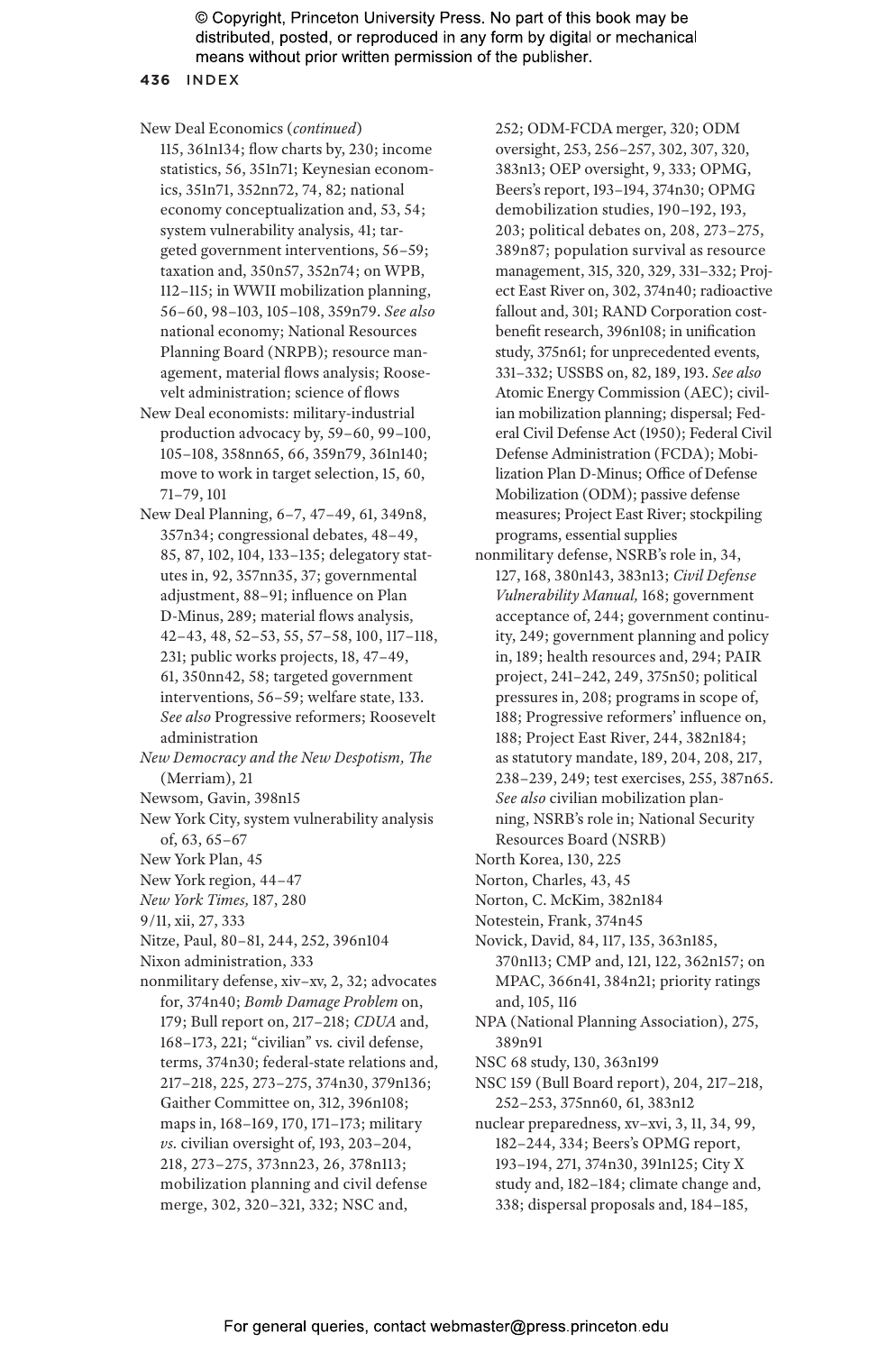#### INDEX **437**

194–203; essential services analysis and, 149–150; feasibility testing in, 115, 322; federal-state relations and, 269, 295–296, 300; local governments' role in, 184, 193, 234; militarization of society and, 185, 189–194; military powers of retaliation questions, 372n14; mobilization specialists for, 135; political issues in, 187–188, 208; RAND corporation and, 35; resource management and, 180–181, 188; skepticism about, 329–330; WWII mobilization planning influence on, 198, 199–200, 321–322, 375n47. *See also* aiming point analysis; area analysis; Atomic Energy Commission (AEC); damage assessment; dispersal; industrial dispersal; passive defense measures

- nuclear preparedness, NSRB's role in, 204–210; aiming point analysis in, 184, 205, 206, 221, 222, 235–236; damage assessment, 188, 205–207, 209, 221, 222–223, 241, 243, 382n178; dispersal proposals and, 127, 184–185, 188, 189, 204, 209, 211–212, 375n63; government dispersal and continuity, 205–207; *National Security Factors in Industrial Location,* 184, 204–208, 212; pamphlets by, 184, 204–208, 212, 213. *See also* civilian mobilization planning, NSRB's role in; National Security Resources Board (NSRB); nonmilitary defense, NSRB's role in; Post-Attack Industrial Rehabilitation (PAIR, NSRB program)
- nuclear weapons, 162–168, 369n90, 393n20; advances in, 300, 301, 302, 320; *Bulletin of the Atomic Scientists* on, 182, 195–196, 197, 211, 226–227; damage assessment of US attacks in Japan, 160–161, 163, 164, 205; *Effects of Atomic Weapons,* 379n124; stockpiling, 196, 274, 319, 374n37; testing, 139, 184, 207, 247, 298, 393n20. *See also* damage assessment; target selection

Oakes, Guy, 268, 389n95

Office for Emergency Management (OEM), 23, 84–86; creation of, 24, 84–86, 100–101, 356n10; Emmerich on, 84, 359n69; feasibility testing and, 112–115; functions of, 84, 85, 248; National Defense Advisory Committee, 84, 101, 103–105, 359n84, 359nn72, 73, 360n90; reorganization authority and, 97, 100–101, 106, 107, 112; Rossiter on, 24, 248, 355n2; termination of, 86, 248; visions for permanence of, 86, 248

Office for the Coordinator of Information (later Office of Strategic Services, OSS), 72

- Office of Civil and Defense Mobilization (OCDM), 320–321, 322, 330, 332
- Office of Civil Defense (1960s), 332
- Office of Civil Defense Planning (1940s), 218, 378n109
- Office of Civilian Defense (WWII), 193, 203, 217, 373n26
- Office of Civilian Mobilization (NSRB), 219–221, 225, 237, 379n128; Health Resources Division, 220–221, 379n122
- Office of Defense Mobilization (ODM, later Office of Civil and Defense Mobilization; Office of Emergency Planning; Office of Emergency Preparedness), xv–xvi, 12, 33–34, 83, 130, 366n41; attack simulations, 180, 394n54; Bull report on, 253, 383n12; Coker and, 307, 308, 326; creation of, 3, 131–132, 258, 348n109, 364n207, 386n53; Damage Assessment Division, 301, 307–308; damage assessment work by, 34, 180, 255–256, 306–309, 317, 386n44, 394n54; dispersal issues, 210; distributed preparedness and, 34, 260–262, 264, 304; Emergency Action Task Force, 271, 278–279, 283–285, 390n111, 391nn125, 132; on executive authority problems, 268–275; executive order to transform to OWR, 288; federal-state relations in emergency relief planning, 269–271, 273, 308; functions of, 131–132, 253, 256, 258, 383n12, 385n34, 386n53; Interindustry Research Program and, 307; Korean War-era, 3, 257; Manpower Division, 303; martial law plans, 278–279; merges with FCDA, 294, 304, 320–321; mobilization planning, underlying assumptions, 253–254, 257, 306–307, 383n13, 385n31; models and simulations work by, 180, 250, 255–256, 265–268, 306, 332; Newcomb and, 378n103; New Deal planning origins, 135; nonmilitary defense oversight by, 253, 256–257, 302, 307, 320, 383n13; on NSRB Central Task Force, 239; NSRB Conference on Post-Attack Industrial Rehabilitation and, 235, 381n158; NSRB merges with, 244, 249, 348n109, 382n180, 383nn5, 13; NSRB staff transfer to, 380n143, 382n183; OEM as prototype, 24; organizational shift in, 252, 253, 256, 260, 304, 385n34; Plan C, 385n31; postattack survival requirements and, 299, 301–306, 320, 394n44; preparedness approach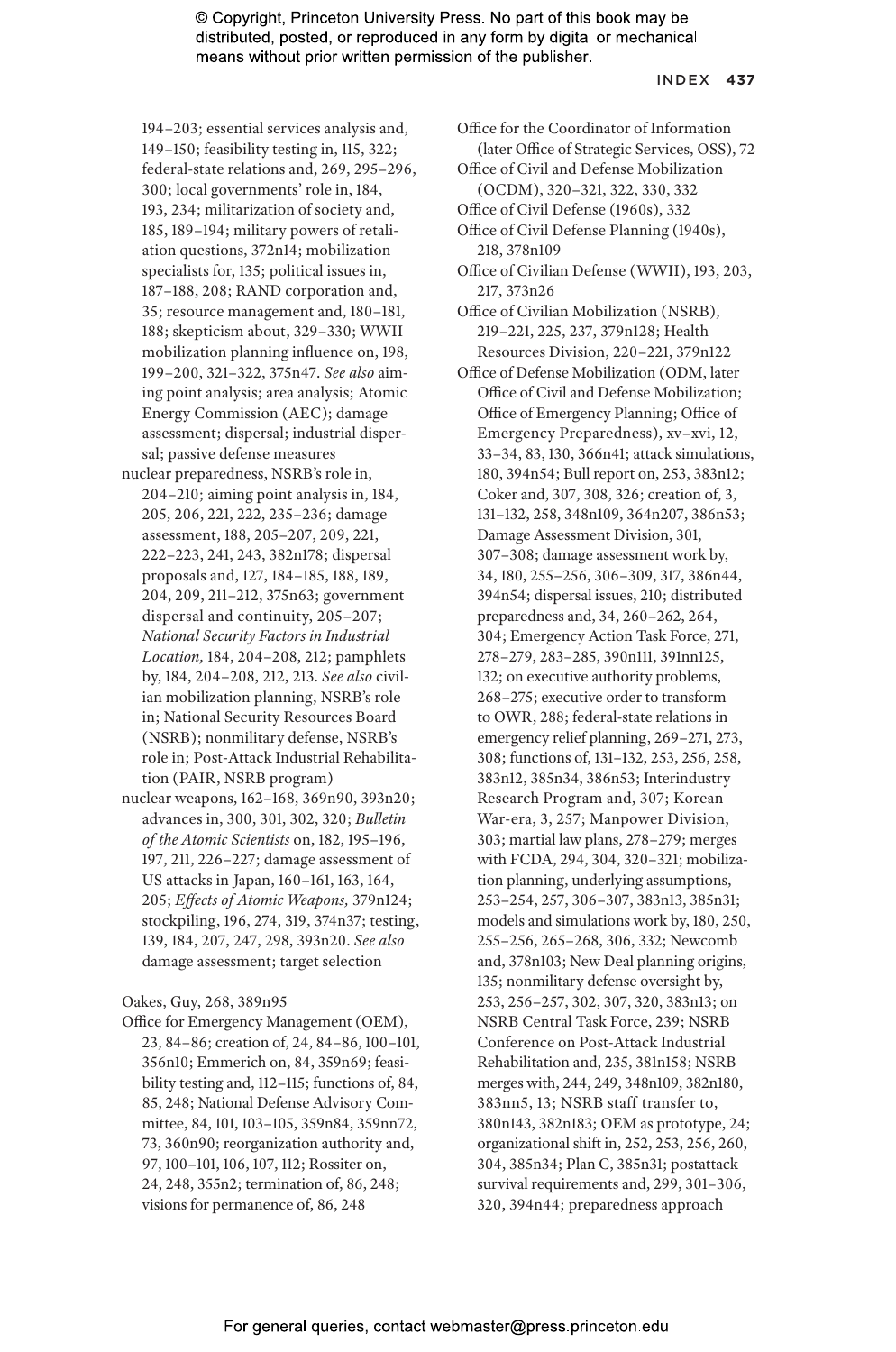**438** INDEX

Office of Defense Mobilization (*continued*) of, 382n183. *See also* administrative readiness, ODM and; Flemming, Arthur; Gaither Committee; Horton, H. Burke; Mobilization Plan D-Minus (1957); Mobilization Program Advisory Committee; National Damage Assessment Center (NDAC, later National Resource Evaluation Center); Office of War Resources (wartime name of ODM)

Office of Defense Mobilization (ODM), damage assessment. *See* National Damage Assessment Center (NDAC)

Office of Emergency Planning (later Office of Emergency Preparedness), xvi, 3, 32, 256, 332–333, 341n8

Office of Emergency Preparedness (OEP), xv, 3, 9, 342n21; as Office of Emergency Planning, xvi, 341n8

Office of Industrial Mobilization (BDSA), 310

Office of Inquiry into the Social Aspects of Atomic Energy, 374n35

Office of National Mobilization (wartime name of NSRB), 257–258

- Office of Price Administration, 84
- Office of Statistical Planning, 367n50

Office of Strategic Services (OSS, formerly Office for the Coordinator of Information), 60, 72–82, 354n128; EOU, 74–82

Office of the Provost Marshal General (OPMG), 190–191, 365n13, 372n14, 373nn19–20; Beers's report on civil defense planning, 193–194, 373n28, 374n30; "civilian" *vs.* civil defense, 374n30; *Defense against Enemy Action Directed at Civilians,* 193–194, 217, 373n24; demobilization studies by, 189–193, 203–204, 377n96; Internal Security Division, 145, 149–150, 190, 203; postwar nonmilitary defense planning by, 193–194

Office of the Secretary of Defense, 296

Office of War Resources (OWR, wartime name of ODM), 258–259, 268, 270–271, 272–273, 283; emergency action documents on, 284–285, 286–287, 288. *See also* Office of Defense Mobilization (ODM) Ogburn, William, 374n45

oil and fuel systems, 68, 77, 81; EOU on, 355nn149, 157; as essential services supporting military-industrial production, 149–150, 151; Gaither Committee on, 318–319; gasoline production, 159; Soviet Union, 158. *See also* power and electricity systems

Oliver, Wallace B., 326 Olmstead, Frederick Law, Jr., 44 Olson, Mancur, 354n123 Operation Alert exercise (1955), 251, 265, 275–283, 382, 387n61; health resources management and, 298–299; limited martial law and, 277, 390n100, 111; martial law declaration, 276–283, 340, 390nn102, 107, 111, 391n127; ODM integration with, 268; participants in, 276, 389n95 Operation Alert exercise (1956), 304–305 Operation Alert exercise (1957), 312, 315–316, 322 Operation Alert exercises, conclusions from, 330 Operation Readiness, 266–268 OPMG. *See* Office of the Provost Marshal General (OPMG) OSS (Office of Strategic Services), 60, 72–82, 354n128 *Our Missing Shield* (Yoshpe), 374n30 overlay technique: in aiming point analysis, 142, 171; in area analysis, 142, 159–160, 161, 162; computers replace, 15, 178, 181; damage assessment, 142, 159–160, 161, 162, 170–172; German-developed, 369n87, 372n146; target selection, 142, 162, 166, 170, 177; vulnerability assessment, 15, 45, 142. *See also* damage assessment; maps; target selection

Pacific war, 79, 82, 154, 179; target selection and, 160–162. *See also* World War II

packaged disaster hospitals, 297, 299, 325, 330. *See also* medical facilities

PAIR. *See* Post-Attack Industrial Rehabilitation (PAIR)

Paley Commission, 381n175

pandemic response, xvii–xix, 335–337, 398nn14–16

passive defense measures, 81, 82, 143, 184, 293; active defensive measures, 193, 244, 251, 374n39, 389n87; Gaither study, 316–320, 322, 396n107, 397n138; political challenges of, 187–188. *See also* dispersal; emergency preparedness; mobilization planning; nonmilitary defense

*Patterns of Resource Use* (NRPB study), 54

- Patterson, James T., 210
- Patterson, Robert, 190, 372n12
- Paul, Willard S., 257, 258, 384n30; administrative readiness and, 271, 278, 279, 285, 384n30, 389n91; Collett memo to, 269, 271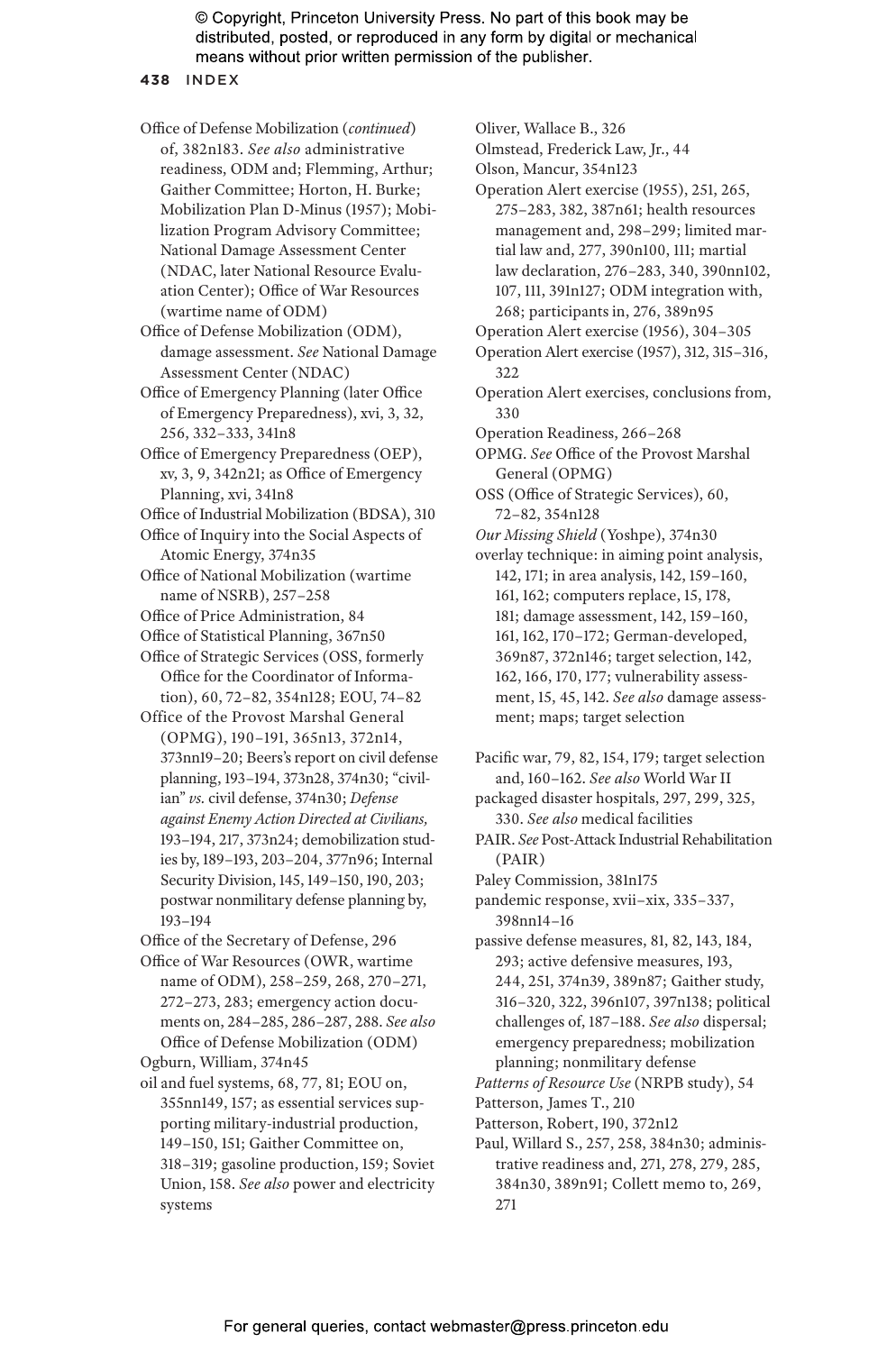#### INDEX **439**

- peacetime preparedness, 7; agencies' wartime incarnations, 258, 260, 265, 286–287; air intelligence and, 154, 155; dispersal and, 195; Hopley report on, 218; military expenses, 82, 134, 173–174; OPMG recommendations for oversight of, 191. *See also* administrative readiness, ODM and; National Security Act (1947); National Security Resources Board (NSRB); New Deal Planning; nuclear preparedness
- Pearl Harbor attack, 111
- Pentagon, 206
- Peterson, Val, 276, 277–278, 279–280, 299, 300
- petroleum. *See* oil and fuel systems
- Pettee, James C., 154, 307, 367n49
- Pierpaoli, Paul, 130, 131
- Plan D-Minus. *See* Mobilization Plan D-Minus (1957)
- *Plan for New York and Its Environs,* 45, 66
- Planning Committee (WPB). *See* War Production Board, Planning Committee
- *Planning for Control and Direction of Total Wartime Resources by Non-Military Authority* (MPAC Bedsheet report), 254–255, 384n25
- planning procedures, mobilization and preparedness, 87, 220, 241, 250, 264, 266, 288; impatience with, 225, 379nn134, 136. *See also* emergency relief planning; mobilization planning; nuclear preparedness; resource management
- *Plan of New York and Its Environs* (1929), 42
- Platt, Harold L., 20, 42, 43, 349n18, 380n148
- Platt, William J., 229, 382n183
- Polanyi, Karl, 342n22, 351n64
- Polenberg, Richard, 357n33, 358n52
- political rationality, 6, 332–340, 343n34
- political technology of emergency government, 8, 18, 21–24, 86–87; elements of (tables), 23, 99
- population dispersal. *See* dispersal; evacuation plans
- population security, 11–13, 18–19, 331, 335, 337; civilian protection and relief, 188, 208, 217–219, 225, 304; forms of security, compared, 13. *See also* biopolitics; emergency relief planning; postattack survival requirements; vital systems; vulnerability assessment
- population survival, 200, 212, 291–328, 375n51; balance sheet planning in, 180, 294, 301, 304, 306–307, 321–328, 397n138; damage assessment and,

291–293; manpower, as resource, 302–303; ODM mobilization planning for essential survival items, 301–306; as resource management problem, 314–321, 329, 331–332; supply-requirement analysis, 306–307, 315–319, 322–328, 397n138. *See also* casualty assessments; emergency resource management; postattack survival requirements; stockpiling programs, essential supplies

- positive government, 96, 98, 133, 344n52 postattack industrial rehabilitation: Bull report on, 252–253; manpower and, 253, 261–262, 284, 286, 288, 292–293, 303, 314–315, 318–319
- Post-Attack Industrial Rehabilitation (PAIR, NSRB program), 228–242, 255, 290, 380n145, 382n185; Central Task Force, 239–242, 381n175, 382nn178, 180, 183; Conference, 235–237, 381n158–160; Dickinson leads, 235, 239, 381n175; government continuity and, 237–239, 240, 243, 249, 254, 381nn165, 170; SRI report, 229–235, 375n50, 380nn148–149, 381n165; termination of, 243. *See also* National Security Resources Board (NSRB)
- postattack survival requirements, 188, 301–306; balance sheet planning in, 180, 294, 301, 304, 306–307, 321–328, 397n138; BDSA analysis of, 322–325, 397n131; damage assessment influence on, 306, 315–319, 324; electricity needs, 288; feasibility testing of, 315; Interagency Committee on Essential Survival Items, 305–306, 314, 322, 394n44; medical facilities and, 222, 232, 295, 325, 328; NDAC analysis of, 324, 326–328; ODM and, 299, 301–306, 320, 394n44; ODM-FCDA merger and, 294; supplyrequirements balance sheet, 322–328, 397n138. *See also* health resources; population survival; stockpiling programs, essential supplies
- Potts, Ramsay, 213, 227, 228, 238, 377n83, 380n145
- power and electricity systems: emergency action steps for, 264–265, 270, 288; Germany, 355n147; regional planning and, 43, 44, 47, 48; Soviet Union, 158; test exercises in civilian mobilization planning, 223; WWI power shortages, 67, 349nn13, 18, 353n107. *See also* oil and fuel systems; system vulnerability analysis; water systems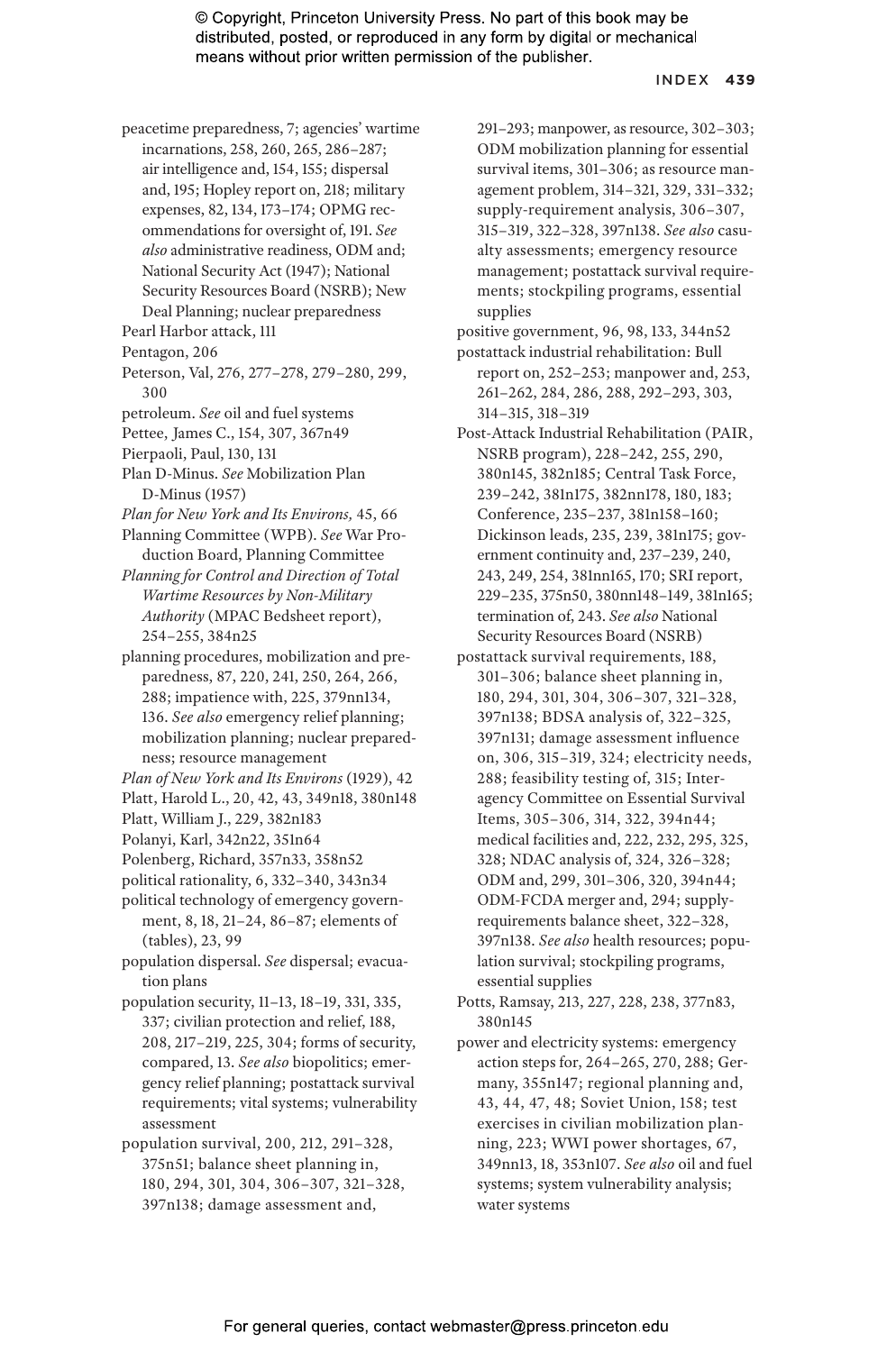**440** INDEX

power and electricity systems, vulnerability assessment of: ACTS studies on, 66–68; by Department of the Interior, 324; Interagency Committee on Essential Survival Items on, 305; by NRPB, 100; by OPMG, 145, 149–150, 192; by Resources Protection Board, 150–151, 151–152; SRI report on, 230–232, 233. *See also* vulnerability assessment

precision bombing, 63–64, 160, 163, 167, 368n80. *See also* target selection

"Preparation by Federal Agencies of Civil Defense Emergency Plans" (Truman executive order), 238–239

preparedness exercises. *See* models and simulations; test exercises

preparedness ideology, 2, 124, 185–187, 362n167. *See also* distributed preparedness; mobilization planning; nonmilitary defense; nuclear preparedness; passive defense measures

presidential powers. *See* executive authority

President's Committee on Unemployment and Business Cycles, 51

primary loss, 229–230, 380n150

priority ratings for industrial production, xviii, 104–105, 106, 111, 116, 118, 131, 360n89. *See also* facility ratings

private firms, postattack industrial rehabilitation and, 234

problematization, 348nn102, 107, 371n145

*Problem of Reducing Vulnerability to Atomic Bombs, The* (Coale), 199, 375n50, 397n141

production programming systems. *See* controlled materials allocation plans; military-industrial production; resource management, material flows analysis

Production Requirements Plan (PRP), 116–120, 360n89, 361nn140, 145, 150, 362n156; CMP builds on, 122. *See also* controlled materials allocation plans; War Production Board, Planning Committee

Progressive reformers, 17–25, 29, 44, 122–123, 188; on executive and reorganization authority, 18–19, 87, 88, 91–98, 132–133, 340. *See also* Merriam, Charles; New Deal Planning; Roosevelt administration

Project Charles, 227, 251

Project Congreve, 157

Project East River, 34, 227, 251, 274, 374n40, 380n142; NSRB staff on, 244, 382n184; radioactive fallout assessment by, 301– 302. *See also* nonmilitary defense

Project on the Scientific Computation of Optimum Programs (Project SCOOP), 173–181, 369nn112–114, 384n21; *Bomb Damage Problem,* 176–181, 342n16, 371nn135, 136, 384n27; Interindustry Research Program (Air Force), 175–181, 255–256, 291, 307–309; termination of, 180, 371n144

"Proposed Statement of Industrial Dispersion Policy" (NSRB), 211

Provost Marshal General, 204

PRP. *See* Production Requirements Plan (PRP)

Public Administration Clearing House, 88, 125

public health, 331, 335–337. *See also* health system

Public Health Service, 263, 325

Public Works Administration (PWA), 47–49; science of flows study, 52, 57–58. *See also* New Deal Planning

*Public Works Planning* (NRPB study), 54

public works projects, 18, 47–49, 61,

350nn42, 58

punched cards system, 146, 329, 367n50; area analysis and, 161, 166; Bombing Encyclopedia and, 156, 157; IBM, 118, 154, 156; Project SCOOP and, 174–175. *See also* knowledge infrastructure; tabulating machines; target selection

Quesada, Elwood, 367n57

Rabi, Isidor, 374n45

Rabinow, Paul, 31, 348n103

Rabinowitch, Eugene, 196–197, 226, 374n38 Radford, Arthur, 279

radioactive fallout, 165, 172, 207, 369n109; AEC on, 298, 301; Coker on, 395n92; damage assessment, 301–302, 312–314, 395nn78–79; fallout shelters, 317; Horton on, 301, 312, 313; NDAC modeling of, 311–312, 314–315, 395nn78–79; nuclear testing and, 298, 393n20; stockpiling locations and, 300, 330. *See also* damage assessment; fire damage assessment; nuclear weapons

- railroads, 62, 64, 66, 149, 150; regional planning and, 43, 44; Soviet Union, 158, 354n128. *See also* transportation systems Rains, Albert, 210, 211, 212
- Ramsay, Colonel F. A., 308, 371n127

RAND Corporation, 121, 157, 366n41, 369n112, 384n21, 396n108; PAIR program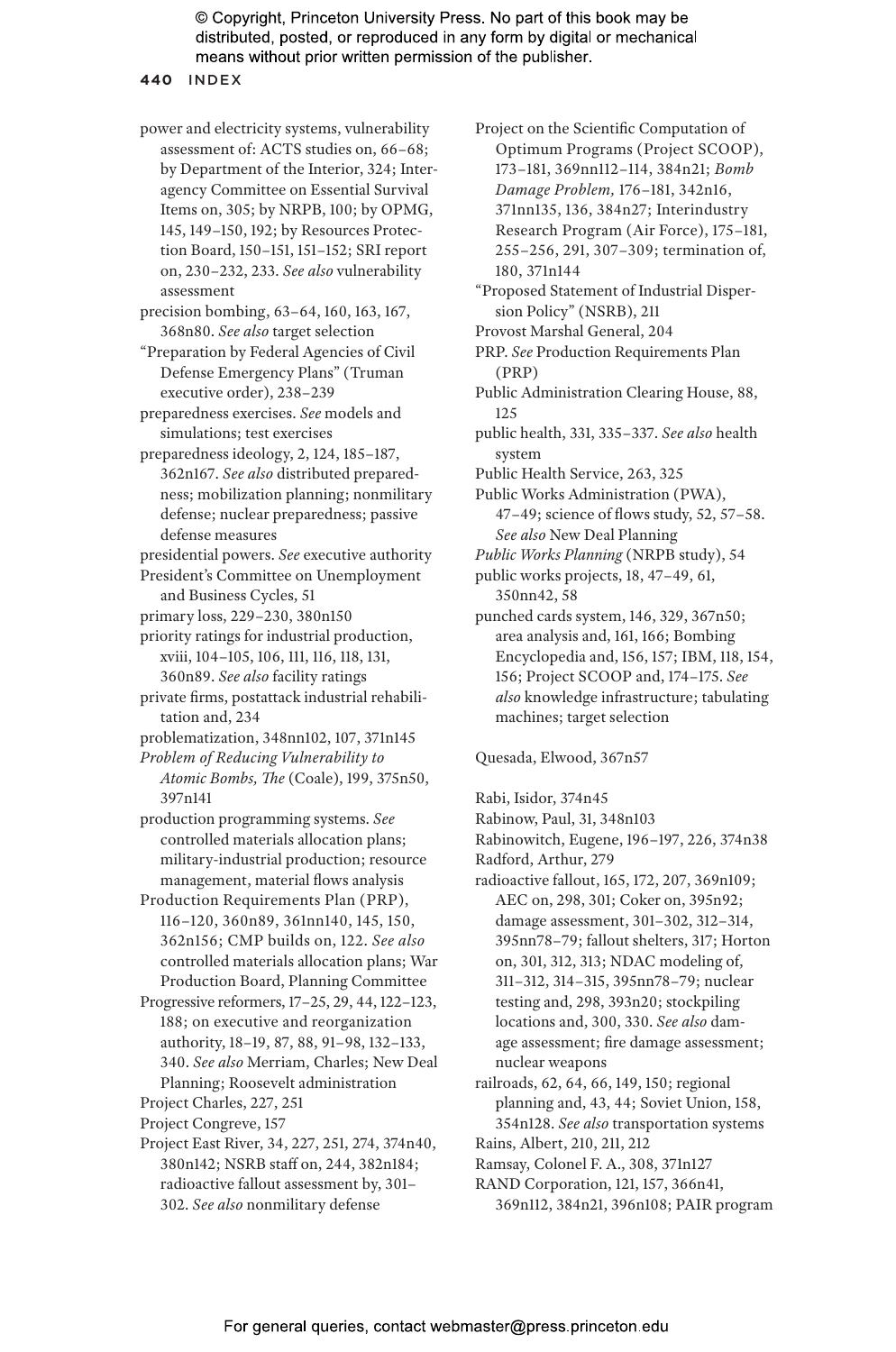#### INDEX **441**

and, 228–229, 239, 375n50; systems analysis development at, 15, 35, 370n113

- Rankin, Lee, 272–273
- rapid amortization: for industrial dispersal, 195, 202, 209, 375n74; for industrial production of essential goods, 392n10; for military-industrial production, 99, 103, 129, 131, 210, 359n81. *See also* taxation
- rationing, 233, 270, 289
- Reagan, Patrick, 89, 349n8, 15, 23, 25
- Reagan administration, 9
- Redfield, Robert, 374n35
- reflexive biopolitics, 8, 10–16, 41–42, 335
- reflexive modernization, 26–27, 28
- regional planning, 14, 61, 349n32; Chicago, 42–44; interdependencies and, 42, 44–45, 49, 52; New Deal planning, 47–49, 52; New York, 44–47; system vulnerability analysis, 41, 42–49. *See also* federal-state relations; local government; National Resources Planning Board (NRPB); science of flows
- *Regional Survey of New York and Its Environs,* 45
- regulatory devices, 31–32, 87, 209, 236, 359n76; mobilization planning, 84, 99, 101–103, 129, 360n97. *See also* administrative devices
- relocation sites, 237–238, 261, 267–268, 386n44. *See also* dispersal; government continuity
- Reorganization Act (1939), 23, 24, 87, 96–98, 103, 344n55, 358nn56, 63; expiration of, 359n69; OEM creation and, 101; passing of, 97
- reorganization authority: Carter administration, 333; Eisenhower administration, 383n5; Karl on, 358n51; Kennedy administration, 332, 333; after 9/11, 333; nonmilitary defense and, 320, 332; NSRB and, 129; NSRB-ODM merger, 249, 383n5; OCDM creation, 332; ODM creation and changes, 253, 260, 304; OEM and, 97, 100–101, 106, 107, 112; Rossiter on, 357n33; Truman administration, 130. *See also* constitutional democracy, emergency powers and; delegatory statutes
- reorganization authority, Roosevelt administration, 103, 357n37, 358nn51, 56; Committee on Administrative Management, 23–24, 93–97, 344n55, 357n47, 358n52; conservative criticism, 96, 99–100, 123, 135, 357nn33, 35, 358n60; intelligence agencies, 72; within OEM, 106, 107, 112;
- OEM creation and, 85–86, 97, 100–101; Progressive reformers and, 18–19, 87, 88, 91–98, 132–133, 340. *See also* constitutional democracy, emergency powers and; executive authority; Reorganization Act (1939); Roosevelt administration
- Reorganization Plan (1953), 260
- Requirements Committee (WPB), 116–117, 120, 121
- Research and Development Board (military),  $227$
- resilience, 11, 325; cushion and, 76–77, 80, 82–83, 155, 157–158, 192, 199; depth and, 76–77, 80, 82–83, 155, 157–158, 199; genealogy of, 343n28, 380n153; in Germany, 81–82, 163, 188–189; resource evaluation used for designing, 192; SRI report on, 229, 232; USSBS on, 189–190, 232. *See also* substitution
- resource evaluation: concentration problem, 146–148, 191, 195, 230; data sources used for Bombing Encyclopedia, 156; dispersal and, 192, 195, 198, 214, 378n102; by IEB, 214; influence on emergency resource management, 243; influence on NDAC, 325; influence on preparedness, 187; influence on vulnerability assessment, 192, 195, 198, 205, 214, 328, 373n20; NSC and, 377n96; OPMG on, 189, 190, 191–192, 373n20, 377n96; resilience and, 192; by Resources Protection Board, 190, 191; urban analysis and, 169; by WPB, 142, 143–149, 152, 159. *See also* facility ratings
- resource evaluation specialists, 146, 148–149, 152–153, 191, 230, 325, 365n17. *See also* Coker, Joseph
- resource management, material flows analysis, 40, 87, 99, 126, 310; CMP and, 121–123; by EOU, 76–77; facility ratings in, 144–150; flow charts, 230; militarycivilian authority issues, 105–107; by OSS, 60, 72, 73; by PWA and New Deal planners, 42–43, 48, 52–53, 55, 57–58, 100, 117–118, 231, 361n140; SRI report, 229–230; WWII mobilization planning and, 100, 102–103, 111–123. *See also* emergency resource management; feasibility testing; mobilization planning; science of flows; stocks and flows; vulnerability assessment
- Resources Protection Board, 145–146, 150–152, 191, 214, 366n43, 377n99; Krug orders shut down of, 190, 372n12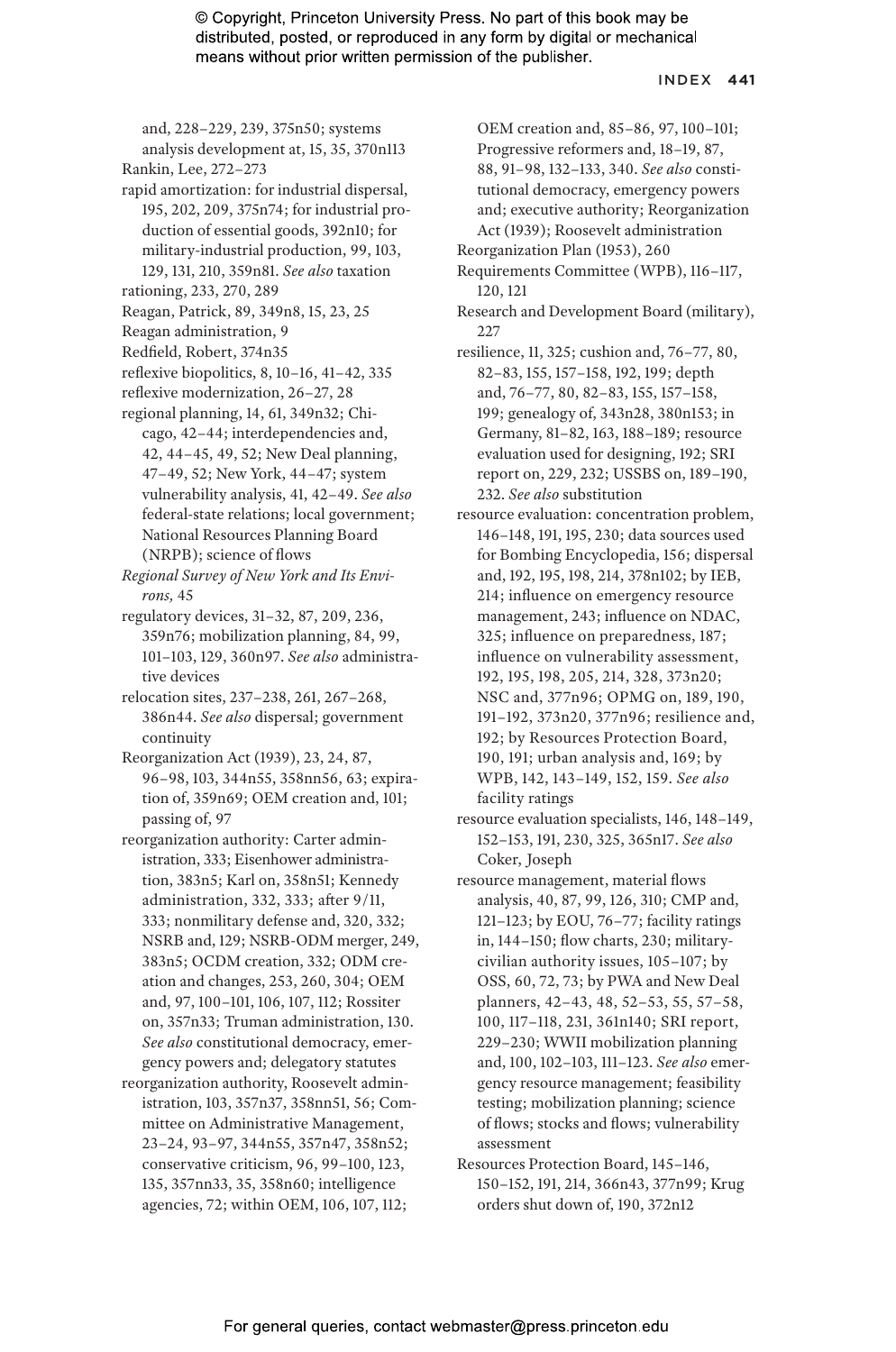sabotage, 214

**442** INDEX

responsibility and authority issues in emergency government, 239–242, 285, 288–289, 388n77; Blue Book on, 295; chain of command, 234, 251, 269–275, 278, 283; decentralized authority in balance sheet planning, 131; DHS/FEMA, xiii–xiv; for health resources, 298–299, 393n19; *Health Services* manual on, 295; in military procurement, 102, 106, 144–145, 148, 358n59, 360n90; in pandemic response, 336; in stockpiling, 294, 295–297, 303–304. *See also* constitutional democracy, emergency powers and; executive authority; federal-state relations; military-civilian authority issues

- Riefler, Winfield, 56, 59, 75, 197–198, 375n47
- RISK (NDAC hazard analysis model), 313 risk assessment, 11, 12, 26–27, 346nn78, 81
- risk management, 346n78
- *Risk Society* (Beck), 341n2, 346n81, 347n87
- Roback, Herbert, 299–300
- Rock, Vincent, 257, 265, 389n91, 396n108
- Roman model of commissarial dictatorship, 21–22
- Roosevelt, Eleanor, 373n26
- Roosevelt, Franklin Delano, 350n51; "limited national emergency" declaration, 359n68; on national asset inventory, 14, 54
- Roosevelt administration, 69–70, 204, 361n140; business cycle study during, 50–52; Currie as special advisor, 57, 60, 352n73; OEM creation, 84–86, 355n2, 359n69; PWA creation, 47–49, 52, 57–58; Victory Program, 110, 111, 113, 339, 360n110. *See also* New Deal Economics; New Deal Planning; Progressive reformers; reorganization authority, Roosevelt administration
- Rose, Nikolas, 6
- Rosinger, Kurt E., 214
- Rossiter, Clinton, xvii, 132–133, 346n72, 379n134; constitutional democracy and, 17, 19, 22, 247–248, 251, 269, 340, 345n67; *Constitutional Dictatorship,* 17, 21, 22, 86, 346n71, 357nn32, 35, 359n68; on executive authority, 248, 251, 357n32; on Executive Order 8248, 97, 98; on government in the atomic age, 247–248, 250, 269, 388n85; on martial law, 388n85; on OEM, 24, 248, 355n2; on Operation Alert, 278; on positive state, 133, 344n52
- Rostow, Walt, 74, 75, 77–79
- rubber industry, 148, 150, 230, 231
- Russia, 104, 110. *See also* Soviet Union

Salant, William, 75 Sanborn maps, 177, 371n126 sanitation systems, 305 satellite settlements, 185, 197, 207. *See also* dispersal Savage, Carlton, 244, 252 Sawicki, Jana, 347n98 scale, questions of, 90 scenarios. *See* models and simulations; test exercises Scheppele, Kim Lane, 22, 339, 346n70, 398n21 Scheuerman, William, 345n61, 346n74 Schmitt, Carl, 86, 91, 345n58, 358n60; on anticipatory knowledge, 24–25, 391n120; *Dictatorship,* 20–22, 345nn63, 64, 391n120; martial law and, 281, 391n120; on political technology, 21, 24, 86; rational-technical characteristic of dictatorship, 21–22, 345nn63, 64; scholarship on, 345nn61, 64, 347n96; on Weimar constitution, 22, 345n67. *See also* dictatorship Schultz, T. W., 374n35 science of flows, 49–60, 71–72, 99–100; business cycle study, 50–52; in CMP operations, 122–123; data collection in study of, 53–59; Galbraith on, 57–59; influence on SRI report, 230; regularization in, 51, 331–332, 350n50; target selection and, 72, 76, 77–78. *See also* emergency resource management; New Deal Economics; resource management, material flows analysis Scott, Mel, 44, 45 Searls, Fred, Jr., 112, 113 Seattle, Washington, 376n81

Salant, Walter, 60, 75–76, 354n142, 358n66

- secondary loss, 122, 230, 380n150
- second-order observation (Luhmann), 347n93
- securitization, xiii, 28, 29
- security, forms of, compared (table), 13
- *Security, Work, and Relief Policies* (NRPB), 133 "Selection of Industrial Bombing Targets,
	- The" (EOU memo), 75–76
- selective dispersal, 195–198, 200, 206, 208–215, 227, 376n81. *See also* dispersal
- Senate Armed Services Committee, 274–275
- September 11, 2001, xii, 27, 333
- shelter. *See* housing and shelter
- Shelton, William, 54–56
- Sherman, William C., 39–41, 62, 64, 77
- Sherry, Michael S., 362n167
- Shils, Edward, 374n35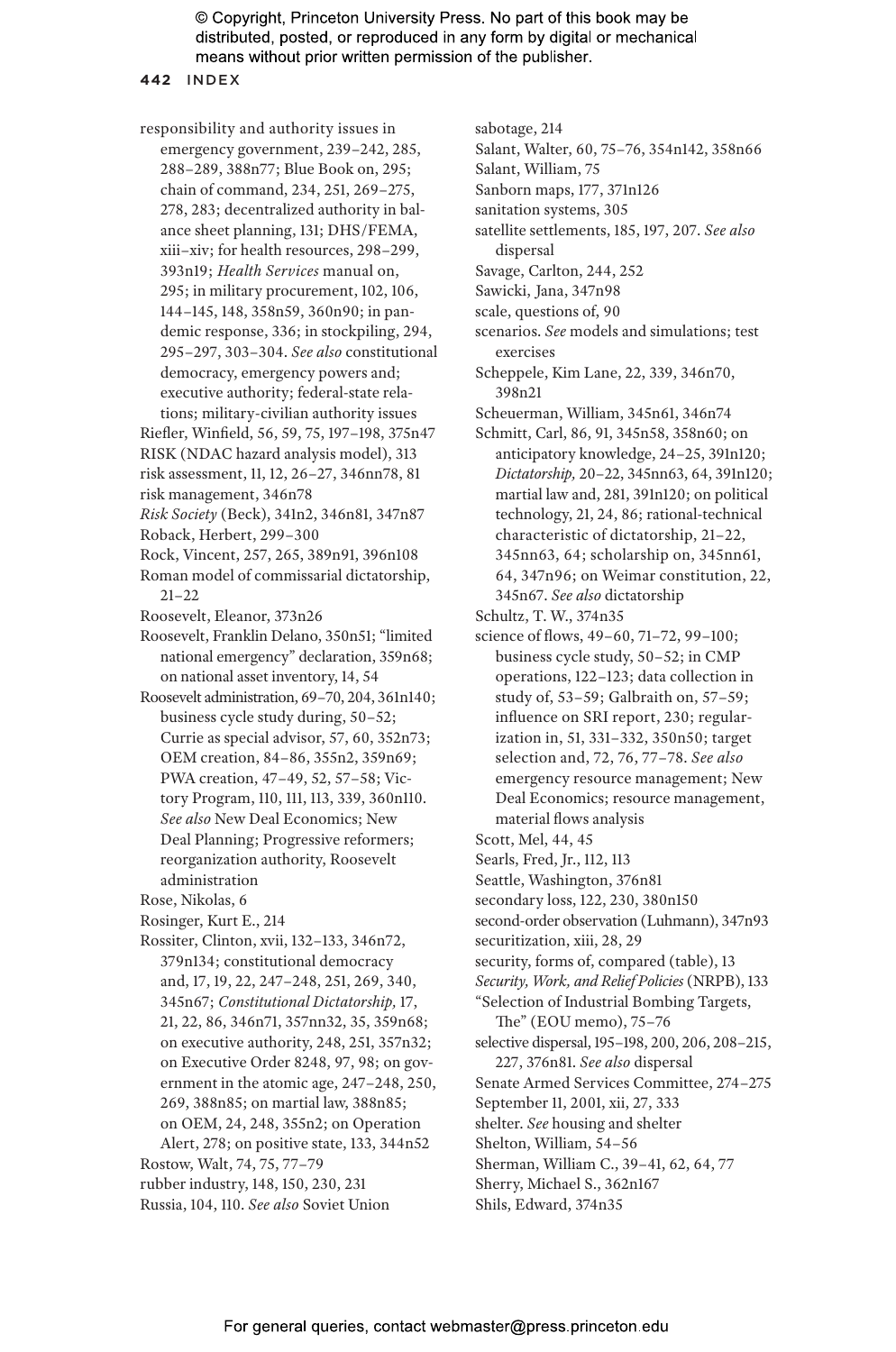#### INDEX **443**

shock waves, 207 shortages. *See* bottlenecks and shortages Simpson, John A., 196–197, 374n38 simulations. *See* attack simulations; models and simulations; test exercises; vulnerability assessment, models and simulations for sites of technical practice, 30, 31–32 Skuce, Walter, 135, 384n21 slack, economic concept, 58, 102 Smith, R. Elberton, 118 Social Science Research Council (SSRC), 88, 197–203, 374n45 Social Security Administration, 263 social welfare, 41, 133, 134 South Korea, 130, 225 sovereign dictatorship, 22 sovereign state security, 10–11, 12, 19–20, 343n30, 345n58; forms of security, compared, 13. *See also* vital systems security Soviet Union: air intelligence on, 163, 166, 178, 368n60; Bombing Encyclopedia on, 156, 158; nuclear stockpile of, 274, 319, 374n37; nuclear testing by, 207, 247; railroads and, 158, 354n128; SVB on, 155, 166. *See also* Cold War Sputnik launch, 319 SRI. *See* Stanford Research Institute (SRI) SSRC (Social Science Research Council), 88, 197–203, 374n45 Stanford Research Institute (SRI), 215–216, 236, 378n105, 394n54, 396n109; PAIR report, 229–235, 375n50, 380nn148–149, 381n165 state of emergency, 27–28, 29, 131. *See also* emergency declarations state of preparedness. *See* preparedness Stead, William H., 228, 235–236, 381n175, 389n91 steel industry, 54, 77, 103, 121, 199, 229 Steinberg, Ted, 5 Steiner, George A., 117 stockpiling, 359n83; all-outers on, 102, 103; budget issues, 103, 297, 299, 304, 319, 325, 330, 359n84, 396n115; dispersal and, 191–192, 195, 202; location issues, 202, 229; military-industrial production and, 103–104, 187; NSRB and, 127, 128, 219, 220, 228; nuclear weapons, 196, 274, 319, 374n37; regulatory device of, 99, 102, 103; SRI report on postattack industrial rehabilitation, 229, 233; USSBS recommendations, 190; wartime oversight, 265, 270, 275

stockpiling programs, essential supplies, 82–83, 293–294, 296–305, 316–326, 393n16; balance sheet planning in, 294, 301, 304, 306; BDSA assessment of, 322–325, 397n131; congressional issues, 103, 297–300, 324; cost estimates, 319, 325, 330, 396n115; difficulties in, 293, 300, 304, 320, 322, 330; distribution issues, 300, 304; FCDA initiates, 294, 296–301, 392n14; feasibility testing, 293–294, 315; federal funding for, 297, 299–300, 392n14; federal-state relations and, 294, 295–297; Gaither Committee on, 317–319, 320; location considerations, 296, 297, 300, 301, 330, 392n12; MPAC advises on, 302–303; NSRB proposes, 296–297; objectives defined, 297; Operation Alert reveals shortcomings, 298– 299; in pandemic response, 336, 398n16; responsibility and authority issues, 294, 295–297, 303–304; supply-requirements balance sheet for, 301, 304, 306; surgical supplies, 296, 305; system vulnerability analysis in, 293; vertical analysis in assessing requirements, 323, 397n131. *See also* emergency resource management; food supply; health resources; population survival; postattack survival requirements stocks and flows: balance sheet planning and, 108, 109, 187; economic assessment, 50–51, 53; vulnerability assessment, 64, 76, 81–83, 159, 173, 199. *See also* resource management, material flows analysis Strategic and Critical Materials Stockpiling Act (1946), 23, 127 strategic bombing theory, 14, 62, 71, 140. *See also* target selection Strategic National Stockpile, 336 strategic points, 123, 188, 191; for selective dispersal, 198–199, 200–201 strategic relocation. *See* dispersal Strategic Vulnerability Branch (SVB, Army Air Corps), 154–159, 166, 325, 367n56, 369n91; Bombing Encyclopedia, 156–159; creation of, 154, 367n55; East-West Section, 155, 158–159, 368n60 Strategic War Materials Act (1940), 103 Strauss, Lewis L., 298 strikes, labor, 343n36, 345n58 Strope, Walmer, 317, 396n109 *Structure of the American Economy* (NRC), 351n70 style of reasoning, 30. *See also* Hacking, Ian

Stockpiling Act (1939), 23, 363n181

styles of reasoning, 30–31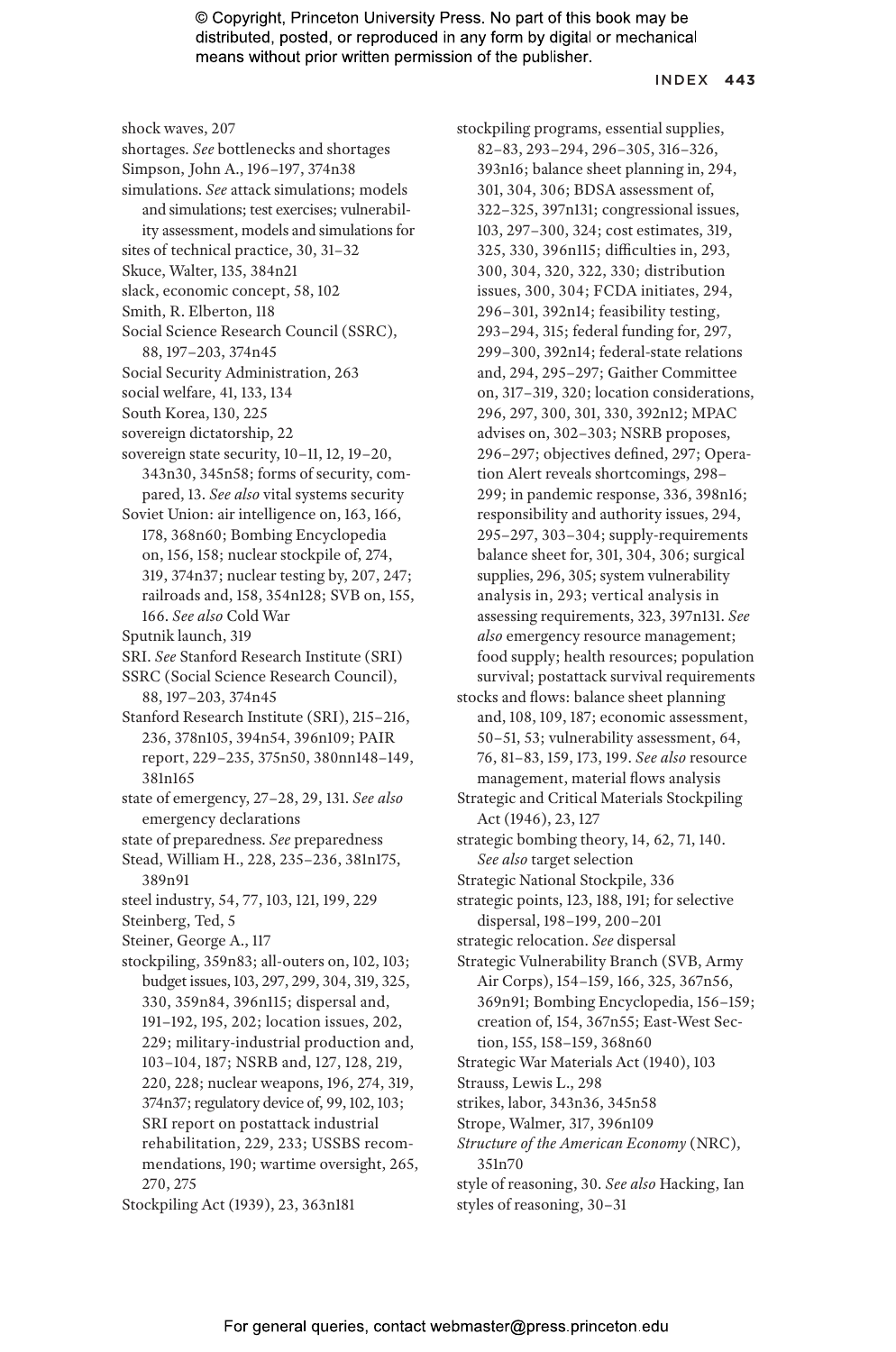**444** INDEX

```
subsidiarity, 378n107
```
- substitution, 76, 80, 81, 205, 233, 354n144; in personnel of government operations, 124. *See also* cushion; depth; resilience
- suburban communities, regional planning and, 42. *See also* regional planning; urbanization
- *Summary Report* (USSBS), 80–83, 154
- supply and demand, 51, 106, 121–122, 337; balance sheet for, 108–111; foreign demand for American military products, 104. *See also* emergency resource management; resource management, material flows analysis
- Supply Priorities and Allocations Board, 24, 84, 361n140
- supply-requirement analysis, 306–307, 315–319, 322–328, 397n138. *See also* balance sheet planning; population survival; postattack survival requirements
- Supreme Court, on New Deal legislation, 92–93
- surveys. *See* knowledge infrastructure
- survival. *See* casualty assessments; population survival
- Sutermeister, Oscar, 213, 381n159
- Swinton, Ernest, 62
- Symington, Stuart, 168, 227
- Symposium on the Management of Mass Casualties (US Army Medical Service School), 291
- systems analysis, development of, 34, 344n41; budgeting approach, 362n157, 366n41; RAND corporation, 15, 35, 370n113
- Systems Evaluation Division (NRAC), 342n21
- system vulnerability analysis, xii, 42–49, 61, 142, 342n20; essential services, 149–152, 293; facility ratings in, 144–149; inventory of resource data and, 14, 31, 53–54; by local government for civilian mobilization planning, 220–224; by OEP, xv. *See also* Air Corps Tactical School (ACTS), system vulnerability analysis at; vulnerability assessment
- tabulating machines, 327, 367n50; for military procurement, 118–119; in target selection, 142, 146, 153–154, 157, 161, 166. *See also* knowledge infrastructure; punched cards system
- target potentiality reports, 75, 77–78
- target selection: ACTS and, 74, 80, 140–141, 160, 353n95, 367n49; area attacks criticism, 140–141, 368n81; AWPD-1 and, 68–71;

Bombing Encyclopedia, 156–159; data handling in, 142, 146, 153–157, 161, 166; EOU on, 74–75, 76, 77, 80, 354nn140, 142–143; industrial analysis, 40, 69, 140–141, 152–159, 166–168, 369n84; industrial bottlenecks and shortages and, 62, 66, 76, 82, 100; influence on NDAC resource inventory, 309–310; influence on supply-requirements analysis, 328; interval of time for, 154, 155, 367n53, 368n63; "mobile target" analysis, 371n129; New Deal economists' work in, 15, 60, 71–79, 101; overlay technique in, 142, 162, 166, 170, 177; power systems, 66–68; precision bombing, 63–64, 160, 163, 167, 368n80; rationalized annihilation, 166; science of flows and, 72, 76, 77–78; Strategic Air Intelligence Section (Army), 367n49; vertical bombing, 121. *See also* aiming point analysis; Air Corps Tactical School (ACTS), system vulnerability analysis at; airpower strategists; area analysis; damage assessment; dispersal; economics of target selection; Joint Target Group ( JTG); Lowe, James T.; Office of Strategic Services (OSS, formerly Office for the Coordinator of Information); overlay technique; resilience; Strategic Vulnerability Branch (SVB, Army Air Corps); United States Strategic Bombing Survey (USSBS); vital systems disruption, as offensive military tactic

- Taureck, Rita, 28
- taxation: New Deal and, 350n57, 352n74; rapid amortization and benefits for military-industrial production, 99, 103, 129, 131, 210, 359n81; rapid amortization for industrial dispersal, 195, 202, 209, 376n74; rapid amortization for industrial production of essential goods, 392n10
- technical rule, 21–22, 345nn63, 64
- *Technological Advances and Consequent Dangers* (Kupperman), 8–9
- technological advances in nuclear weapons, 300, 301, 302, 320
- technological progress in modernity, 8–9, 34, 89. *See also* computer simulation; damage assessment, computerization of; urbanization
- technopolitics, 348n105
- Teller, Edward, 197
- Tennessee Valley Authority, 44, 49
- terrorism, xii–xiii, xiv, 63, 347nn87, 95; 9/11 attacks, xii, 27, 333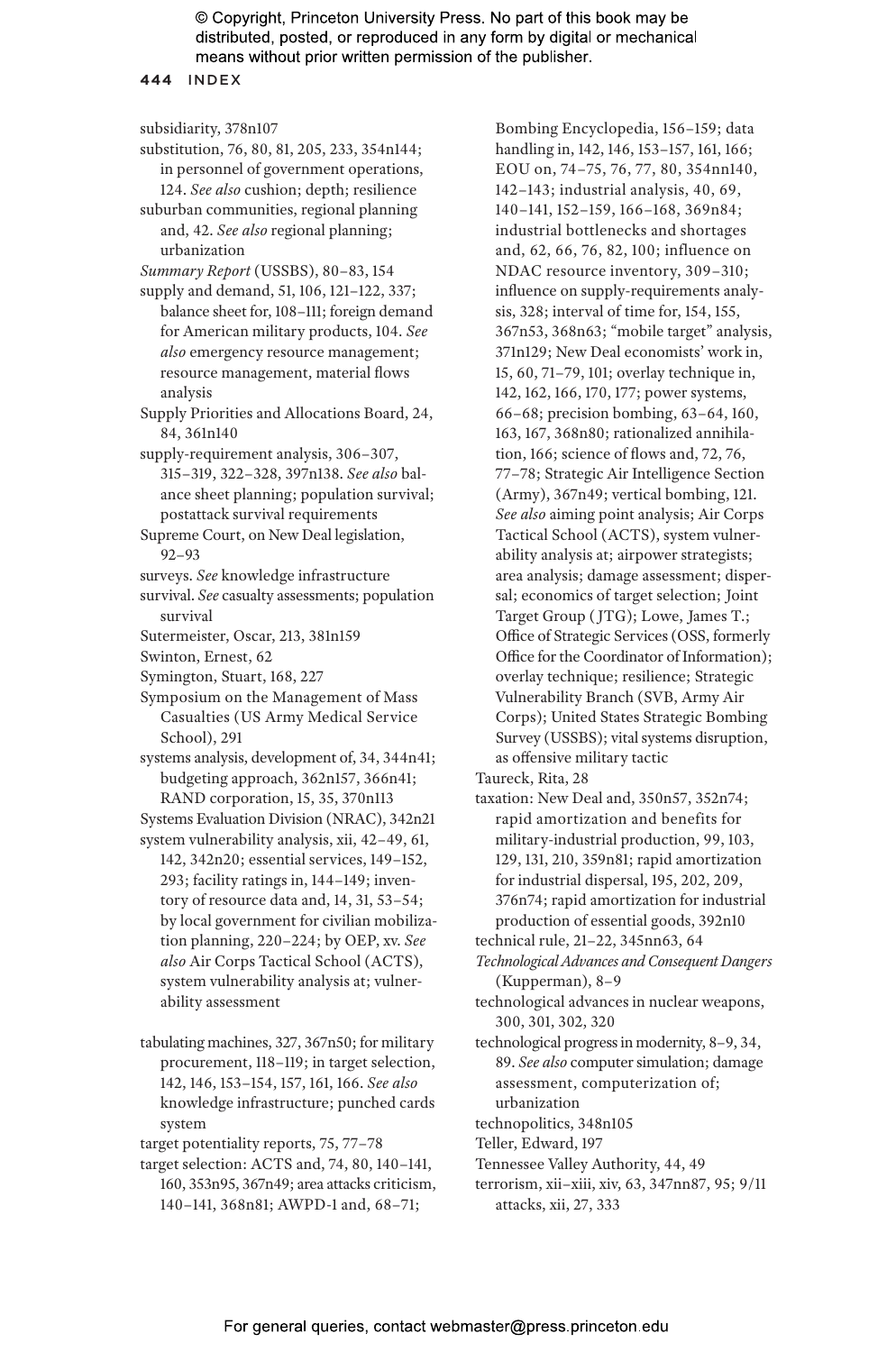#### INDEX **445**

- test exercises, 175–176; administrative readiness, 222–223, 225, 237, 241, 267, 379n128, 382n180; for civilian mobilization planning, 222–223, 225, 379n128; for government continuity, 267; for industrial mobilization planning, 175; MPAC on, 265–266; NPA study on, 275; NSRB development of, 255, 387n65; nuclear weapons tests, 139, 184, 207, 298; ODM and, 250, 265–268; standardization of, 334; for state of preparedness, 234. *See also* feasibility testing; Mobilization Plan D-Minus (1957); models and simulations; Operation Alert exercise (1955)
- Tharin, Frank, 271
- thermonuclear war. *See* nuclear preparedness; nuclear weapons
- Tilly, Charles, 19
- Tiverton, Lord, 62
- Tobin, James, 227
- total dispersal, 195, 200, 247
- total war, 10–11, 17, 25, 39, 71–79; Beers's OPMG report, 194; mobilization planning assumptions and, 59–60, 62, 253. *See also* nuclear preparedness
- transportation systems, 12–13; bottlenecks, 46, 66, 100, 199, 202; bridges, 64, 151, 319; in feasibility testing, 114; food supply and, 66; Gaither Committee on, 318–319; as industrial production support, 45–46, 61, 149, 150; local civilian mobilization planning for, 172; OPMG on, 192; Plan D-Minus and, 288; regional planning, 43, 45–46; roadside industry, 48; SRI report on postattack industrial rehabilitation, 230–232; in stockpiling location considerations, 296; WWI and, 349n26. *See also* railroads
- Truman administration, 362n163, 363n199; alert planning and, 238–239; civil defense planning by, 168, 193, 218–219, 363n199, 378n113, 379n134; dispersal issues, 210, 212–213, 215, 237–238; DPA and, 130–131; executive authority controversy during, 123, 378n102; Hopley report and, 225; military spending and rearmament during, 130; mobilization planning decisions, 130–132, 208–210, 219, 378n102, 379n134; NSRB civil defense plans and, 168, 219, 225, 243, 244, 364n207, 379n134; ODM and, 210, 364n207; PAIR project and, 243

Truppner, William, 84, 117, 135, 351n71; BDSA and, 310, 323, 324; CMP and, 122; on MPAC, 384n21; priority ratings and, 105, 116

Tupper, Ernest, 101, 384n21 Tyler, Lyon G., 375n50

- *Unification of the War and Navy Departments and Postwar Organization for National Security* (Eberstadt report), 124–127, 362n179, 363n182, 375n61. *See also* National Security Act (1947)
- United Kingdom, resource management in, 108–109, 110. *See also* Britain
- *United States Civil Defense* (NSRB civil defense Blue Book), 184–185, 225–227, 295, 373n24, 379n136
- United States Strategic Bombing Survey (USSBS), 30, 34, 58, 79–83, 271, 355n147; area analysis and, 141, 162; Hiroshima and Nagasaki studies, 163; on industrial resilience, 189–190, 232; nonmilitary defense and, 82, 189, 193; postwar analysis by, 80–81, 82, 154, 189–190. *See also* target selection
- UNIVAC computers, 175, 177, 263, 308, 394n55
- Universal Transverse Mercator (UTM) system, 177, 371n127
- unprecedented events, 255, 331–332, 333. *See also* anticipatory knowledge
- urban area analysis. *See* area analysis; nonmilitary defense; target selection
- urban dispersal, 184–185, 186, 195, 196, 200, 374n34. *See also* dispersal
- urbanization, 18–19; Progressive reformers on city government, 88–89; urban reform, 343n35, 356n15. *See also* population security; regional planning
- urban vulnerability assessment, 166–173, 244, 251, 374n34, 383n12; Atomic Scientists of Chicago on, 196, 374n38; *CDUA* on, 168–173, 221; City X and, 182–184; damage assessment, 140, 169–173, 369n91; NYC, 63, 65–67; SRI report, 230–232; target selection and, 166–168; utilities and, 61, 192, 230–232; vulnerability specialists on, xvii, 41, 61; WWI and, 41, 43
- US Air Force. *See* air intelligence; airpower strategists
- US Army Medical Service School, 291
- USSBS. *See* United States Strategic Bombing Survey (USSBS)
- utilities. *See* power and electricity systems; transportation systems; urban vulnerability assessment; vital systems security; water systems
- UTM (Universal Transverse Mercator) system, 177, 371n127

Trump, Donald, xviii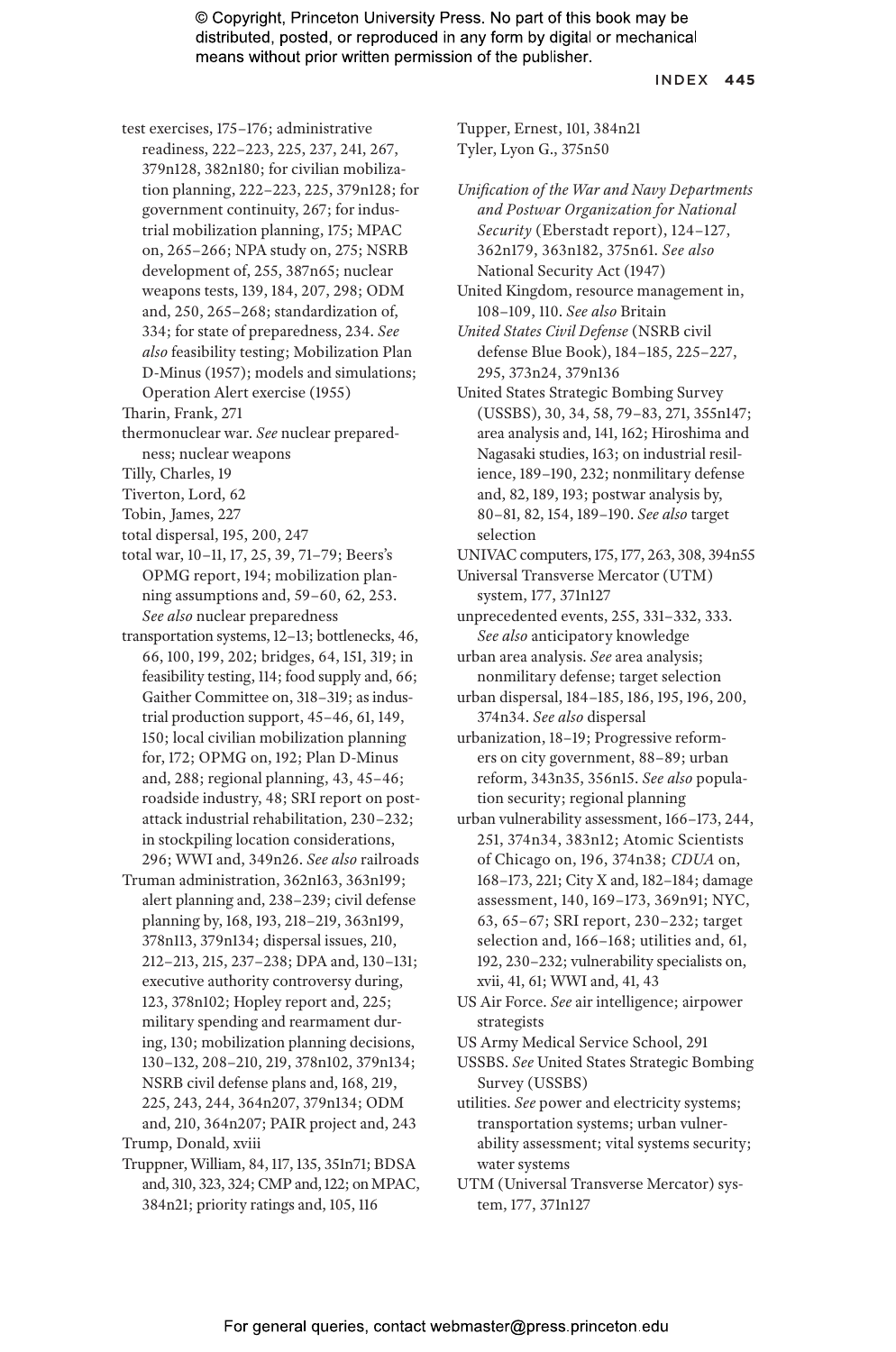**446** INDEX

vertical analysis: BDSA uses technique of, 323, 397n131; Gaither Committee uses, 318; NDAC vulnerability assessment, 310–311

vertical systems of control of materials, 120–123, 310, 362n156

Victory Plan (Climate Mobilization advocacy group), 339

Victory Program, 110, 111, 113, 339, 360n110

- Viner, Jacob, 352n72, 374n35
- vital flows. *See* resource management, material flows analysis
- vital systems, continuous operation of, 7, 86, 186, 203–208, 217; as basic government obligation, 10, 15–16, 29; dispersal and, 127, 188, 198–199, 209; technical mechanisms developed for, 29; vulnerability assessment for, 150, 189, 332. *See also* government continuity; national economy
- vital systems disruption, as offensive military tactic, 60, 61–83, 141, 353n119; airpower's importance in, 62–64, 152–159; analysis of US systems in absence of data on enemy nations, 65–69; enemy nations, data collection and analysis on, 69–71, 152–153; EOU and, 74–82, 354n140, 355nn149, 157; resource evaluation of, 152–153; Soviet systems, 158; US vulnerabilities exposed in study of, 79–83, 158–159. *See also* Air Corps Tactical School (ACTS), system vulnerability analysis at; airpower strategists; resilience; target selection
- vital systems security, 4–5, 8–16, 136, 293, 343n30; biological conceptualization of, 41, 42, 62, 63, 65; biopolitical modernity and, 335; *Bulletin of the Atomic Scientists* on, 226–227; climate change and, 337– 340; communication systems, 12–13, 149, 207, 232, 286, 288; emergency action steps and, 264–265; forms of security, compared, 13; pandemic response and, 335–337; as political rationality, 332–340; "possibilistic" knowledge in, 343n31; as reflexive biopolitics, 8, 10–16; sovereign state security and, 343n30; for unprecedented events, 331–332. *See also* dispersal; emergency resource management; food supply; health resources; Office of Defense Mobilization (ODM); population survival

vulnerability, to enemy attack in US, 79–83, 139–142, 168–173, 354n144; area analysis, 140–141, 142; Atomic Scientists of Chicago on, 196, 374n38; NSRB and, 127–128, 135; SRI report, 229–230; SVB's East-West Section, 155, 158–159, 368n60. *See also* nuclear preparedness

- vulnerability assessment, xi–xii, 79–83, 140, 168–181, 342n20, 364n3; climate change and, 338; continuous operation of vital systems and, 150, 189, 332; by Gaither Committee, 316–319; inventory of resource data, 14, 31, 53–54, 168–169, 173, 176–177; NDAC and, 310; nonmilitary defense planning, 168–173; Operation Alert (1957), 316; OPMG on, 192, 373n20; resource evaluation influence on, 192, 195, 198, 205, 214, 328, 373n20; SRI PAIR report, 229–233; stocks and flows and, 64, 76, 81–83, 159, 173, 199; supply systems, 40, 46–47, 64, 76, 77, 103–104; technology and, 8–9; Washington, DC, 167, 203, 205–207, 237, 262. *See also* damage assessment; damage assessment, industrial vulnerability; dispersal; industrial vulnerability assessment; interdependencies; resource evaluation
- vulnerability assessment, models and simulations for, xiii, 12, 170–171, 177–178, 188, 328; computer models, 15, 25, 142–143, 173, 180–181, 369nn112–114; overlay technique in, 15, 45, 142; population survival and, 292–293, 322. *See also* models and simulations; Project on the Scientific Computation of Optimum Programs (Project SCOOP)
- vulnerability expertise, 141–143; elements of, 143; vulnerability specialists, 13–15, 34, 342n16. *See also* expertise
- "Vulnerability of the United States to Enemy Attack, The" (Kaysen), 139–141
- vulnerability reduction, 7, 11, 29–30, 82, 83, 199, 229; climate change and, 338; forms of security, compared, 13. *See also* dispersal; nonmilitary defense; passive defense measures; population survival; preparedness; stockpiling programs, essential supplies

Waldo, Dwight, 344n53

- Walker, Jeremy, 343n28
- war. *See* Cold War; Korean War; total war; World War I; World War II

War Department, 163, 165, 372n12, 373n23; Internal Security Division, 143–144, 145 warfare state, 134–136